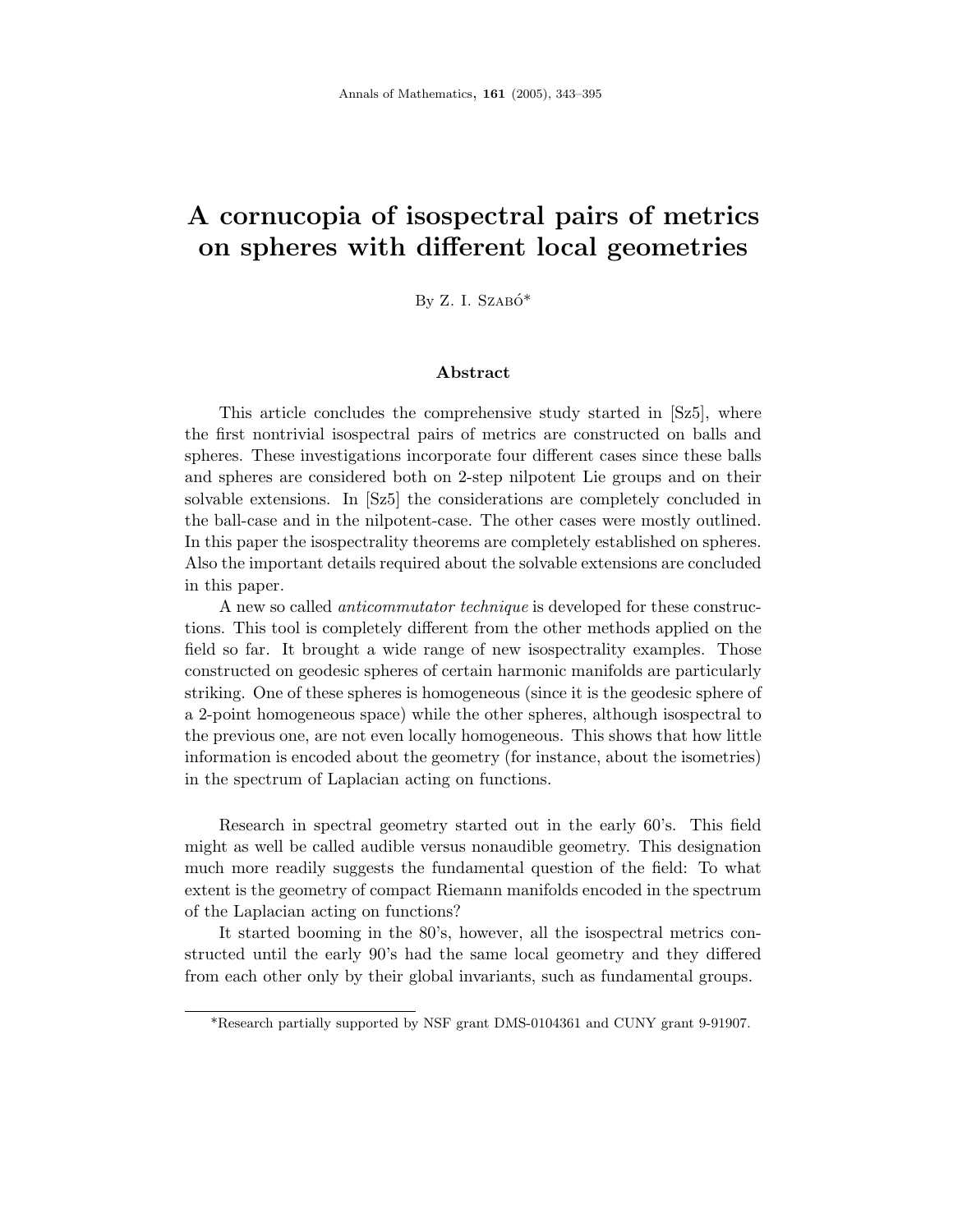# 344 Z. I. SZABO´

Then, in 1993, the first examples of isospectral pairs of metrics with different local geometries were constructed both on closed manifolds [G1] and on manifolds with boundaries [Sz3], [Sz4]. Gordon established her examples on closed nil-manifolds (which were diffeomorphic to tori) while this author performed his constructions on topologically trivial principal torus bundles over balls, i.e., on  $B^m \times T^3$ . The boundaries of the latter manifolds are the torus bundles  $S^{m-1} \times T^3$ . The isospectrality proofs are completely different in these two cases. On manifolds with boundaries the proof was based on an explicit computation of the spectrum.The main tool in these computations was the Fourier-Weierstrass decomposition of the  $L^2$ -function space on the torus fibres  $T_p^3$ .

The results of this author were first announced during the San Antonio AMS Meeting, which was held January 13–16, 1993 (cf. *Notices of AMS*, Dec. 1992, vol 39(10), p. 1245) and, thereafter, in several seminar talks given at the University of Pennsylvania, Rutgers University and at the Spectral Geometry Festival held at MSRI(Berkeley), in November, 1993. It was circulated in preprint form but it was published much later [Sz4]. The later publication includes new materials, such as establishment of the isospectrality theorem on the boundaries  $S^{m-1} \times T^3$  of the considered manifolds as well.

The author's construction strongly related to the Lichnerowicz conjecture (1946) concerning harmonic manifolds. This connection is strongly present also in this paper since the striking examples offered below also relate to the conjecture.

A Riemann manifold is said to be harmonic if its harmonic functions yield the classical mean value theorem. One can easily establish this harmonicity on two-point homogeneous manifolds. The conjecture claims this statement also in the opposite direction: The harmonic manifolds are exactly the two-point homogeneous spaces.

The conjecture was established on compact, simply connected manifolds by this author [Sz1], in 1990. Then, in 1991, Damek and Ricci [DR] found infinitely many counterexamples for the conjecture in the noncompact case by proving that the natural left-invariant metrics on the solvable extensions of Heisenberg-type groups are harmonic. The Heisenberg-type groups are particular 2-step nilpotent groups attached to Clifford modules (i.e., to representations of Clifford algebras) [K]. Among them are the groups  $H_3^{(a,b)}$  defined by imaginary quaternionic numbers (cf. (2.13) and below).

In constructing the isospectrality examples described in [Sz3], [Sz4], the center  $\mathbb{R}^3$  of these groups was factorized by a full lattice  $\Gamma$  to obtain the torus  $T^3 = \Gamma \backslash \mathbb{R}^3$  and the torus bundle  $\mathbb{R}^{4(a+b)} \times T^3 = \Gamma \backslash H_3^{(a,b)}$ . Then this torus bundle was restricted onto a ball  $B \subset \mathbf{R}^{4(a+b)}$  and both the Dirichlet and Neumann spectrum of the bundle  $B \times T^3$  (topological product) was computed. It turned out that both spectra depended only on the value  $(a+b)$ , proving the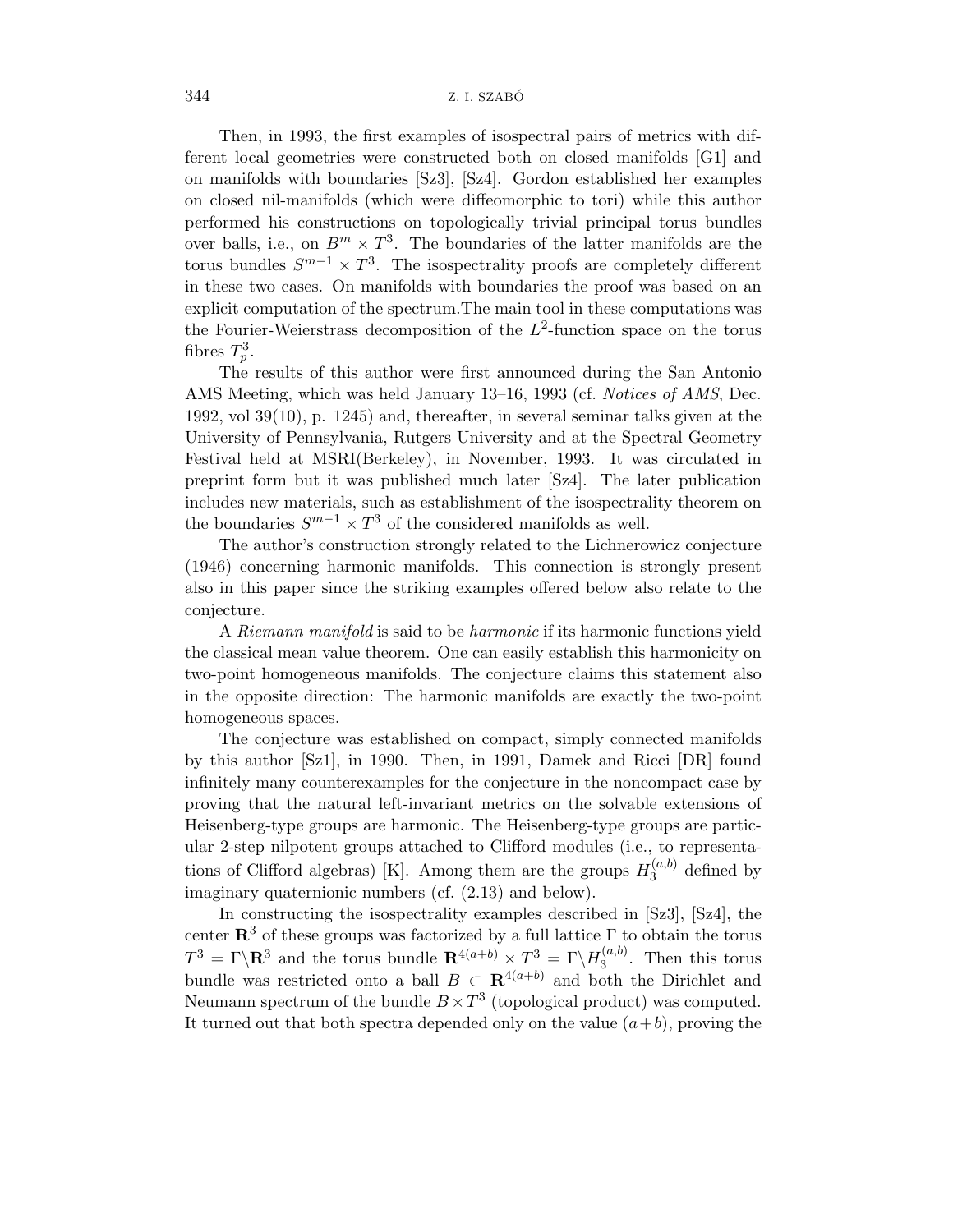desired isospectrality theorem for the ball×torus-type domains of the metric groups  $H_3^{(a,b)}$  having the same  $(a + b)$ .

Gordon and Wilson [GW3] generalized the isospectrality result of [Sz3], [Sz4] to the ball×torus-type domains of general 2-step nilpotent Lie groups. Such a Lie group is uniquely determined by picking a linear space, *E*, of skew endomorphisms acting on a Euclidean space  $\mathbb{R}^m$  (cf. formula (0.1)). Two endomorphism spaces are said to be *spectrally equivalent* if there exists an orthogonal transformation between them which corresponds isospectral (conjugate) endomorphisms to each other. (This basic concept of the field was introduced in [GW3]. Note that the endomorphism spaces belonging to the Heisenberg type groups  $H_3^{(a,b)}$  satisfying  $(a + b) = constant$  are spectrally equivalent.)

By the first main theorem of  $[GW3]$ , the corresponding ball×torus domains are both Dirichlet and Neumann isospectral on 2-step nilpotent Lie groups which are defined by spectrally equivalent endomorphism spaces. Then this general theorem is used for constructing continuous families of isospectral metrics on  $B^m \times T^2$  such that the distinct family members have different local geometries.

It turned out too that these metrics induce nontrivial isospectral metrics also on the boundaries,  $S^{m-1} \times T$ , of these manifolds. This statement was independently established both with respect to the [GW3]-examples (in [GGSWW]) and the [Sz3]-examples (in [Sz4]). Each of these examples has its own interesting new features. Article [GGSWW] provides the first continuous families of isospectral metrics on closed manifolds such that the distinct family members have different local geometries. In [Sz3] one has only a discrete family  $g_3^{(a,b)}$  of isospectral metrics on  $S^{4(a+b)} \times T^3$  (such a family is defined by the constant  $a + b$ ). The surprising new feature is that the metric  $g_3^{(a+b,0)}$  is homogeneous while the metrics  $g_3^{(a,b)}$  satisfying  $ab \neq 0$  are locally inhomogeneous.

At this point of the development no nontrivial isospectral metrics constructed on simply connected manifolds were known in the literature. The first such examples were constructed by Schueth [Sch1]. The main idea of her construction is the following: She enlarged the torus  $T^2$  of the torus bundle  $S^{m-1} \times T^2$  considered in [GGSWW] into a compact simply connected Lie group *S* such that  $T^2$  is a maximal torus in *S*. Then the isospectral metrics were constructed on the enlarged manifold  $S^{m-1} \times S$ . Also this enlarged manifold is a  $T^2$ -bundle with respect to the left action of  $T^2$  on the second factor. The original bundle  $S^{m-1} \times T^2$  is a sub-bundle in this enlarged bundle. Then the parametric families of isospectral metrics introduced in [GGSWW] on manifolds  $S^{m-1} \times T^2$  are extended such that they provide isospectral metrics also on the enlarged manifold. In special cases she obtained examples on the product of spheres. The metrics with the lowest dimension were constructed on  $S^4 \times S^3 \times S^3$ .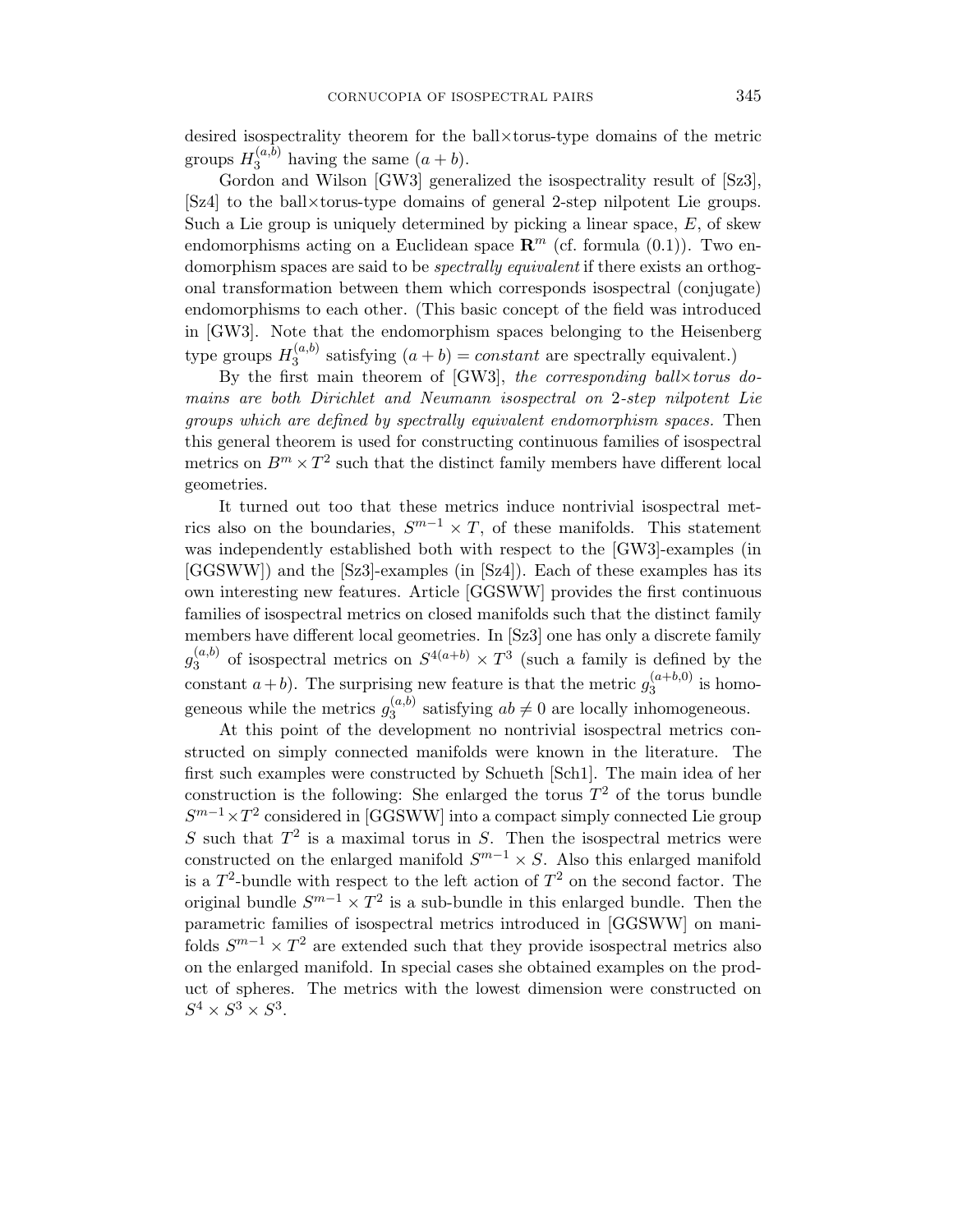## 346 Z. I. SZABO´

In [Sch2] this technique is reformulated in a more general form such that certain principal torus bundles are considered with a fixed metric on the base space and with the natural flat metric on the torus *T*. (Important basic concepts of this general theory are abstracted from works [G2], [GW3].) The isospectral metrics are constructed on the total space such that they have the following three properties: (1) The elements of the structure group *T* act as isometries. (2) The torus fibers have the prescribed natural flat metric. (3) The projection onto the base space is a Riemannian submersion.

One can define such a Riemannian metric just by choosing a connection on this principal torus bundle for defining the orthogonal complement to the torus fibers. Then the isospectral metrics with different local geometries are found by appropriate changing (deforming) of these connections. This combination of extension- and connection-techniques is a key feature of Schueth's constructions, which provided new surprising examples including isospectral pairs of metrics with different local geometries with the lowest known dimension on  $S^2 \times T^2$ .

Let us mention that in each of the papers [G1], [G2], [GW3], [GGSWW], [Sch1] the general torus bundles involved in the constructions have total geodesic torus fibres. This assumption is not used in establishing the isospectrality theorem on the special torus bundle considered [Sz3], [Sz4]. This assumption is removed and the torus bundle technique is formulated in a very general form in [GSz]. Though this form of the general isospectrality theorem opens up new directions, yet examples constructed on balls or on spheres were still out of touch by this technique, since no ball or sphere can be considered as the total space of a torus bundle, where  $\dim(T) \geq 2$ .

The first examples of isospectral metrics on balls and spheres have been constructed most recently by this author [Sz4] and, very soon thereafter, by Gordon [G3] independently. The techniques applied in these two constructions are completely different, providing completely different examples of isospectral metrics. Actually none of these examples can be constructed by the technique used for constructing the other type of examples.

First we describe Gordon's examples. The crucial new idea in her construction is a generalization of the torus bundle technique such that, instead of a principal torus bundle, just a torus action is considered which is not required to be free anymore. Yet this generalization is benefited by the results and methods of the bundle technique (for instance, by the Fourier-Weierstrass decomposition of function spaces on the torus fibres for establishing the isospectrality theorem) since they are still applicable on the everywhere-dense open subset covered by the maximal dimensional principal torus-orbits. This idea really gives the chance for constructing appropriate isospectral metrics on balls and sphere, since these manifolds admit such nonfree torus actions.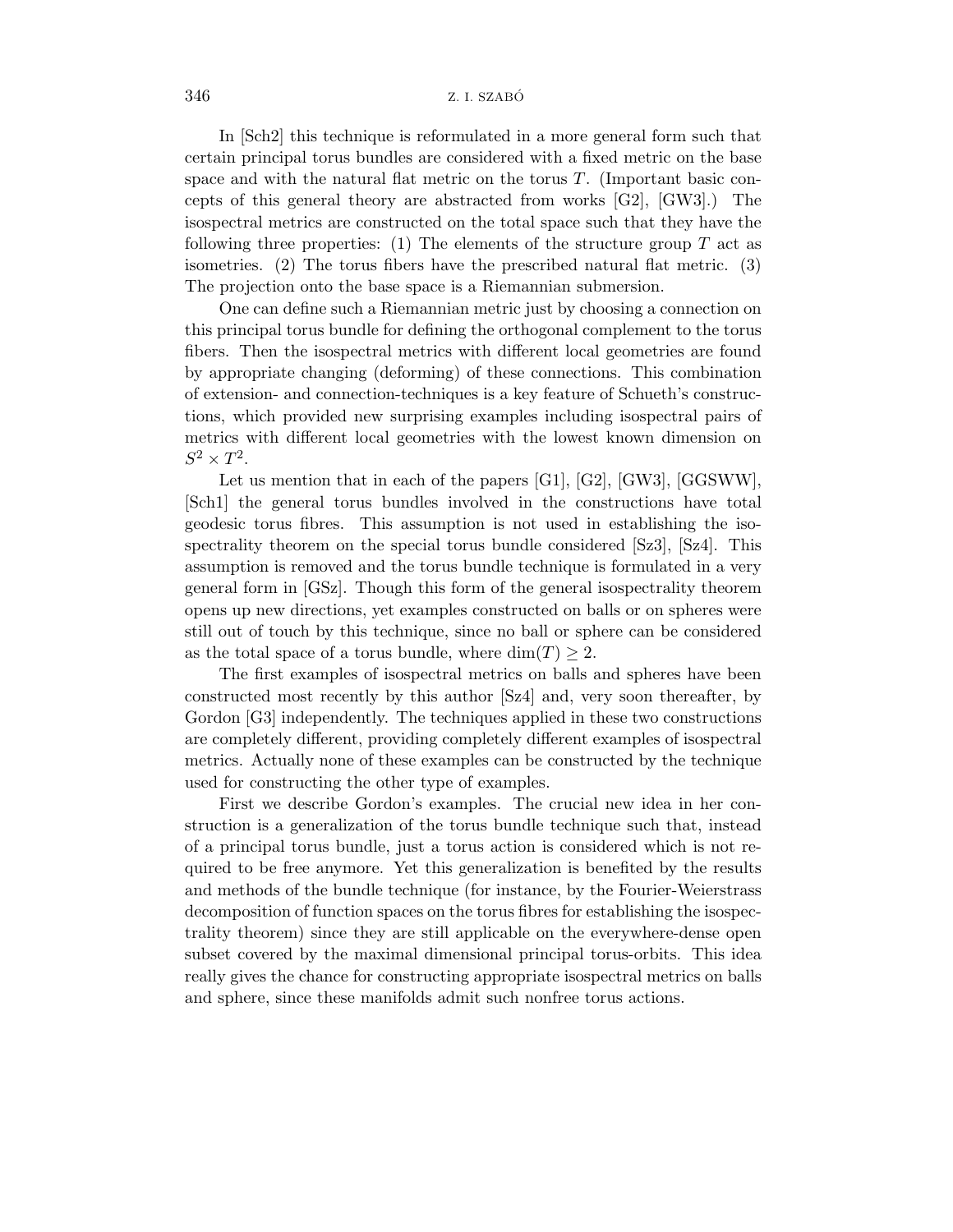In her construction Gordon uses the metrics defined on  $B\times T^l$  resp.  $S\times T^l$ introduced in [GW3] resp. [GGSWW]. First, she represents the torus  $T^l$  =  $\mathbf{Z}^l \setminus \mathbf{R}^l$  in SO(2*l*) by using the natural identification  $T^l = \times_l$ SO(2). By this representation she gets an enlarged bundle with the base space  $\mathbf{v} = \mathbf{R}^k$  and with the total space  $\mathbb{R}^{k+2l}$  such that the torus is nonfreely acting on the total space. Then a metric is defined on the total space. This metric inherits the Euclidean metric of the torus orbits and its projection onto the base space is the original Euclidean metric. Therefore, only the horizontal subspaces (which are perpendicular to the orbits) should be defined. They are introduced by the alternating bilinear form  $B: \mathbf{R}^k \times \mathbf{R}^k \to \mathbf{R}^l$ , where  $\langle B(X,Y), Z \rangle =$  $\langle J_Z(X), Y \rangle$ . Her final conclusion is as follows:

If the one parametric family  $q_t$ , considered in the first step on the manifolds  $B \times T^l$ , or, on  $S \times T^l$ , consists of isospectral metrics then also the above constructed metrics  $\tilde{q}_t$  are isospectral on the Euclidean balls and spheres of the total space  $\mathbf{R}^{k+2l}$ .

This construction provides locally inhomogeneous metrics because the torus actions involved have degenerated orbits. In the concrete examples, since the metrics  $g_t$  constructed in [GW3] and [GGSWW] are used, the torus *T* is 2-dimensional. In another theorem Gordon proves that the metrics  $\tilde{g}_t$  can be arbitrarily close to the standard metrics of Euclidean balls and spheres.

Constructing by the anticommutator technique. The Lie algebra of a 2 step nilpotent metric Lie group is described by a system  $\{\mathbf{n} = \mathbf{v} \oplus \mathbf{z}, \langle, \rangle, J_Z\},\$ where the Euclidean vector space **n**, with the inner product  $\langle, \rangle$ , is decomposed into the indicated orthogonal direct sum. Furthermore,  $J_Z$  is a skew endomorphism acting on **v** for all  $Z \in \mathbf{z}$  such that the map  $J : \mathbf{z} \to \text{End}(\mathbf{v})$  is linear and one-to-one. The linear space of endomorphisms  $J_Z$  is denoted by  $J_{\mathbf{z}}$ . Then the nilpotent Lie algebra with the center **z** is defined by

(0.1) 
$$
\langle [X,Y],Z\rangle = \langle J_Z(X),Y\rangle; [X,Y] = \sum_{\alpha} \langle J_{Z_{\alpha}}(X),Y\rangle Z_{\alpha},
$$

where  $X, Y \in \mathbf{v}$ ;  $Z \in \mathbf{z}$  and  $\{Z_1, \ldots, Z_l\}$  is an orthonormal basis on  $\mathbf{z}$ .

Note that such a Lie algebra is uniquely determined by a linear space, *J***z**, of skew endomorphisms acting on a Euclidean vector space **v**. The natural Euclidean norm is defined by  $||Z||^2 = -\text{Tr}(J_Z^2)$  on **z**. The constructions below admit arbitrary other Euclidean norms on **z**.

The Lie group defined by this Lie algebra is denoted by *G*. The Riemann metric, *g*, is defined by the left invariant extension of the above Euclidean inner product introduced on the tangent space  $T_0(G) = \mathbf{n}$  at the origin 0. The exponential map identifies the Lie algebra **n** with the vector space **v** ⊕ **z**. Explicit formulas for geometric objects such as the invariant vector fields  $(X_i, Z_\alpha)$ , Laplacian, etc. are described in  $(1.1)$ – $(1.6)$ .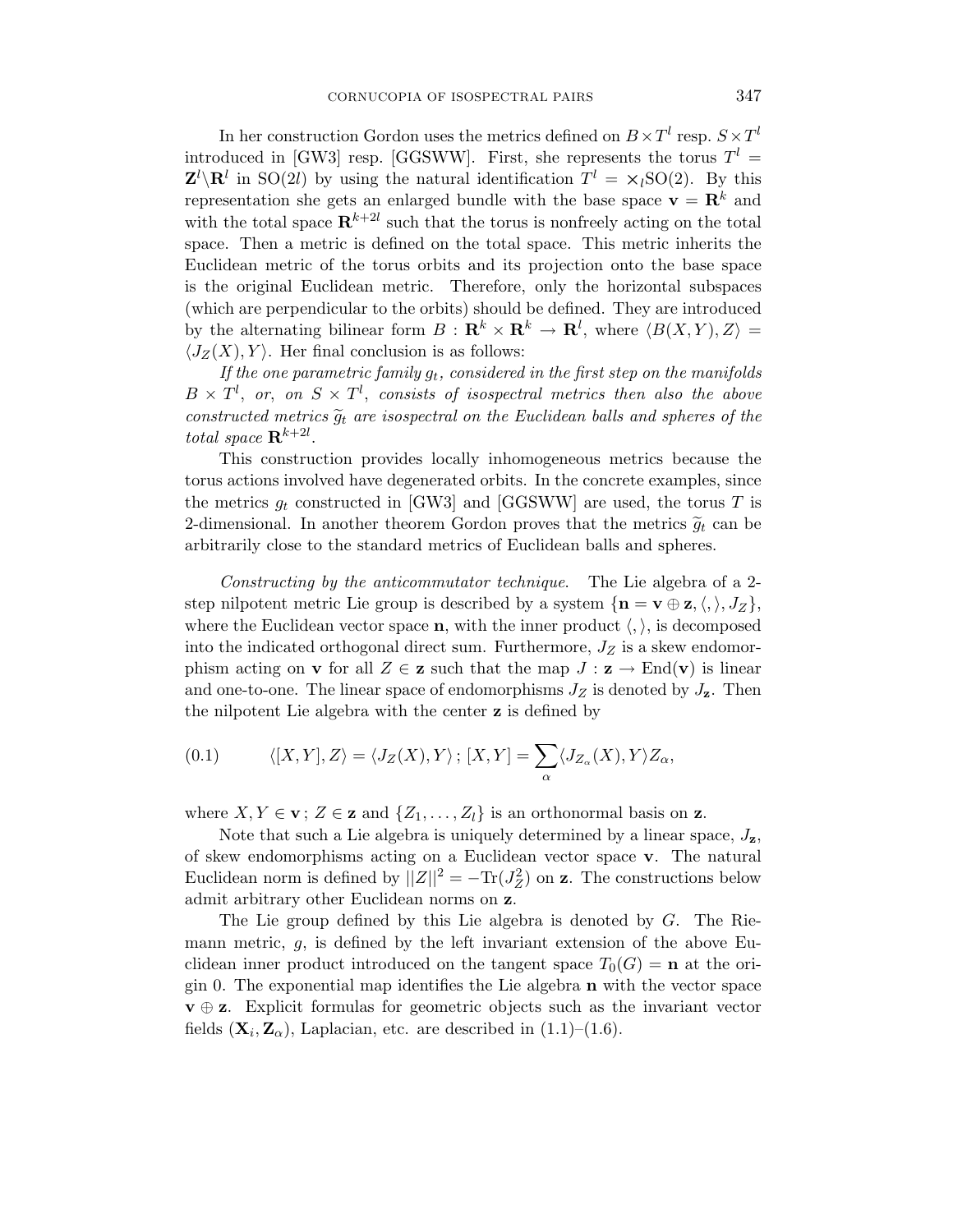The particular Heisenberg-type nilpotent groups are defined by special endomorphism spaces satisfying  $J_Z^2 = -|Z|^2$ id, for all  $Z \in \mathbf{z}$  [K]. If  $l =$  $\dim(\mathbf{z}) = 3 \mod 4$ , then there exist (up to equivalence) exactly two Heisenbergtype endomorphism spaces,  $J_l^{(1,0)}$  and  $J_l^{(0,1)}$ , acting irreducibly on  $\mathbf{v} = \mathbf{R}^{n_l}$ (see the explanations at  $(2.6)$ ). The reducible endomorphism spaces can be described by an appropriate Cartesian product in the form  $J_l^{(a,b)}$  (see more about this notation below (2.14)). When quaternionic- resp. Cayley-numbers are used for constructions, the corresponding endomorphism spaces are denoted by  $J_3^{(a,b)}$  resp.  $J_7^{(a,b)}$ . The family  $J_l^{(a,b)}$ , defined by fixed values of *l* and  $(a+b)$ , consists of spectrally equivalent endomorphism spaces.

Any 2-step nilpotent Lie group *N* extends to a solvable group *SN* defined on the half space  $\mathbf{n} \times \mathbf{R}_{+}$  (cf. (1.8) and (1.9)). The first spectral investigations on these solvable extensions are established in [GSz].

The ball×torus-type domains, sketchily introduced above, are defined by the factor manifold  $\Gamma_Z \setminus \mathbf{n}$ , where  $\Gamma_Z$  is a full lattice on the Z-space **z** such that this principal torus bundle is considered over a Euclidean ball  $B_{\delta}$  of radius *δ* around the origin of the X-space **v**. The boundary of this manifold is the principal torus bundle  $(S_{\delta}, T)$ .

The main tool in proving the isospectrality theorem on such domains is the Fourier-Weierstrass decomposition  $W = \bigoplus_{\alpha} W^{\alpha}$  of the  $L^2$  function space on the group *G*, where, in the nilpotent case, the  $W^{\alpha}$  is spanned by the functions of the form  $F(X, Z) = f(X)e^{-2\pi\sqrt{-1}\langle Z_\alpha, Z \rangle}$ . It turns out that each  $W^\alpha$  is invariant under the action of the Laplacian,  $(\Delta_G F)(X, Z) = \Box_{\alpha}(f)(X)e^{-2\pi\sqrt{-1}\langle Z_{\alpha},Z\rangle},$ such that  $\square_{\alpha}$  depends, besides some universal terms and  $\Delta_X$ , only on  $J_{Z_{\alpha}}$ and it does not depend on the other endomorphisms. Since  $J_{Z_\alpha}$  and  $J_{Z'_\alpha}$  are isospectral, one can intertwine the Laplacian on the subspaces  $W^{\alpha}$  separately by the orthogonal transformation conjugating  $J_{Z_\alpha}$  to  $J_{Z'_\alpha}$ . This tool extends not only to the general ball×torus-cases considered in [GSz] but also to the torus-action-cases considered in [G3].

The simplicity of the isospectrality proofs by the above described Z-Fourier transform is due to the fact that, on an invariant subspace  $W^{\alpha}$ , one should deal only with one endomorphism,  $J_{\alpha}$ , while the others are eliminated.

New, so called *ball-type domains* were introduced in [Sz5] whose spectral investigation has no prior history. These domains are diffeomorphic to Euclidean balls whose smooth boundaries are described as level sets by equations of the form  $\varphi(|X|, Z) = 0$ , resp.  $\varphi(|X|, Z, t) = 0$ , according to the nilpotent, resp. solvable, cases. The boundaries of these domains are diffeomorphic to Euclidean spheres which are called sphere-type manifolds, or, sphere-type hypersurfaces.

The technique of the Z-Fourier transform breaks down on these domains and hypersurfaces, since the functions gotten by this transform do not satisfy the required boundary conditions. The Fourier-Weierstrass decomposition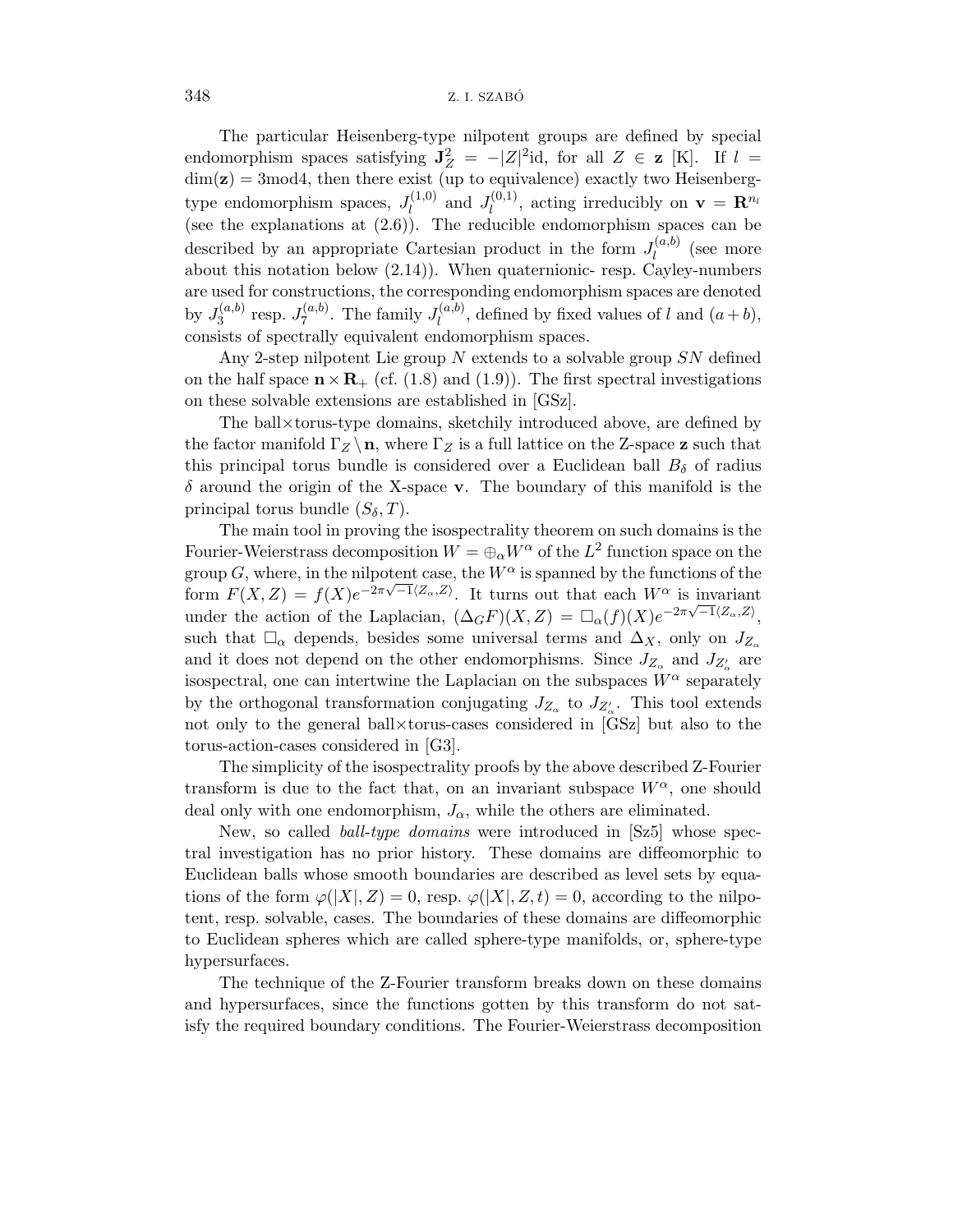does not apply on the sphere-type hypersurfaces either. The difficulties in proving the isospectrality on these domains originate from the fact that no such Laplacian-invariant decomposition of the corresponding *L*<sup>2</sup> function spaces is known which keeps, on an invariant subspace, only one of the endomorphisms active while it gets rid of the other endomorphisms. The isospectrality proofs on these manifolds require a new technique whose brief description follows.

Let us mention first that a wide range of spectrally equivalent endomorphism spaces were introduced in [Sz5] by means of the so called  $\sigma$ -deformations. These deformations are defined by an involutive orthogonal transformation *σ* on **v** which commutes with all of the endomorphisms from  $J_{\mathbf{z}}$ . The  $\sigma$ -deformed endomorphism space,  $J_{\mathbf{z}}^{\sigma}$ , consists of endomorphisms of the form  $\sigma J_Z$ . This new endomorphism space is clearly spectrally equivalent to the old one. Note that no restriction on dim(**z**) is imposed in this case. These deformations are of discrete type, however, which can be considered as the generalizations of deformations considered on the endomorphism spaces  $J_l^{(a,b)}$  in [Sz3], [Sz4]. These deformations provide isospectral metrics on the ball×torus-type domains by the Gordon-Wilson theorem.

The new so-called anticommutator technique, developed for establishing the spectral investigations on ball- and sphere-type manifolds, does not apply for all the  $\sigma$ -deformations. We can accomplish the isospectrality theorems by this technique only for those particular endomorphism spaces which include nontrivial anticommutators.

A nondegenerated endomorphism  $A \in J_{\mathbf{z}}$  is an anticommutator if and only if  $A \circ B = -B \circ A$  holds for all  $B \in J_{\mathbf{A}^{\perp}}$ . If an endomorphism space  $J_{\mathbf{z}}$ contains an anticommutator *A*, then, by the Reduction Theorem 4.1 of [Sz5], a *σ*-deformation is equivalent to the simpler deformation where one performs *σ*-deformation only on the anticommutator *A*. That is, only *A* is switched to  $A^{\sigma} = \sigma \circ A$  and one keeps the orthogonal complement  $J_{A^{\perp}}$  unchanged. In [Sz5] and in this paper the isospectrality theorems are established for such, so called,  $\sigma_A$ -deformations.

The constructions concern four different cases, since we perform them on the ball- and sphere-type domains both of 2-step nilpotent Lie groups and their solvable extensions. The details are shared between these two papers. Roughly speaking, the proofs are completely established in [Sz5] on the balltype domains and all the technical details are complete on 2-step nilpotent groups. Though the other cases were outlined to some extent, the important details concerning the sphere-type domains and the solvable extensions are left to this paper.

We start with a review of the solvable extensions of 2-step nilpotent groups. Then, in Proposition 2.1, we describe all the endomorphism spaces having an anticommutator  $A$  (alias  $ESW_A$ 's) in a representation theorem, where the Pauli matrices play a very crucial role. The basic examples of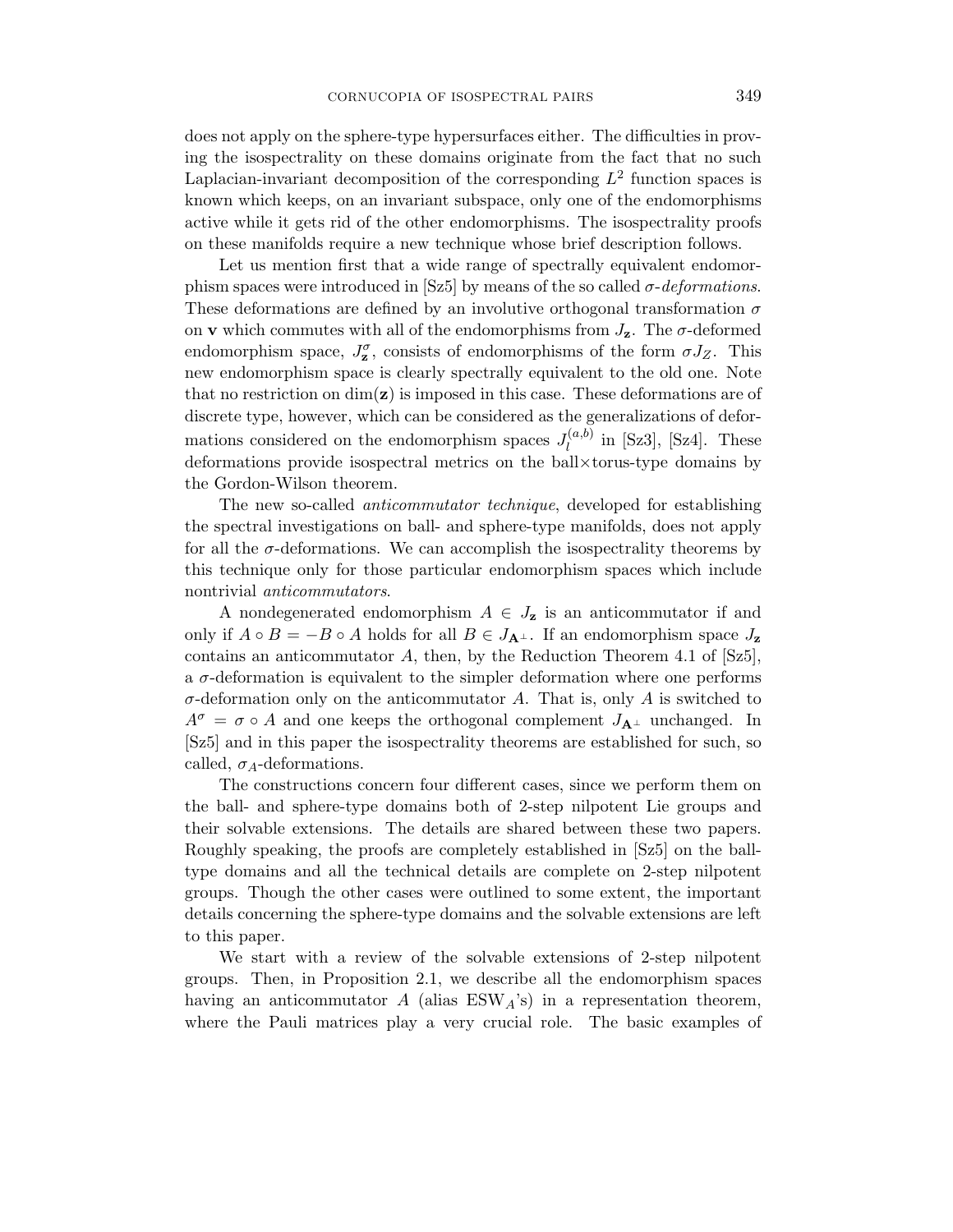ESW<sub>A</sub>'s are the endomorphism spaces  $J_l^{(a,b)}$  belonging to Clifford modules. In this case each endomorphism is an anticommutator. The representation theorem describes a great abundance of other examples.

In Section 2 the so called unit<sub>endo</sub>-deformations are introduced just by choosing two different unit anticommutators  $A_0$  and  $B_0$  to a fixed endomorphism space **F** (the corresponding  $ESW_A$ 's are  $\mathbf{R}A_0 \oplus \mathbf{F}$  and  $\mathbf{R}B_0 \oplus \mathbf{F}$ ). Also these deformations can be used for isospectrality constructions. By clarifying a strong connection between unit<sub>endo</sub>- and  $\sigma_A$ -deformations (cf. Theorem 2.2) we point out that the anticommutator technique is a discrete isospectral construction technique. In fact, we prove that continuous unit<sub>endo</sub>-deformations provide conjugate  $ESW_A$ 's and therefore the corresponding metrics are isometric.

The main isospectrality theorems are stated in the following form in this paper.

MAIN THEOREMS 3.2 AND 3.4. Let  $J_{\mathbf{z}} = J_A \oplus J_{A^{\perp}}$  and  $J_{\mathbf{z}} = J_{A'} \oplus J_{A'^{\perp}}$ be endomorphism spaces acting on the same space **v** such that  $J_{A^{\perp}} = J_{A'^{\perp}}$ ; furthermore, the anticommutators  $J_A$  and  $J_{A'}$  are either unit endomorphisms  $(i.e., A<sup>2</sup> = (A')<sup>2</sup> = -id)$  or they are *σ*-equivalent. Then the map  $\partial \kappa = T' \circ$  $\partial \kappa^* T^{-1}$  intertwines the corresponding Laplacians on the sphere-type boundary *∂B* of any ball-type domain, both on the nilpotent groups *N*<sub>J</sub> and *N*<sub>J</sub>, and/or on their solvable extensions  $SN_J$  and  $SN_{J'}$ . Therefore the corresponding metrics are isospectral on these sphere-type manifolds.

In [Sz5], the corresponding theorem is established only for balls and for  $\sigma_A$ deformations. The investigations on spheres are just outlined and even these sketchy details concentrate mostly on the striking examples.

The constructions of the intertwining operators *κ* and *∂κ* require an appropriate decomposition of the function spaces. This decomposition is, however, completely different from the Fourier-Weierstrass decomposition applied in the torus-bundle cases since this decomposition is performed on the  $L^2$ -function space of the X-space. The details are as follows.

The crucial terms in the Laplacian acting on the X-space are the Euclidean Laplacian  $\Delta_X$  and the operators  $D_A \bullet$ ,  $D_F \bullet$  derived from the endomorphisms (cf. (1.5), (1.12), (3,7), (3.33)). The latter operators commute with  $\Delta_X$ . In the first step only the operators  $\Delta_X$  and  $D_A \bullet$  are considered and a common eigensubspace decomposition of the corresponding  $L^2$  function space is established. This decomposition results in a refined decomposition of the spherical harmonics on the spheres of the X-space. Then the operators  $\kappa, \partial \kappa$  are defined such that they preserve this decomposition. Though one cannot get rid of the other operators  $D_F \bullet$  by this decomposition, the anticommutativity of A by the perpendicular endomorphisms  $F$  ensures that also the terms containing the operators  $D_F \bullet$  in the Laplacian are intertwined by  $\kappa$  and  $\partial \kappa$ .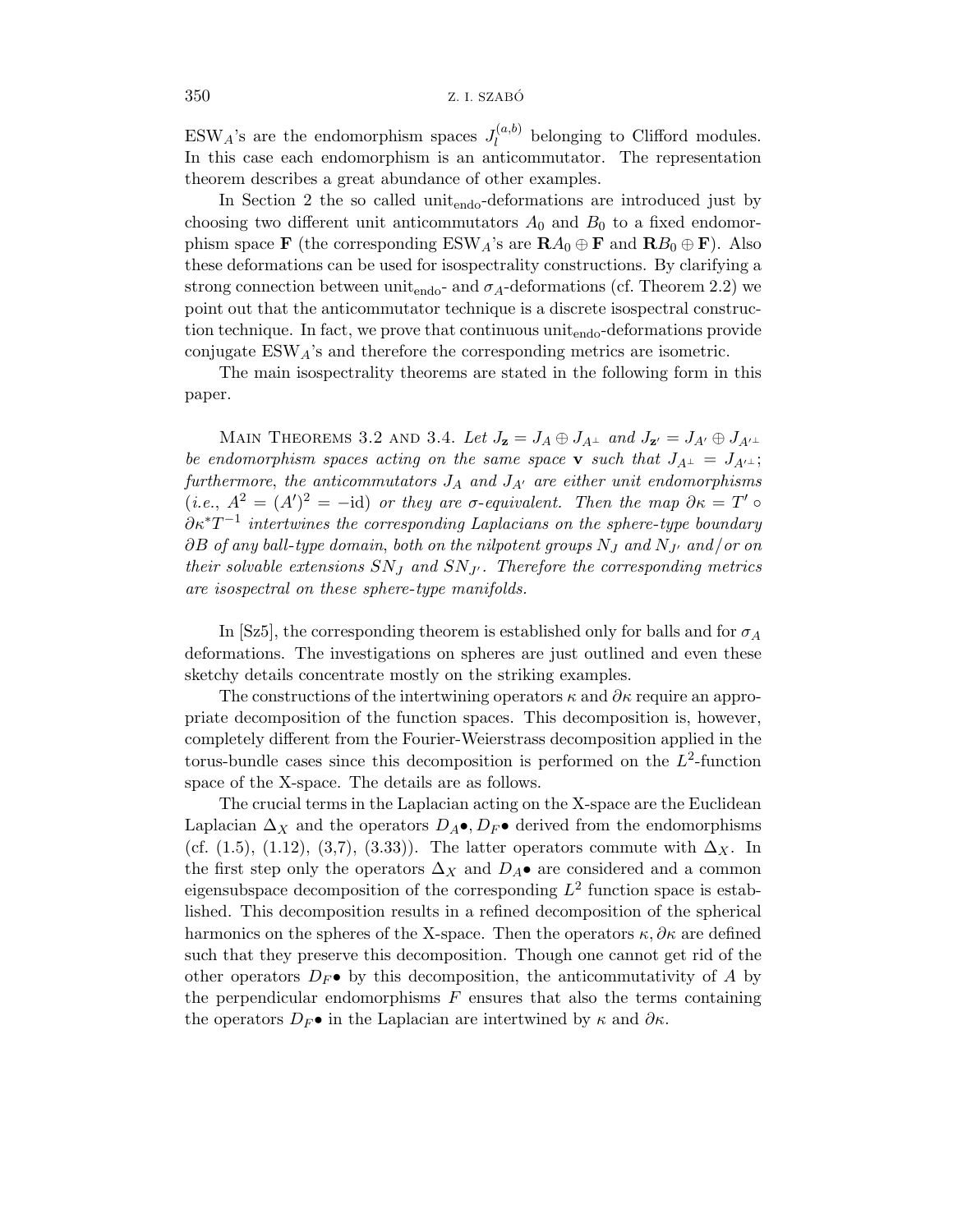By proving also the appropriate nonisometry theorems, these examples provide a wide range of isospectral pairs of metrics constructed on spheres with different local geometries. These nonisometry proofs are achieved by an independent Extension Theorem asserting that an isometry between two sphere-type manifolds extends to an isometry between the ambient manifolds. (In order to avoid an even more complicated proof, the theorem is established for sphere-type manifolds described by equations of the form  $\varphi(|X|, |Z|) = 0$  resp.  $\varphi(|X|, |Z|, t) = 0$ . It is highly probable that one can establish this extension in the most general cases by extending the method applied here.) This theorem traces back the problem of nonisometry to the ambient manifolds, where the nonisometry was thoroughly investigated in [Sz5]. The extension can be used also for determining the isometries of a sphere-type manifold by the isometries acting on the ambient manifold.

The abundance of the isospectral pairs of metrics constructed by the anticommutator technique on spheres with different local geometries is exhibited in Cornucopia Theorem 4.9, which is the combination of the isospectrality theorems and of the nonisometry theorems.

These isospectral pairs include the so called *striking examples* constructed on the geodesic spheres of the solvable groups  $SH_3^{(a,b)}$ . (These examples are outlined in [Sz5] with fairly complete details, yet some of these details are left to this paper.) These spheres are homogeneous on the 2-point homogeneous space  $\text{SH}_3^{(a+b,0)}$  while the other spheres on  $\text{SH}_3^{(a,b)}$  are locally inhomogeneous. These examples demonstrate the surprising fact that no information about the isometries is encoded in the spectrum of Laplacian acting on functions.

## **1. Two-step nilpotent Lie algebras and their solvable extensions**

A metric 2-step nilpotent Lie algebra is described by the system

(1.1) 
$$
\mathfrak{n} = {\mathbf{n} = \mathbf{v} \oplus \mathbf{z}, \langle, \rangle, J_Z},
$$

where  $\langle , \rangle$  is an inner product defined on the algebra **n** and the space  $\mathbf{z} = [\mathbf{n}, \mathbf{n}]$ is the center of **n**; furthermore **v** is the orthogonal complement to **z**. The map  $J: \mathbf{z} \to \text{SkewEndo}(\mathbf{v})$  is defined by  $\langle J_Z(X), Y \rangle = \langle Z, [X, Y] \rangle$ .

The vector spaces **v** and **z** are called X-space and Z-space respectively.

Such a Lie algebra is well defined by the endomorphisms  $J_Z$ . The linear space of these endomorphisms is denoted by  $J_{\mathbf{z}}$ . For a fixed X-vector  $X \in \mathbf{v}$ , the subspace spanned by the X-vectors  $J_Z(X)$  (for all  $Z \in \mathbf{z}$ ) is denoted by  $J_{\mathbf{z}}(X)$ .

Consider the orthonormal bases  $\{E_1; \ldots; E_k\}$  and  $\{e_1; \ldots; e_l\}$  on the X- and the Z-spaces respectively. The corresponding coordinate systems defined by these bases are denoted by  $\{x^1; \ldots; x^k\}$  and  $\{z^1; \ldots; z^l\}$ . According to [Sz5] the left-invariant extensions of the vectors  $E_i$ ;  $e_\alpha$  are the vector fields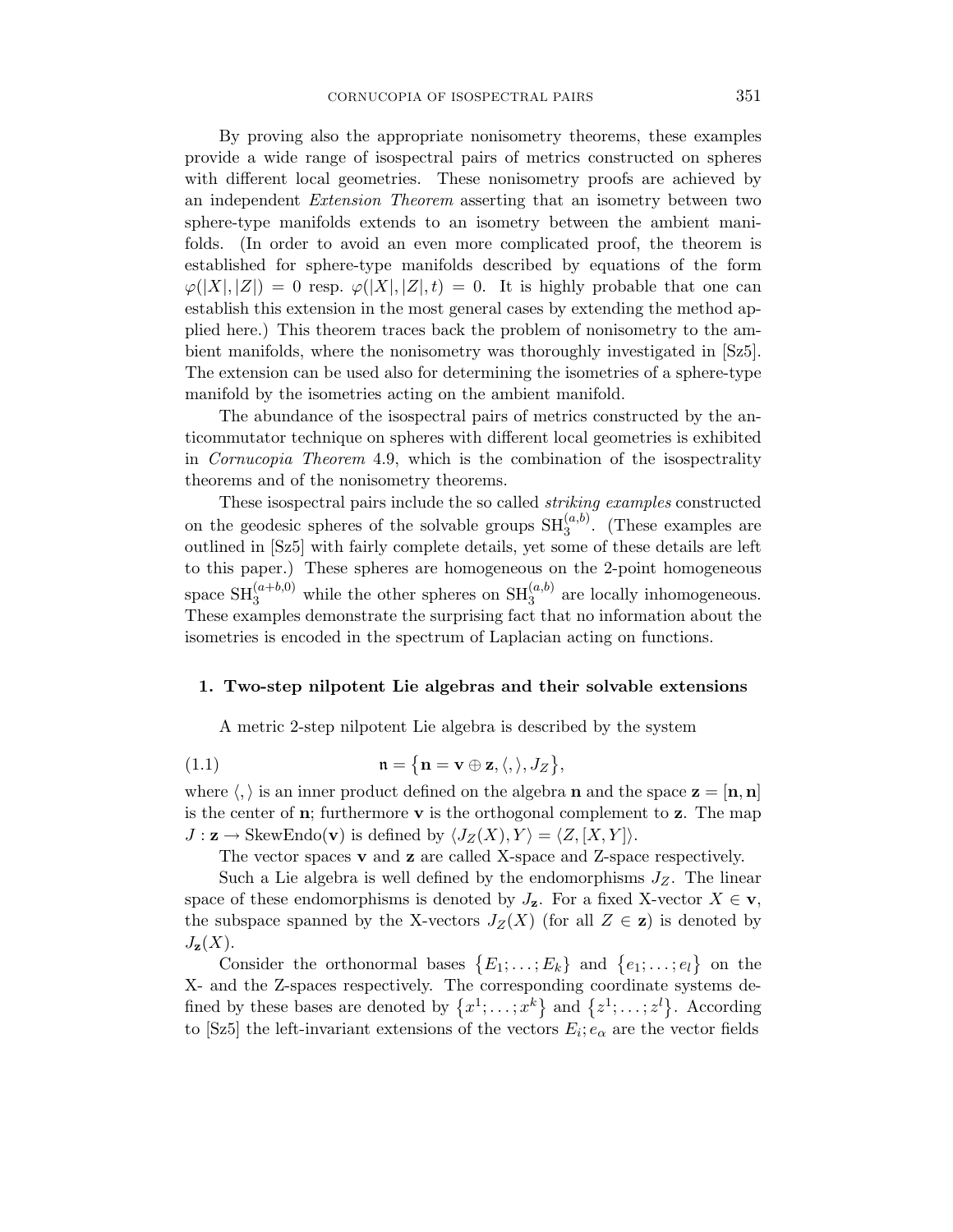352 Z. I. SZABO´

(1.2) 
$$
\mathbf{X}_{i} = \partial_{i} + \frac{1}{2} \sum_{\alpha=1}^{l} \langle [X, E_{i}], e_{\alpha} \rangle \partial_{\alpha}
$$

$$
= \partial_{i} + \frac{1}{2} \sum_{\alpha=1}^{l} \langle J_{\alpha}(X), E_{i} \rangle \partial_{\alpha} ; \mathbf{Z}_{\alpha} = \partial_{\alpha},
$$

where  $\partial_i = \partial/\partial x^i$ ,  $\partial_\alpha = \partial/\partial z^\alpha$  and  $J_\alpha = J_{e_\alpha}$ .

The covariant derivative acting on invariant vector fields is described as follows.

(1.3) 
$$
\nabla_X X^* = \frac{1}{2}[X, X^*]; \nabla_X Z = \nabla_Z X = -\frac{1}{2}J_Z(X); \nabla_Z Z^* = 0.
$$

The Laplacian,  $\Delta$ , acting on functions can be explicitly established by substituting (1.2) and (1.3) into the following well-known formula

(1.4) 
$$
\Delta = \sum_{i=1}^k (\mathbf{X}_i^2 - \nabla_{\mathbf{X}_i} \mathbf{X}_i) + \sum_{\alpha=1}^l (\mathbf{Z}_{\alpha}^2 - \nabla_{\mathbf{Z}_{\alpha}} \mathbf{Z}_{\alpha}).
$$

Then we obtain

$$
(1.5) \qquad \Delta = \Delta_X + \Delta_Z + \frac{1}{4} \sum_{\alpha,\beta=1}^l \langle J_\alpha(X), J_\beta(X) \rangle \partial_{\alpha\beta}^2 + \sum_{\alpha=1}^l \partial_\alpha D_\alpha \bullet,
$$

where  $D_{\alpha}$  means differentiation (directional derivative) with respect to the vector field

$$
(1.6) \t\t D_{\alpha}: X \to J_{\alpha}(X)
$$

tangent to the X-space; furthermore  $\partial_{\alpha\beta} = \partial^2/\partial z^{\alpha} \partial z^{\beta}$ .

Some other basic objects (such as Riemannian curvature, Ricci curvature,  $d$ - and *δ*-operators acting on forms) are also explicitly established in [Sz5]. Finally, we mention a theorem describing the isometries on 2-step nilpotent Lie groups.

PROPOSITION 1.1 ([K], [E], [GW3], [W]). The 2-step nilpotent metric Lie groups  $(N, g)$  and  $(N', g')$  are isometric if and only if there exist orthogonal transformations  $A : \mathbf{v} \to \mathbf{v}'$  and  $C : \mathbf{z} \to \mathbf{z}'$  such that

(1.7) 
$$
AJ_Z A^{-1} = J'_{C(Z)}
$$

*holds for any*  $Z \in \mathbf{z}$ .

Any 2-step nilpotent Lie group, *N*, extends to a solvable group, *SN*, defined on the half-space  $\mathbf{n} \times \mathbf{R}_+$  with multiplication given by

(1.8) 
$$
(X, Z, t)(X', Z', t') = \left(X + t^{\frac{1}{2}}X', Z + tZ' + \frac{1}{2}t^{\frac{1}{2}}[X, X'], tt'\right).
$$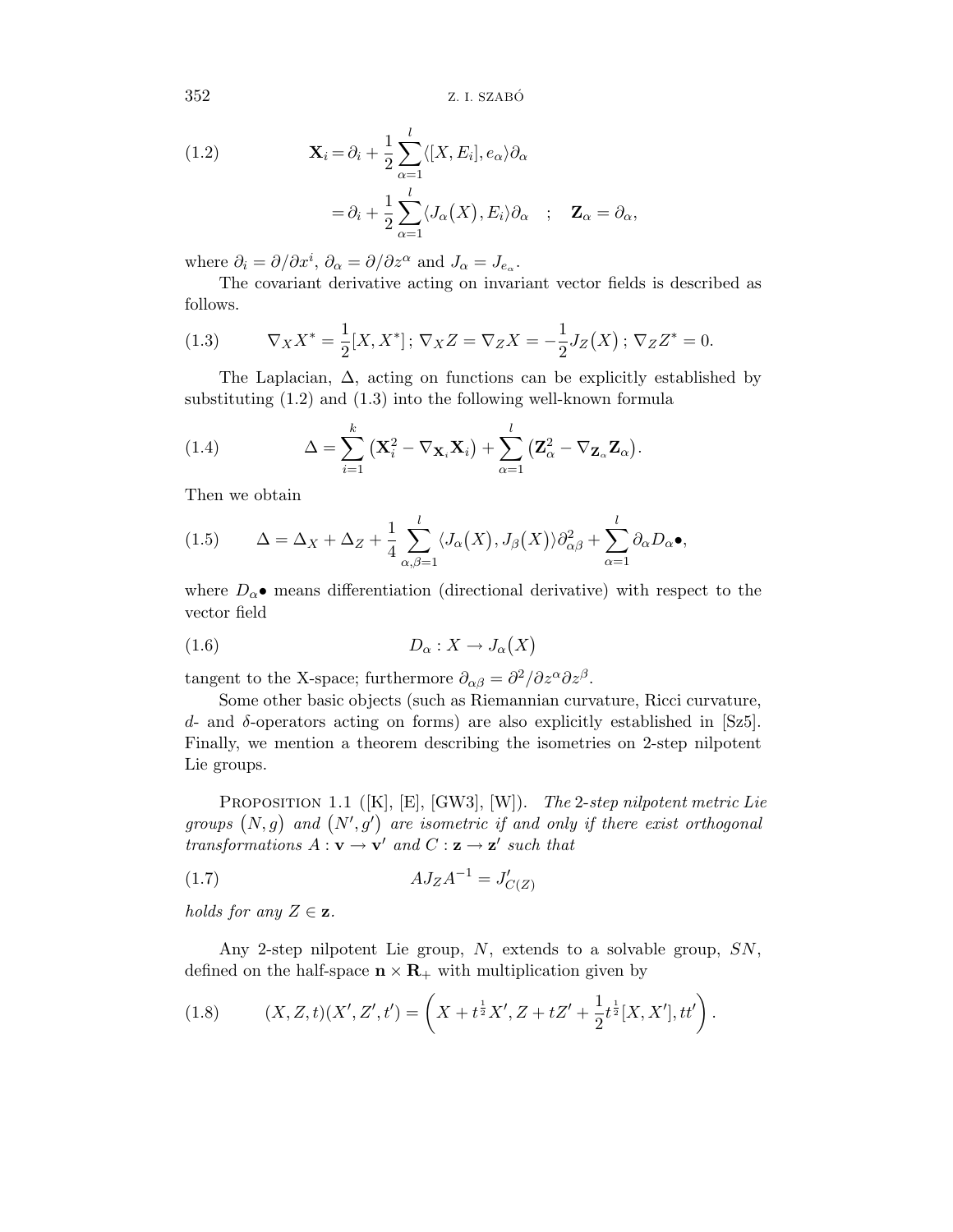This formula provides the multiplication also on the nilpotent group *N*, since the latter is a subgroup determined by  $t = 1$ .

The Lie algebra of this solvable group is  $\mathbf{s} = \mathbf{n} \oplus \mathbf{t}$ . The Lie bracket is completely determined by the formulas

(1.9) 
$$
[\partial_t, X] = \frac{1}{2}X \; ; \; [\partial_t, Z] = Z \; ; \; [\mathbf{n}, \mathbf{n}]_{/SN} = [\mathbf{n}, \mathbf{n}]_{/N},
$$

where  $X \in \mathbf{v}$  and  $Z \in \mathbf{z}$ .

In [GSz], a scaled inner product  $\langle , \rangle_c$  with scaling factor  $c > 0$  is introduced on **s** defined by the rescaling  $|\partial_t| = c^{-1}$  and by keeping the inner product on **n** as well as keeping the relation  $\partial_t \perp \mathbf{n}$ . The left invariant extension of this inner product is denoted by  $q_c$ .

The left-invariant extensions  $\mathbf{Y}_i$ ,  $\mathbf{V}_\alpha$ ,  $\mathbf{T}$  of the unit vectors

$$
E_i = \partial_i \quad , \quad e_\alpha = \partial_\alpha \quad , \quad \varepsilon = c\partial_t
$$

at the origin are

(1.10) 
$$
\mathbf{Y}_i = t^{\frac{1}{2}} \mathbf{X}_i \quad ; \quad \mathbf{V}_\alpha = t \mathbf{Z}_\alpha \quad ; \quad \mathbf{T} = ct \partial_t,
$$

where  $\mathbf{X}_i$  and  $\mathbf{Z}_\alpha$  are the invariant vector fields on N (cf. (1.2)).

One can establish these latter formulas by the following standard computations. Consider the vectors  $\partial_i$ ,  $\partial_\alpha$  and  $\partial_t$  at the origin  $(0,0,1)$  such that they are the tangent vectors of the curves  $c_A(s) = (0,0,1) + s\partial_A$ , where  $A = i, \alpha, t$ . Then transform these curves to an arbitrary point by left multiplications described in (1.8). Then the tangent of the transformed curve gives the desired left invariant vector at an arbitrary point.

The covariant derivative can be computed by the well known formula

$$
\langle \nabla_P Q, R \rangle = \frac{1}{2} \{ \langle P, [R, Q] \rangle + \langle Q, [R, P] \rangle + \langle [P, Q], R \rangle \},
$$

where  $P, Q, R$  are invariant vector fields. Then we get

$$
(1.11) \nabla_{X+Z}(X^* + Z^*) = \nabla_{X+Z}^N(X^* + Z^*) + c\left(\frac{1}{2}\langle X, X^*\rangle + \langle Z, Z^*\rangle\right) \mathbf{T};
$$
  

$$
\nabla_X \mathbf{T} = -\frac{c}{2}X \quad ; \quad \nabla_Z \mathbf{T} = -cZ \quad ; \quad \nabla_T X = \nabla_T Z = \nabla_T T = 0,
$$

where  $\nabla^N$  is the covariant derivative on *N* (cf. (1.3)) and

 $X, X^* \in \mathbf{v}; \quad Z, Z^* \in \mathbf{z}; \quad T \in \mathbf{t}.$ 

The Laplacian on these solvable groups can be established by the same computation performed on *N*. Then we get

(1.12) 
$$
\Delta = t\Delta_X + t^{\frac{1}{2}}\Delta_Z + \frac{1}{4}t\sum_{\alpha;\beta=1}^l \langle J_{\alpha}(X), J_{\beta}(X) \rangle \partial_{\alpha\beta}^2 + t\sum_{\alpha=1}^l \partial_{\alpha}D_{\alpha} \bullet + c^2t^2\partial_t^2 + c^2\left(1 - \frac{k}{2} - l\right)t\partial_t.
$$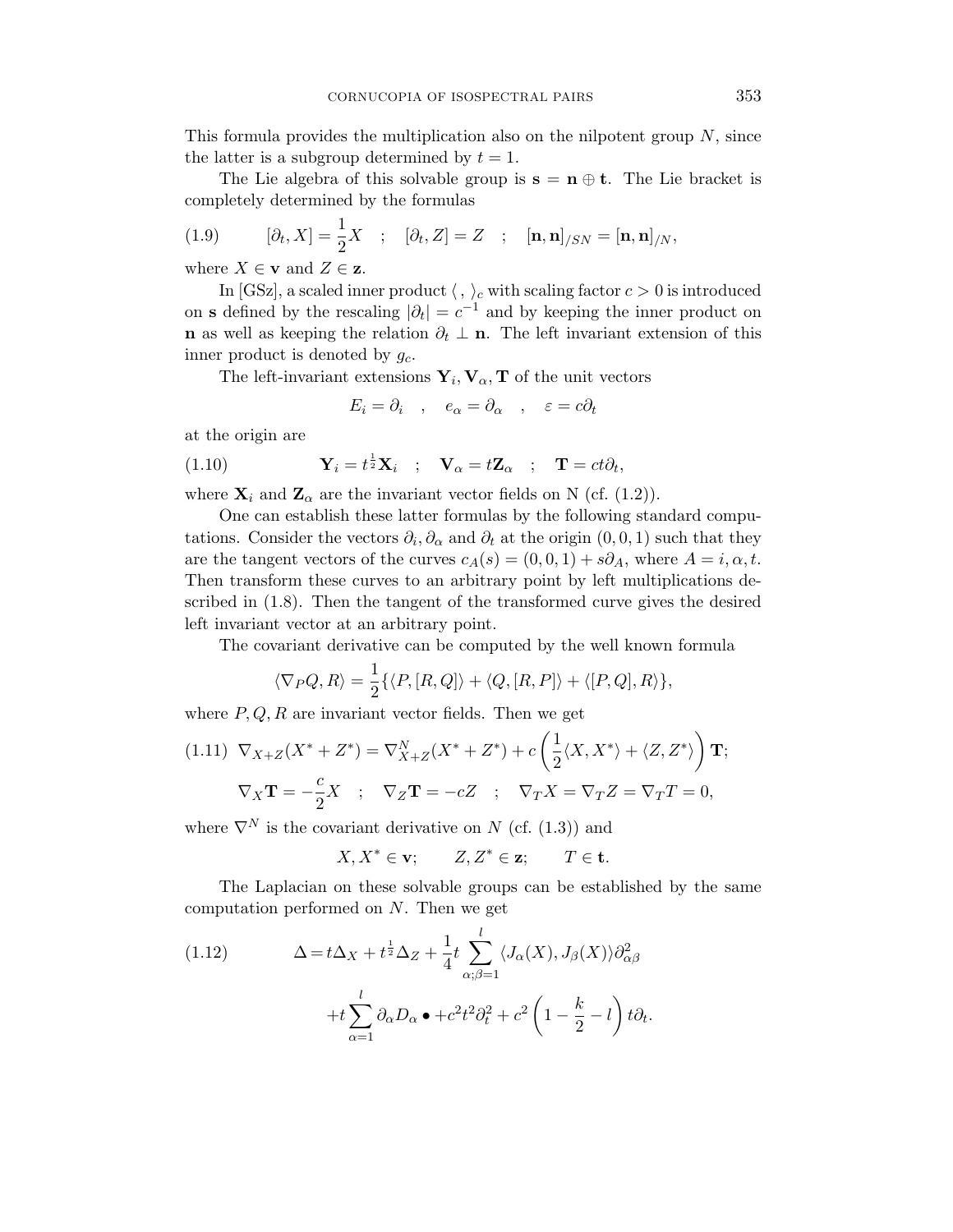Also the Riemannian curvature can be computed straightforwardly such that formulas (1.11) are substituted into the standard formula of the Riemannian curvature. Then we get

(1.13) 
$$
R_c(X^* \wedge X) = R(X^* \wedge X) - \frac{c}{2}[X^*, X] \wedge \mathbf{T} + \frac{c^2}{4}X^* \wedge X; R_c(X \wedge Z) = R(X \wedge Z) - \frac{c}{4}J_Z(X) \wedge \mathbf{T} + \frac{c^2}{2}X \wedge Z; R_c(Z^* \wedge Z) = R(Z^* \wedge Z) + c^2 Z^* \wedge Z; R_c((X + Z), \mathbf{T})(.) = c \nabla_{\frac{1}{2}X + Z}(.); R_c((X + Z) \wedge \mathbf{T}) = \frac{1}{2}c \left(\sum_{\alpha} J_{\alpha}(X) \wedge e_{\alpha} - J_Z^*\right) + c^2 \left(\frac{1}{4}X + Z\right) \wedge \mathbf{T},
$$

where  $J_Z^*$  is the 2-vector dual to the 2-form  $\langle J_Z(X_1), X_2 \rangle$  and  $R$  is the Riemannian curvature on *N*, described by

$$
(1.14) \quad R(X,Y)X^* = \frac{1}{2}J_{[X,Y]}(X^*) - \frac{1}{4}J_{[Y,X^*]}(X) + \frac{1}{4}J_{[X,X^*]}(Y);
$$
\n
$$
R(X,Y)Z = -\frac{1}{4}[X,J_Z(Y)] + \frac{1}{4}[Y,J_Z(X)] \quad ; \quad R(Z_1,Z_2)Z_3 = 0;
$$
\n
$$
R(X,Z)Y = -\frac{1}{4}[X,J_Z(Y)] \quad ; \quad R(X,Z)Z^* = -\frac{1}{4}J_ZJ_{Z^*}(X);
$$
\n
$$
R(Z,Z^*)X = -\frac{1}{4}J_{Z^*}J_Z(X) + \frac{1}{4}J_ZJ_{Z^*}(X),
$$

where  $X; X^*; Y \in \mathbf{v}$  and  $Z; Z^*; Z_1; Z_2; Z_3 \in \mathbf{z}$  are elements of the Lie algebra  $(see [E]).$ 

By introducing  $H(X, X^*, Z, Z^*) := \langle J_Z(X), J_{Z^*}(X^*) \rangle$ , for the Ricci curvature we have

(1.15) 
$$
\text{Ricc}_c(X) = \text{Ricc}(X) - c^2 \left(\frac{k}{4} + \frac{l}{2}\right) X;
$$

$$
\text{Ricc}_c(Z) = \text{Ricc}(Z) - c^2 \left(\frac{k}{2} + l\right) Z ; \quad \text{Ricc}_c(T) = -c^2 \left(\frac{k}{4} + l\right) T,
$$

where the Ricci tensor *Ricc* on *N* is described by formulas

(1.16) 
$$
\text{Ricc}(X, X^*) = -\frac{1}{2} \sum_{\alpha=1}^{l} H(X, X^*, e_{\alpha}, e_{\alpha}) = -\frac{1}{2} H_{\mathbf{v}}(X, X^*);
$$

$$
\text{Ricc}(Z, Z^*) = \frac{1}{4} \sum_{i=1}^{k} H(E_i, E_i, Z, Z^*) = \frac{1}{4} H_{\mathbf{z}}(Z, Z^*)
$$

and by  $Ricc(X, Z) = 0$ .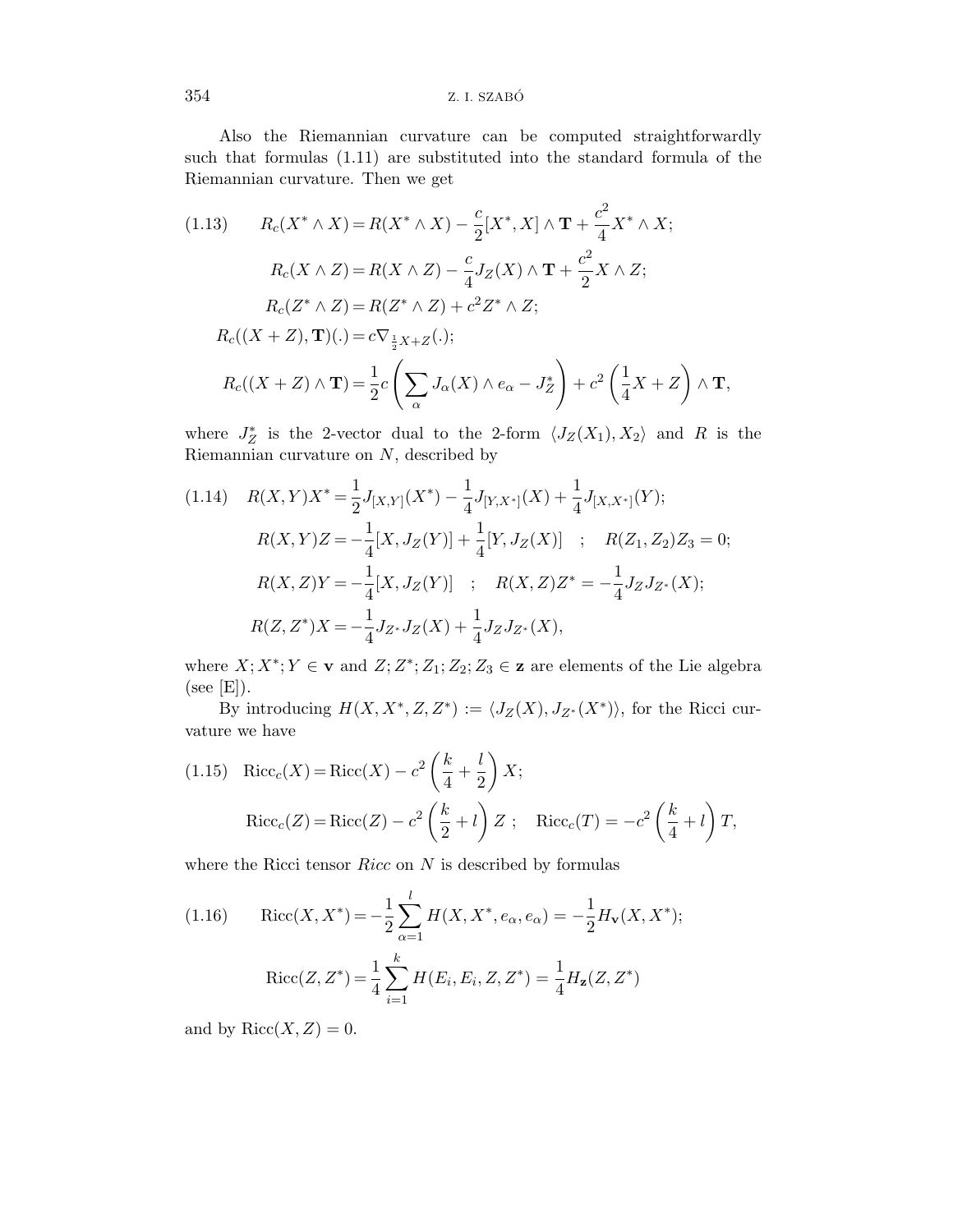By (1.9) we get that the subspaces **v***,* **z** and **t** are eigensubspaces of the Ricci curvature operator and, except for finitely many scaling factors *c*, the eigenvalue on **t** is different from the other eigenvalues. For these scaling factors *c*, an isometry  $\alpha : SN_c \to SN'_c$  maps **T** to **T**' and for a fixed *t*, the hypersurface  $(N, t)$  is mapped to the hypersurface  $(N', t')$ , where  $t'$  is an appropriate fixed parameter. By using left-products on  $SN'$ , we may suppose that the  $\alpha$ maps the origin  $(0,1)$  to the origin of  $SN'$  and therefore  $\alpha(N,1) = (N',1)$ . By  $(1.2)$  and  $(1.10)$ , the restrictions of the metric tensors  $g_c$  and  $g_c'$  onto the hyper-surfaces  $(N, 1)$  and  $(N', 1)$  are nothing but the metric tensors *g* resp. *g* on the nilpotent groups. Thus the  $\alpha$  defines an isometry between  $(N, q)$  and  $(N', g')$  and so we have:

Proposition 1.2. Except for finitely many scaling factors *c*, the solvable extensions  $(SN, g_c)$  and  $(SN', g_c')$  are locally isometric if and only if the nilpotent metric groups  $(N, g)$  and  $(N', g')$  are locally isometric.

It should be mentioned that the above assumption about the scaling factor can be dropped. This stronger theorem is proved in [GSz, Prop. 2.13] by a completely different (much more elaborate) technique.

We conclude this section by considering the spectrum of the curvature operator acting as a symmetric endomorphism on the 2-vectors. These considerations can be used to establish the nonisometry proofs. These nonisometry proofs will be established in many different ways, however, in order to get a deeper insight into the realm of nonaudible geometry. Even though the next theorem is an interesting contribution to this geometry, the understanding of the main thesis of this paper is not disturbed by continuing the study in the next section.

Two symmetric operators are said to be isotonal if the elements of their spectra are the same but the multiplicities may be different. This property is accomplished for the curvature operators of  $\sigma^{(a+b)}$ -equivalent nilpotent groups in [Sz5, Prop. 5.4]. Now we establish this statement also on the solvable extensions of these groups. The technical definition of the groups  $N_J^{(a,b)}$  and the  $\sigma^{(a+b)}$ -deformations can be found both in [Sz5] and in formulas  $(2.12)$ – $(2.14)$ of this paper.

In the nilpotent case we used the following decomposition, which technique extends also to the solvable case.

First decompose the X-space of the considered nilpotent Lie-algebras in the form  $\mathbf{v} = \mathbf{v}^{(a)} \oplus \mathbf{v}^{(b)}$  such that the involution  $\sigma^{(a,b)}$  acts on  $\mathbf{v}^{(a)} = \mathbf{R}^{na}$  by id and also on the subspace  $\mathbf{v}^{(b)} = \mathbf{R}^{nb}$  by  $-\text{id}$ . Then the subspaces

(1.17) 
$$
\mathbf{D} = (\mathbf{v}^{(a)} \wedge \mathbf{v}^{(a)}) \oplus (\mathbf{v}^{(b)} \wedge \mathbf{v}^{(b)}) \oplus (\mathbf{z} \wedge \mathbf{z});
$$

$$
\mathbf{F} = \mathbf{v}^{(a)} \wedge \mathbf{v}^{(b)} \ ; \ \mathbf{G} = \mathbf{v} \wedge \mathbf{z},
$$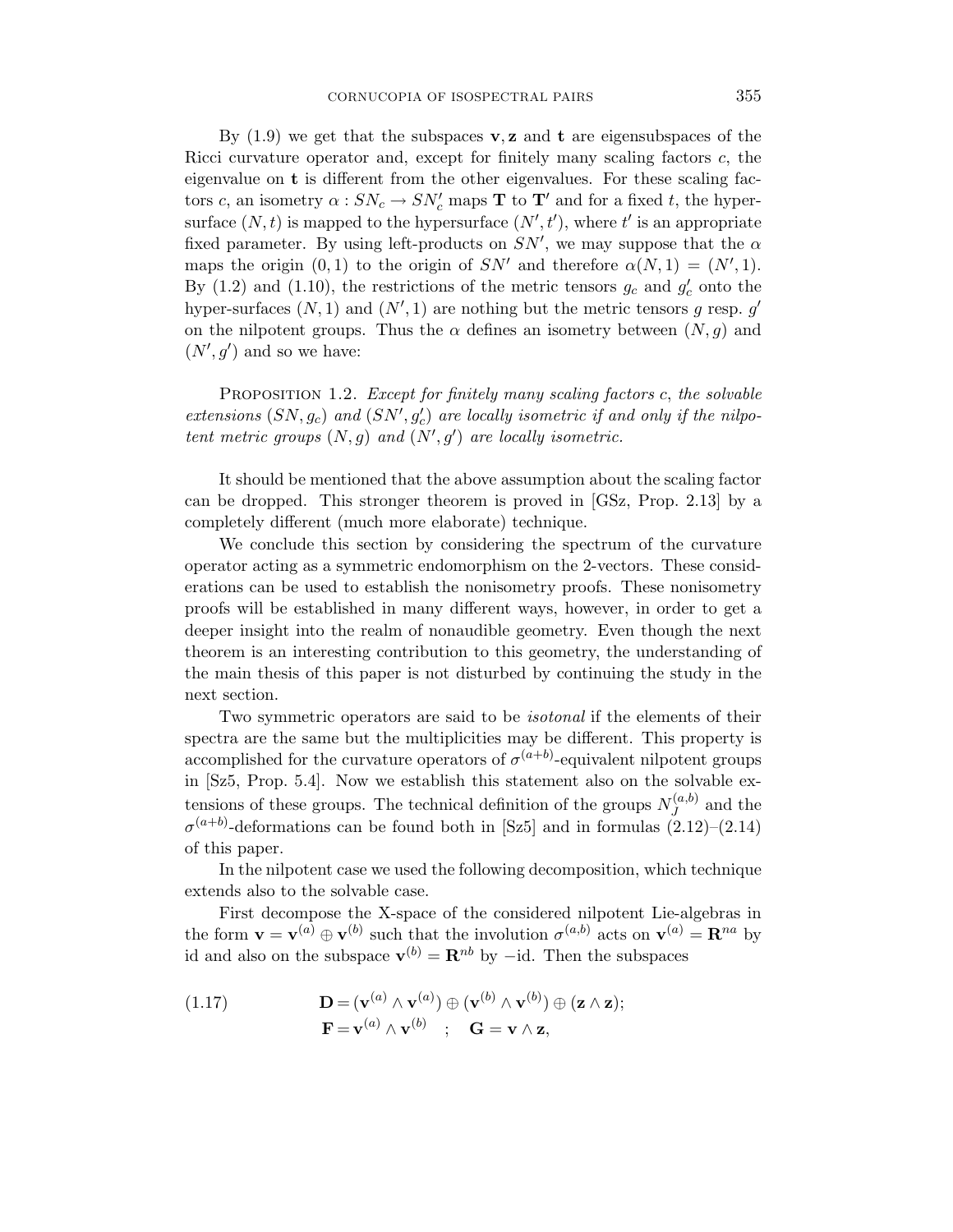in **n**  $\wedge$  **n**, are invariant under the action of the curvature operator  $R^{ij}$ <sub>kl</sub>. The space **F** is further decomposed into the mixed boxes  $\mathbf{F}_{rs} = \mathbf{v}_r^{(a)} \wedge \mathbf{v}_s^{(b)}$ , where  $\mathbf{v}_r^{(a)}$  is the r<sup>th</sup> component subspace,  $\mathbf{R}^n$ , in the Cartesian product  $\mathbf{v}^{(a)} = \times \mathbf{R}^n$ . Then one can prove that the spectrum on such a mixed box is the same on  $\sigma^{(a+b)}$ -equivalent spaces and, furthermore, it is the negative of the spectrum on a mixed box  $\mathbf{v}_p^{(a)} \wedge \mathbf{v}_q^{(a)}$ ;  $\mathbf{v}_p^{(b)} \wedge \mathbf{v}_q^{(b)} \subseteq \mathbf{D}$ , where  $p \neq q$ . These latter 2-vectors span the complement space,  $\mathbf{Dg}^{\perp}$ , to the diagonal space

$$
\mathbf{Dg} = \left(\sum_r \mathbf{v}_r^{(a)} \wedge \mathbf{v}_r^{(a)}\right) \oplus \left(\sum_r \mathbf{v}_r^{(b)} \wedge \mathbf{v}_r^{(b)}\right) \oplus (\mathbf{z} \wedge \mathbf{z}).
$$

On the invariant space **Dg**⊕**G** one can prove that the spectra of the considered operators are the same, since they are isospectral to the curvature operator on the group  $N_{\mathbf{z}}^{(a+b,0)}$ . Therefore, comparing the two spectra, we get that only the multiplicities of eigenvalues belonging to the mixed boxes of the invariant spaces **F** resp.  $Dg^{\perp}$  are different, while the elements of the spectra are the same. These multiplicities depend on the number of the mixed boxes, i.e., on *ab*. This proves that the curvature operator on  $N_{\mathbf{z}}^{(a+b,0)}$  is subtonal to the operator on  $N_{\mathbf{z}}^{(a,b)}$  and the curvature operators on  $N_{\mathbf{z}}^{(a,b)}$  and  $N_{\mathbf{z}}^{(a',b')}$ , where  $a + b = a' + b'$  and  $aba'b' \neq 0$ , are isotonal.

On the solvable extensions,  $SN_{\mathbf{z}}^{(a,b)}$ , the corresponding invariant subspaces are the following ones:

(1.18) 
$$
\mathbf{F} , \mathbf{Dg}^{\perp} ; \mathbf{G} ; \mathbf{Dg} \oplus (\mathbf{n} \wedge \mathbf{t}).
$$

First consider the last subspace. From  $(1.13)$  we get that the map  $\tau$ , defined by  $\tau = -id$  on the space  $(\mathbf{v}^{(b)} \wedge \mathbf{v}^{(b)}) \oplus (\mathbf{v}^{(b)} \wedge \mathbf{t})$  and by  $\tau = id$  on the orthogonal complement, intertwines the curvature operators of the spaces  $SN_{\mathbf{z}}^{(a,b)}$  and  $SN_{\mathbf{z}}^{(a+b,0)}$  on this subspace. Actually, this statement is true on the direct sum of **G** and the subspace listed in the last place of (1.18). Furthermore, the spectrum  $\{\nu_i\}$  on a mixed box  $\mathbf{F}_{pq}$  is the same on  $\sigma^{(a+b)}$ -equivalent spaces which can be expressed with the help of the corresponding spectrum  $\{\lambda_i\}$  on the nilpotent group in the form  $\nu_i = -Q^2 + \lambda_i$ . Then the spectrum on a mixed box of **Dg**<sup>⊥</sup> has the form {−*Q*2−*λ*i}. We get again that only the multiplicities corresponding to these eigenvalues are different with respect to the two spectra, since these multiplicities depend on the number of the mixed boxes (i.e., on *ab*). Thus we have

PROPOSITION 1.3. The curvature operators on the  $\sigma$ -equivalent metric Lie groups  $SN_{\mathbf{z}}^{(a,b)}$  and  $SN_{\mathbf{z}}^{(a',b')}$  with  $aba'b' \neq 0$  are isotonal.

In many cases they are isotonal yet nonisospectral. This is the case, for instance, on the groups  $S\mathbf{H}_{3}^{(a,b)}$  with the same  $a + b$  and  $ab \neq 0$ , where the curvature operators are isotonal yet nonisopectral unless  $(a, b) = (a', b')$  up to an order.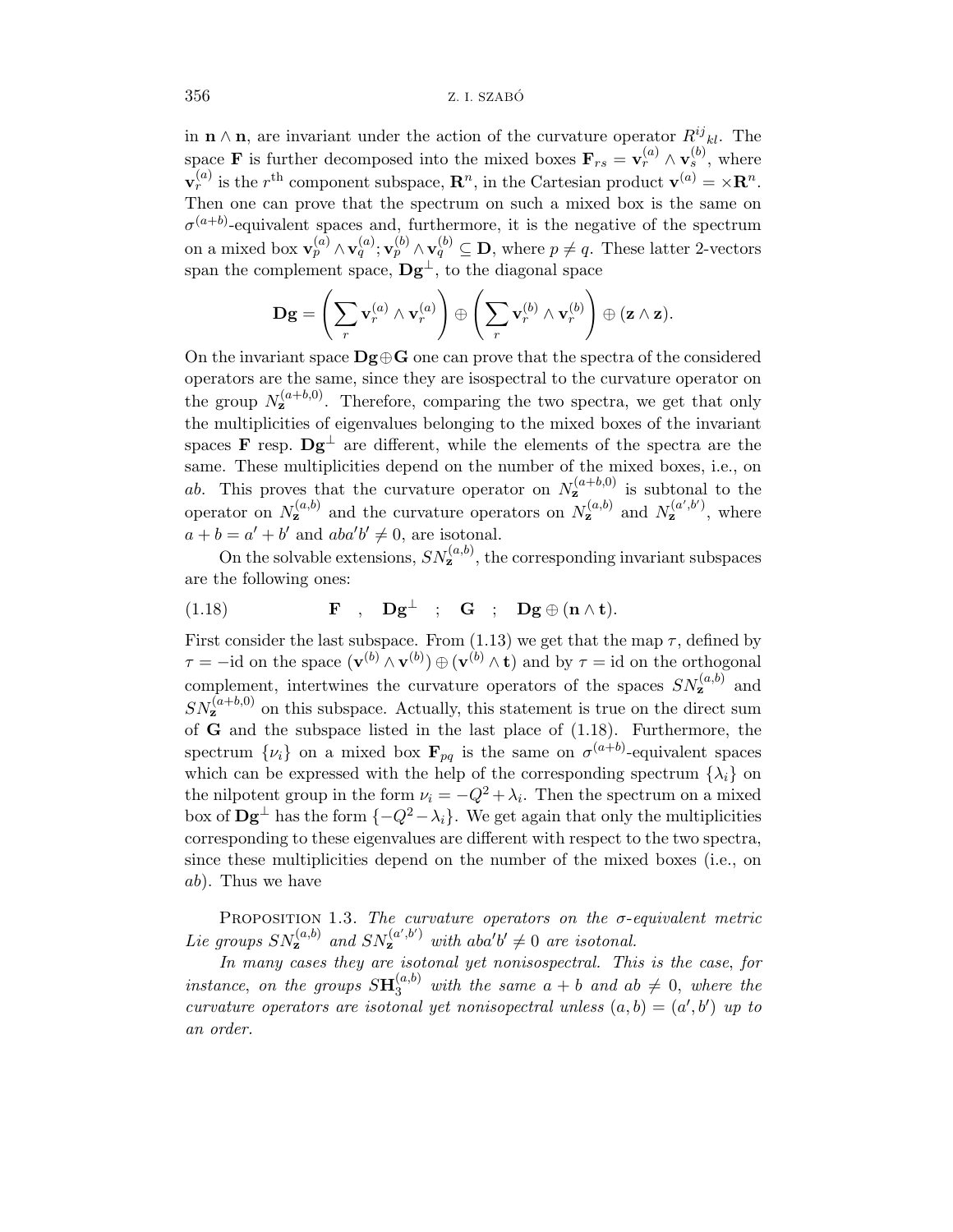A general criterion can be formulated as follows: The Riemannian curvatures on the spaces  $SN_{\mathbf{z}}^{(a,b)}$  and  $SN_{\mathbf{z}}^{(a',b')}$  with  $(a + b) = (a' + b')$  and  $0 \neq b$  $ab \neq a'b' \neq 0$  are strictly isotonal if and only if the spectrum of the curvature of the corresponding nilpotent group changes on the mixed boxes  $\mathbf{F}_{pq}$  when it is multiplied by  $-1$ .

The curvature of  $SN_{\mathbf{z}}^{(a+b,0)}$  is just subtonal (i.e., the tonal spectrum is a proper subset of the other tonal spectrum) to the curvatures of the manifolds  $SN_{\mathbf{z}}^{(a,b)}$  with  $ab \neq 0$ .

## **2. Endomorphism spaces with anticommutators (alias** ESWA**)**

For the isospectrality examples a new, so called, anticommutator technique is developed in [Sz5]. A nondegenerated endomorphism  $A = J_Z$  is called an *anticommutator* in  $J_{\mathbf{z}}$  if  $A \circ B = -B \circ A$  holds for all  $B \in J_{Z^{\perp}}$ . That is, the endomorphism *A* anticommutes with each endomorphism orthogonal to *A*.

An anticommutator satisfying  $A^2 = -id$  is said to be a *unit anticommu*tator. Any anticommutator can be rescaled to a unit anticommutator, since it can be written in the form  $A = S \circ A_0$ , where the symmetric "scaling" operator *S* is one of the square-roots of the operator  $-A^2$ , furthermore,  $A_0$  is a unit anticommutator. Then the operator *S* is commuting with all elements of the endomorphism space.

The isospectrality examples are accomplished by certain deformations performed on  $ESW_A$ 's. By these deformations only the *A* is deformed to a new anticommutator  $A'$  which is isospectral (conjugate) to  $A$ . The orthogonal endomorphisms are kept unchanged (i.e.,  $A^{\perp} = A'^{\perp}$ ) and for a general endomorphism the deformation is defined according to the direct sum  $A \oplus A^{\perp}$ . Such deformations are, for example, the  $\sigma_A$ -deformations introduced in [Sz5] (see the definition also in this paper at  $(2.12)$ – $(2.14)$ ). Another obvious example is when both *A* and *A* are unit endomorphisms anticommuting with the endomorphisms of a given endomorphism space  $A^{\perp} = A'^{\perp}$ . We call these deformations unit<sub>endo</sub>-deformations. In this paper we consider only these two sorts of deformations; the general isospectral deformations of an anticommutator will be studied elsewhere.

A brief outline of this section is as follows.

First we explicitly describe all the  $ESW_A$ 's in a representation theorem, where the endomorphisms are represented as matrices of Pauli matrices. (In  $[Sz5]$  only particular  $ESW_A$ 's were constructed to show the wide range of examples covered by this concept.)

Then the explicit description of the unit<sub>endo</sub>-deformations follows. We also prove that the endomorphism spaces  $ESW_A$  and  $ESW_{A'}$  are conjugate if A and *A*<sup> $\prime$ </sup> can be connected by a continuous curve passing through unit anticommutators. This statement shows that the anticommutator technique developed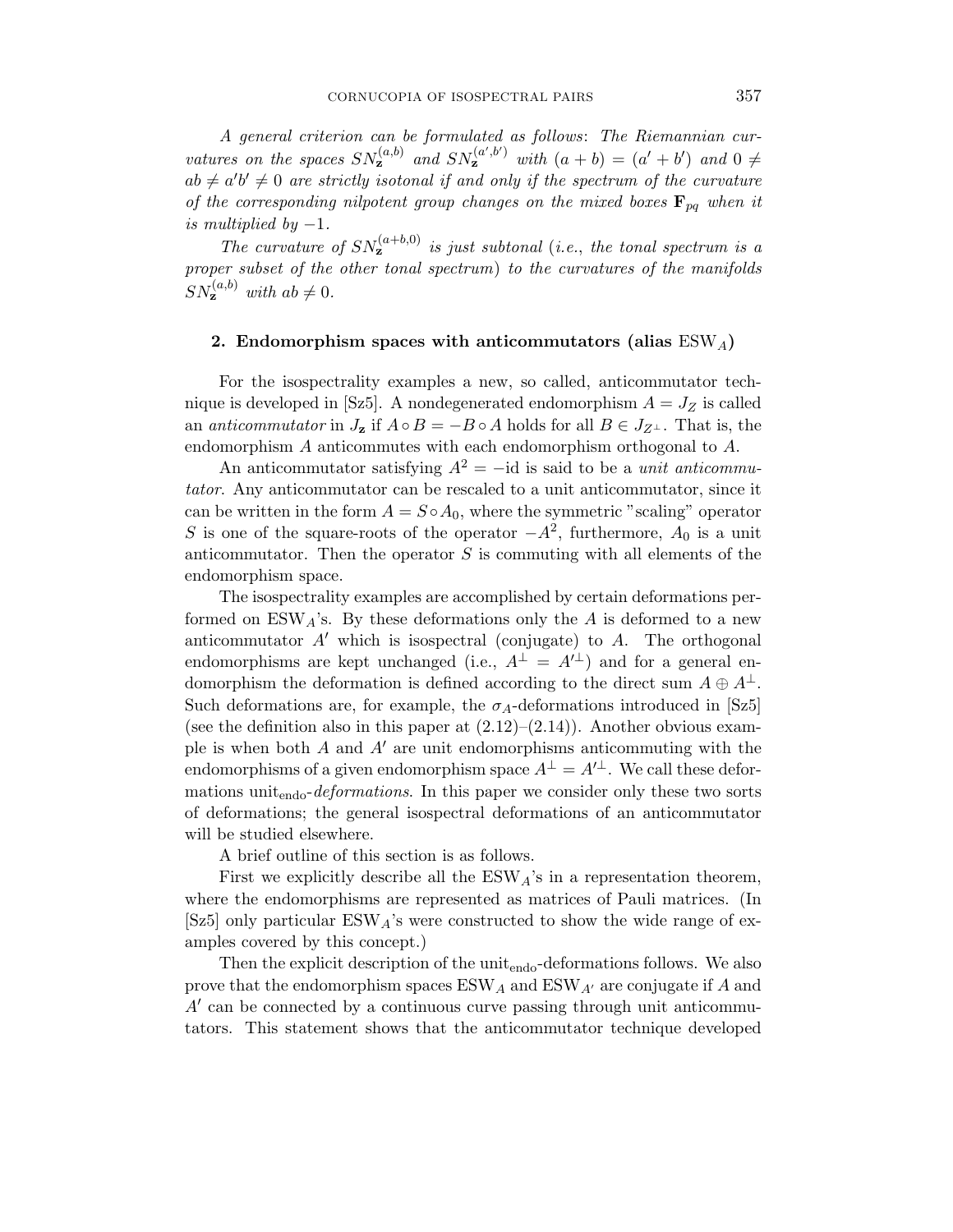in these papers is a discrete construction technique since the corresponding metrics constructed by continuous unit<sub>endo</sub>-deformations are isometric.

This section is concluded by describing those  $\sigma_A$ - or unit<sub>endo</sub>-deformations which provide nonconjugate endomorphism spaces and therefore also the corresponding metrics are locally nonisometric.

The Jordan form of an  $ESW_A$ . First, we explicitly describe a general  $ESW_A$  by a matrix-representation. Then more specific endomorphism spaces such as quaternionic  $ESW_A$ 's (alias  $HESW_A$ ) and Heisenberg-type  $ESW_A$ 's will be considered.

 $(A)$  In the following matrix-representation of an  $ESW_A$  the endomorphisms are represented as block-matrices; more precisely, they are the matrices of the following  $2 \times 2$  matrices (blocks).

(2.1) 
$$
\mathbf{1} = \begin{pmatrix} 1 & 0 \\ 0 & 1 \end{pmatrix}, \ \mathbf{i} = \begin{pmatrix} 0 & 1 \\ -1 & 0 \end{pmatrix}, \ \mathbf{j} = \begin{pmatrix} -1 & 0 \\ 0 & 1 \end{pmatrix}, \ \mathbf{k} = \begin{pmatrix} 0 & 1 \\ 1 & 0 \end{pmatrix}.
$$

The matrix product with these matrices are described as follows.

(2.2) 
$$
i^2 = -1
$$
,  $j^2 = k^2 = 1$ ,  $ij = -ji = k$ ,  $ki = -ik = j$ ,  $kj = -jk = i$ .

The second and the last group of these equations show that  $(2.1)$  is not a representation of the quaternionic numbers. Note that the matrices

(2.3) 
$$
\sigma_x = \mathbf{k} \quad , \quad \sigma_y = -\sqrt{-1} \mathbf{i} \quad , \quad \sigma_z = -\mathbf{j}
$$

are the so called Pauli spin matrices.

From the above relations the following observation follows immediately: a  $2\times2$ -matrix, *Y*, anticommutes with **i** if and only if it has the form  $Y = y_2$ **j** $+y_3$ **k**.

In the following we describe the whole space of skew endomorphisms anticommuting with a fixed skew endomorphism *A*. The endomorphisms are considered to be represented in matrix form such that the matrix of *A* is a diagonal Jordan matrix. One can establish this representation of an  $ESW_A$  by an orthonormal Jordan basis corresponding to the anticommutator *A*.

We consider the eigenvalues of the symmetric endomorphism  $A<sup>2</sup>$  arranged in the form  $-a_1^2$  < ··· <  $-a_s^2$  ≤ 0. The corresponding multiplicities are denoted by  $m_1, \ldots, m_s$ . First suppose that *A* is nondegenerated and therefore the main diagonal of its Jordan matrix is built up by  $2 \times 2$  matrices in the block-form

$$
(2.4) \qquad (|a_1|\mathbf{i},\ldots,|a_1|\mathbf{i},\ldots,\ldots,|a_s|\mathbf{i},\ldots,|a_s|\mathbf{i}).
$$

The  $m_c = 2n_c$ -dimensional eigensubspace belonging to the eigenvalue  $-a_c^2$  is denoted by  $\mathbf{B}^{m_c}_c$ .

We seek also the anticommuting matrices in the above block-form, i.e., we consider them as matrices of  $2 \times 2$ -matrices. Any matrix, *F*, anticommuting with *A* leaves the eigensubspaces  $\mathbf{B}_{c}^{m_c}$  invariant. Therefore it can be written in the form  $F = \bigoplus F_c$ , where  $F_c$  operates on  $\mathbf{B}_c^{m_c}$ . By the above observation we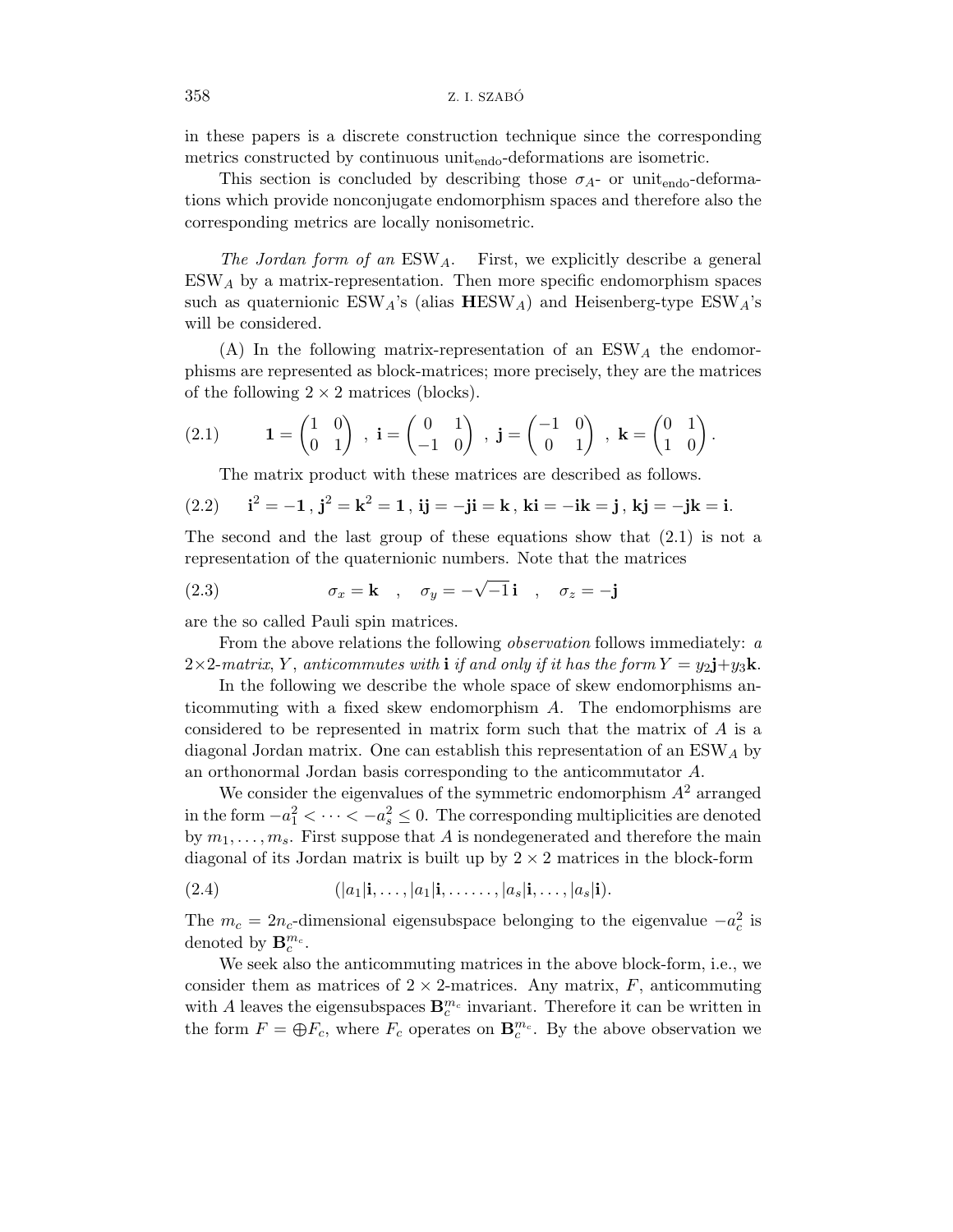get that  $F$  is anticommuting with  $A$  if and only if the matrix of  $F_c$ , considered as the matrix of  $2 \times 2$  matrices, has the block-entries of the form  $F_{cml}$  =  $j_{cm}$ **j** +  $k_{cm}$ **k**. Since the matrices **j** and **k** are symmetric, the main diagonal is trivial  $(F_{\text{ell}} = \mathbf{0})$ ; furthermore,  $j_{\text{cml}} = -j_{\text{clm}}$ ;  $k_{\text{clm}} = -k_{\text{cml}}$  hold. That is, an endomorphism  $F$  anticommutes with  $A$  if and only if the real matrices  $j_c$  and  $k_c$  are skew symmetric.

If *A* is degenerated, then  $a_s = 0$  and its action is trivial on the maximal eigensubspace  $\mathbf{B}_{s}^{m_s}$ . In this case the block  $F_s$  can be an arbitrary real skewmatrix.

An *irreducible block-decomposition* of an  $ESW_A$  is defined as follows. First we decompose the eigensubspaces  $\mathbf{B}_{c}^{m_c}$  into orthogonal subspaces  $\mathbf{B}_{ci}^{m_{ci}}$  such that the endomorphisms leave them invariant and act on them irreducibly. Then we consider a basis whose elements are in these irreducible spaces. With respect to such a basis, all the endomorphisms appear in the form  $F_c = \bigoplus F_{ci}$ . This irreducible decomposition of the X-space is the most refined one such that the endomorphisms *F* still can be represented in the form  $F_{ci} = \{j_{cikl}\mathbf{j}+k_{cikl}\mathbf{k}\}.$ The entry  $a_{ci}$ **i** is constant with multiplicity  $m_{ci}$ .

These statements completely describe the space of skew endomorphisms anticommuting with *A*. If *A* is nondegenerated, the dimension of this space is  $\sum_{c} n_c(n_c - 1)$ . If *A* is degenerated, the last term in this sum should be changed to  $(1/2)m_s(m_s - 1)$ . A general ESW<sub>A</sub> is an A-including subspace of this maximal space.

By summing up we have

PROPOSITION 2.1. Let  $\oplus B_c$  be the above described Jordan decomposition of the X-space with respect to an anticommutator *A* such that *A*<sup>2</sup> has the constant eigenvalue  $-a_c^2$  on  $B_c$ . Then all the endomorphisms from  $ESW_A$  leave these Jordan subspaces invariant and, in case  $a_c \neq 0$ , an  $F \in A^{\perp}$  can be represented as a matrix of  $2 \times 2$  matrices in the form  $F_c = (F_{cml} = j_{cml}j + k_{cml}k)$ , where  $j_c$  and  $k_c$  are real skew matrices. If  $a_c = 0$ , the matrix representation of *F*<sup>c</sup> can be an arbitrary real skew matrix.

This Jordan decomposition,  $ESW_A = \bigoplus ESW_{A_c}$ , can be refined by decomposing a subspace  $B_c$  into irreducible subspaces  $\mathbf{B}_{ci}^{m_{ci}}$ . Then any  $F_c$  can be represented in the form  $F_c = \bigoplus F_{ci}$  such that the components,  $F_{ci}$ , still have the above described form.

For a fixed anticommutator *A*, the dimension of the maximal ESW<sup>A</sup> consisting of all the skew endomorphisms anticommuting with *A* is  $\sum_{ci} m_{ci} (m_{ci} - 1)$ . A general ESW<sub>A</sub> is an *A*-including subspace of this maximal endomorphism space.

(B) Particular, so called quaternionic endomorphism spaces with anticom $mutators$  (alias  $HESW_A$ ) can be introduced by using matrices with quaternionic entries. In this case the X-space is the *n*-dimensional quaternionic vector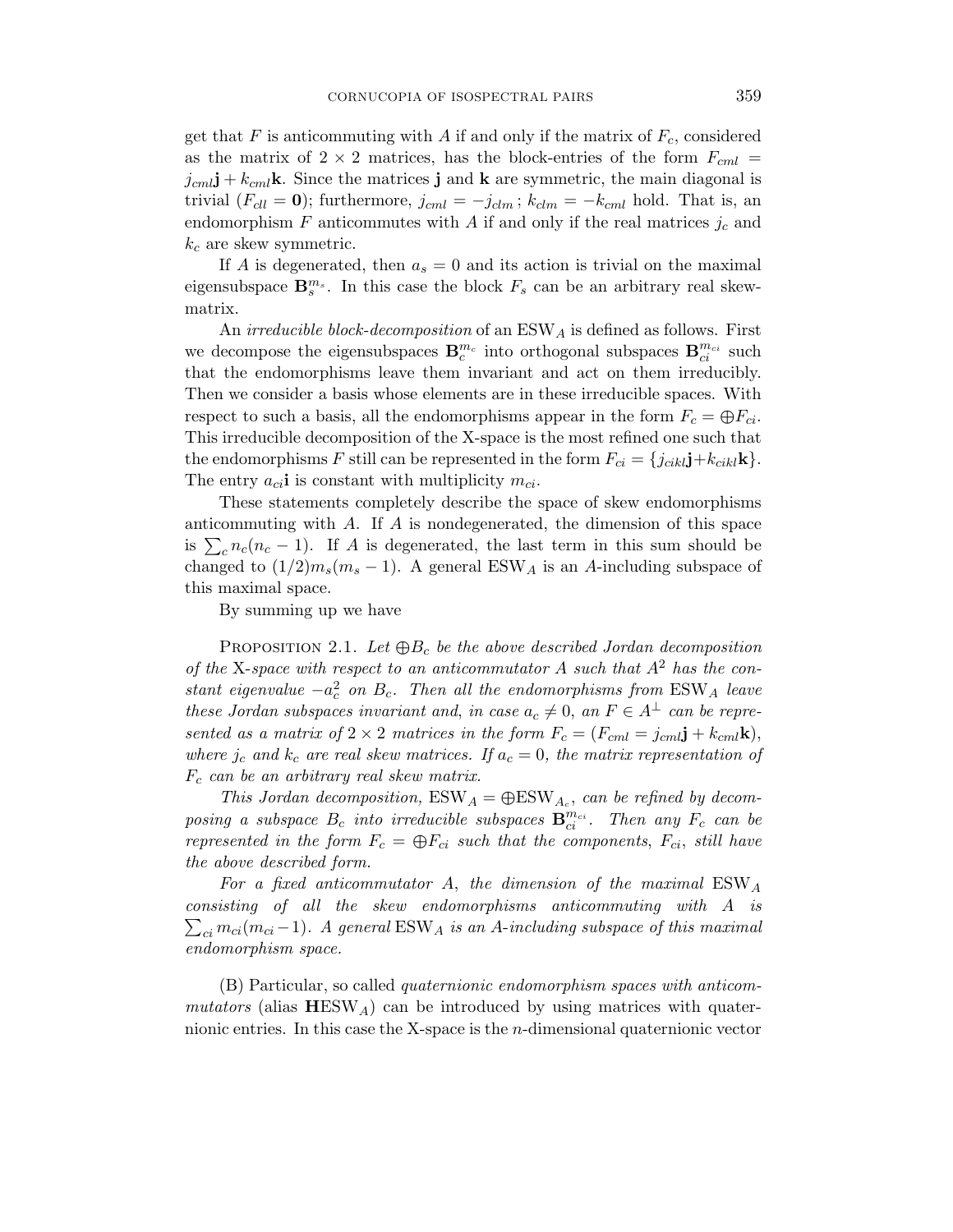space identified with  $\mathbb{R}^{4n}$ . We suppose that the entries of an  $n \times n$  quaternionic matrix *A* acts by left side products on the component of the quaternionic *n*-vectors. Such a matrix defines a skew symmetric endomorphism on  $\mathbb{R}^{4n}$  if and only if it is a Hermitian skew matrix, i.e.,  $a_{ij} = -\overline{a}_{ji}$  holds for the entries.

Notice that in this case the entries in the main diagonal are imaginary quaternions. Furthermore  $A^2$  is a Hermitian symmetric matrix and therefore the entries in the main diagonal of the matrices  $(A^2)^k$  are real numbers.

There is atypical example of an **H**ESW<sup>A</sup> when *A* is a diagonal matrix having the same imaginary quaternion (say **I**) in the main diagonal and the anticommuting matrices are symmetric matrices with entries of the form  $y_2$ **J**+  $y_3$ **K**. If the action of endomorphisms is irreducible and we build up diagonal block matrices by using such blocks, we get the quaternionic version of the above Proposition 2.1.

Notice that the matrices in a general  $ESW_A$  cannot be represented as such quaternionic matrices in general. In fact, the endomorphisms restricted to a subspace  $\mathbf{B}_{ci}^{m_{ci}}$  can be commonly transformed into quaternionic matrices if and only if the multiplicities  $m_{ci}$  are multiples of 4 ( $m_{ci} = 4k_{ci}$ ) and the matrices are matrices of such  $4 \times 4$  blocks which are the linear combinations of matrices of the form

(2.5) 
$$
\mathbf{I} = \begin{pmatrix} \mathbf{i} & \mathbf{0} \\ \mathbf{0} & \mathbf{i} \end{pmatrix} , \mathbf{J} = \begin{pmatrix} \mathbf{0} & \mathbf{j} \\ -\mathbf{j} & \mathbf{0} \end{pmatrix} , \mathbf{K} = \begin{pmatrix} \mathbf{0} & \mathbf{k} \\ -\mathbf{k} & \mathbf{0} \end{pmatrix}.
$$

Note that in this quaternionic matrix form, two anticommuting matrices can be pure diagonal matrices.

(C) Other specific endomorphism spaces are those where all the endomorphisms are anticommutators.

Since on a Heisenberg-type group the equation

$$
J_Z J_{Z^*} + J_{Z^*} J_Z = -2\langle Z, Z^* \rangle \mathrm{id}
$$

holds (cf. (1.4) in [CDKR], where this statement is proved by polarizing  $J_Z^2 =$  $-|Z|^2$  id), all the endomorphisms are anticommutators in the endomorphism space  $J_{\mathbf{z}}$  of these groups.

The endomorphism spaces belonging to Heisenberg-type groups are attached to Clifford modules (which are representations of Clifford algebras) [K]. Therefore we call them Heisenberg-type, or, Cliffordian endomorphism spaces. The classification of Clifford modules is well known, providing classification also for the Cliffordian endomorphism spaces. Next we briefly summarize some of the main results of this theory (cf. [L]).

If  $l = \dim(J_{\mathbf{z}}) \neq 3 \text{(mod 4)}$  then there exists (up to equivalence) exactly one irreducible H-type endomorphism space acting on  $\mathbb{R}^{n_l}$ , where the dimension  $n_l$ , depending on  $l$ , is described below. This endomorphism space is denoted by  $J_l^{(1)}$ . If  $l = 3 \pmod{4}$ , then there exist (up to equivalence) exactly two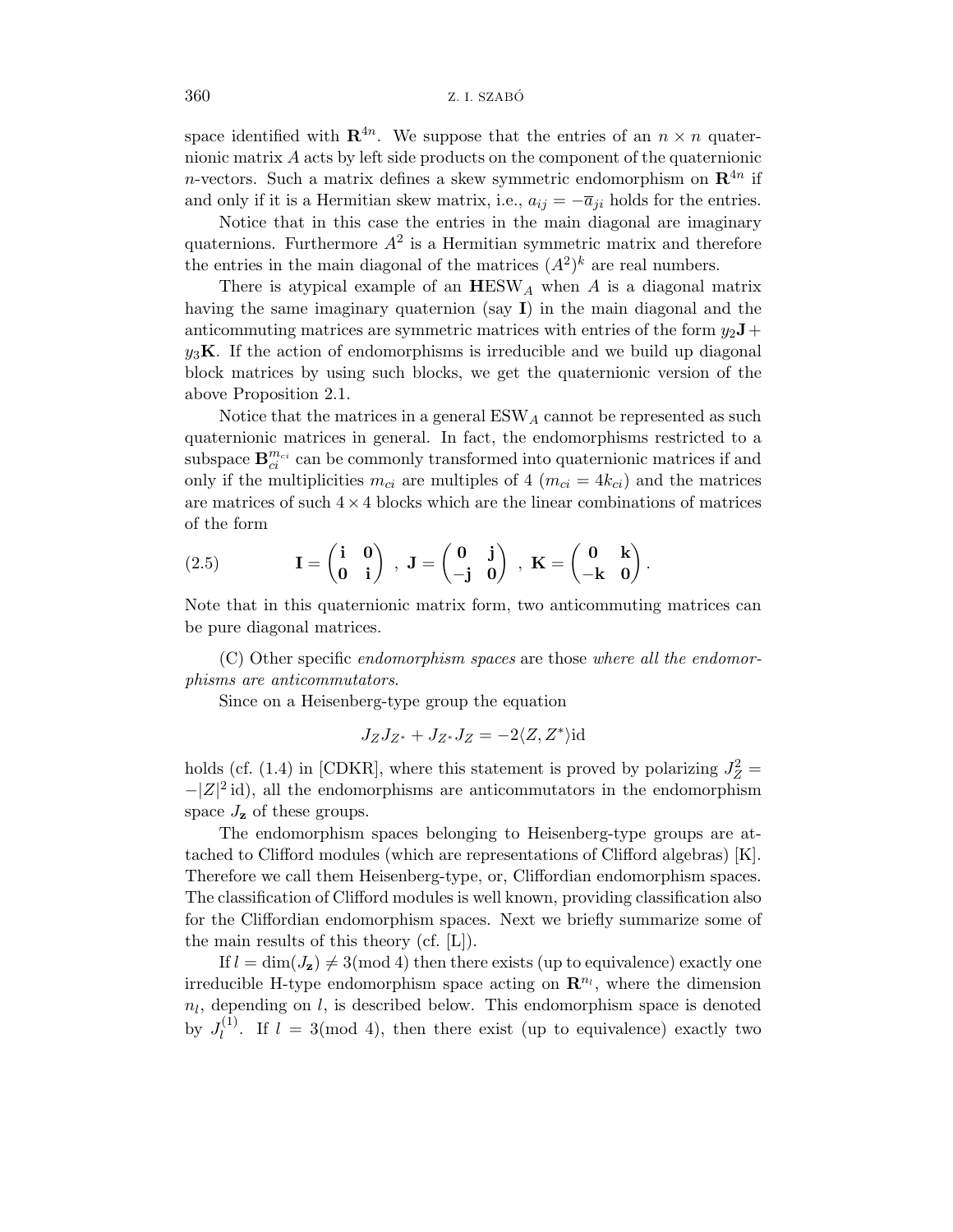nonequivalent irreducible H-type endomorphism spaces acting on  $\mathbb{R}^{n_l}$  which are denoted by  $J_l^{(1,0)}$  and  $J_l^{(0,1)}$  separately. The values  $n_l$  corresponding to  $l = 8p, 8p + 1, \ldots, 8p + 7$  are

$$
(2.6) \qquad n_l = 2^{4p}, \, 2^{4p+1}, \, 2^{4p+2}, \, 2^{4p+2}, \, 2^{4p+3}, \, 2^{4p+3}, \, 2^{4p+3}, \, 2^{4p+3}.
$$

The reducible Cliffordian endomorphism spaces can be built up by these irreducible ones. They are denoted by  $J_l^{(a)}$  resp.  $J_l^{(a,b)}$ , corresponding to the definition of  $J_3^{(a,b)}$  and  $J_7^{(a,b)}$ . (See an explanation about this notation after formula (2.14).)

Riehm [R] described these endomorphism spaces explicitly and used his description to determine the isometries on Heisenberg-type metric groups.

From our point of view particularly important examples are the groups  $H_3^{(a,b)}$ . The endomorphism space  $J_3^{(a,b)}$  of these groups, defined by appropriate multiplications with imaginary quaternions, are thoroughly described in [Sz5]. Another interesting case is  $H_7^{(a,b)}$ , where the imaginary Cayley numbers are used for constructions. A brief description of this Cayley-case is as follows.

We identify the space of imaginary Cayley numbers with  $\mathbb{R}^7$  and we introduce also the maps  $\Phi : \mathbb{R}^7 \to \mathbb{H} = \mathbb{R}^4$  and  $\Psi : \mathbb{R}^7 \to \mathbb{H}$  defined by  $(Z_1, \ldots, Z_7) \rightarrow Z_1 \mathbf{i} + Z_2 \mathbf{j} + Z_3 \mathbf{k}$  and  $(Z_1, \ldots, Z_7) \rightarrow Z_4 + Z_5 \mathbf{i} + Z_6 \mathbf{j} + Z_7 \mathbf{k}$ respectively. That is, if we consider the natural decomposition  $\mathbf{Ca} = \mathbf{H}^2$  on the space **Ca** of Cayley numbers, then the above maps are the corresponding projections onto the factor spaces. Then the right product  $R_Z$  by an imaginary Cayley number  $Z \in \mathbb{R}^7$  is described by the following formula:

$$
R_Z(v_1, v_2) = (v_1 \Phi(Z), -v_2 \Phi(Z)) + (\Psi(Z)v_2, -\overline{\Psi}(Z)v_1),
$$

where  $(v_1, v_2)$  corresponds to the decomposition  $\mathbf{Ca} = \mathbf{H}^2$ .

The  $R_Z$  is a skew symmetric endomorphism satisfying the property  $R_Z^2 =$ −|*Z*| <sup>2</sup>id and the whole space of these endomorphisms defines the Heisenberg type Lie algebra  $\mathfrak{n}_7^1$ . Then the Lie algebras  $\mathfrak{n}_7^{(a,b)}$  can be similarly defined, and then the algebras  $\mathfrak{n}_3^{(a,b)}$ . (See more about this notation below (2.14).)

The unit<sub>endo</sub>-deformations  $\delta_{\mathbf{F}}$  :  $A_0 \to B_0$ . So far only  $\sigma_A$ -deformations of an  $ESW_A$  have been considered. Seemingly a new type of deformations can be introduced as follows.

Consider an endomorphism space **F** spanned by the orthonormal basis  $\{F^{(1)},...,F^{(s)}\}$  and let  $A_0$  and  $B_0$  be unit endomorphisms  $(A_0^2 = B_0^2 =$ −id) such that both anticommute with the elements of **F**. Then the linear map defined by  $A_0 \rightarrow B_0$  and  $F^{(i)} \rightarrow F^{(i)}$  between  $ESW_{A_0} = \mathbf{R}A_0 \oplus \mathbf{F}$ and  $ESW_{B_0} = RB_0 \oplus F$  is an orthogonal transformation relating isospectral endomorphisms to each other. The latter statement immediately follows with  $(F + cA_0)^2 = (F + cB_0)^2 = F^2 - c^2$ id.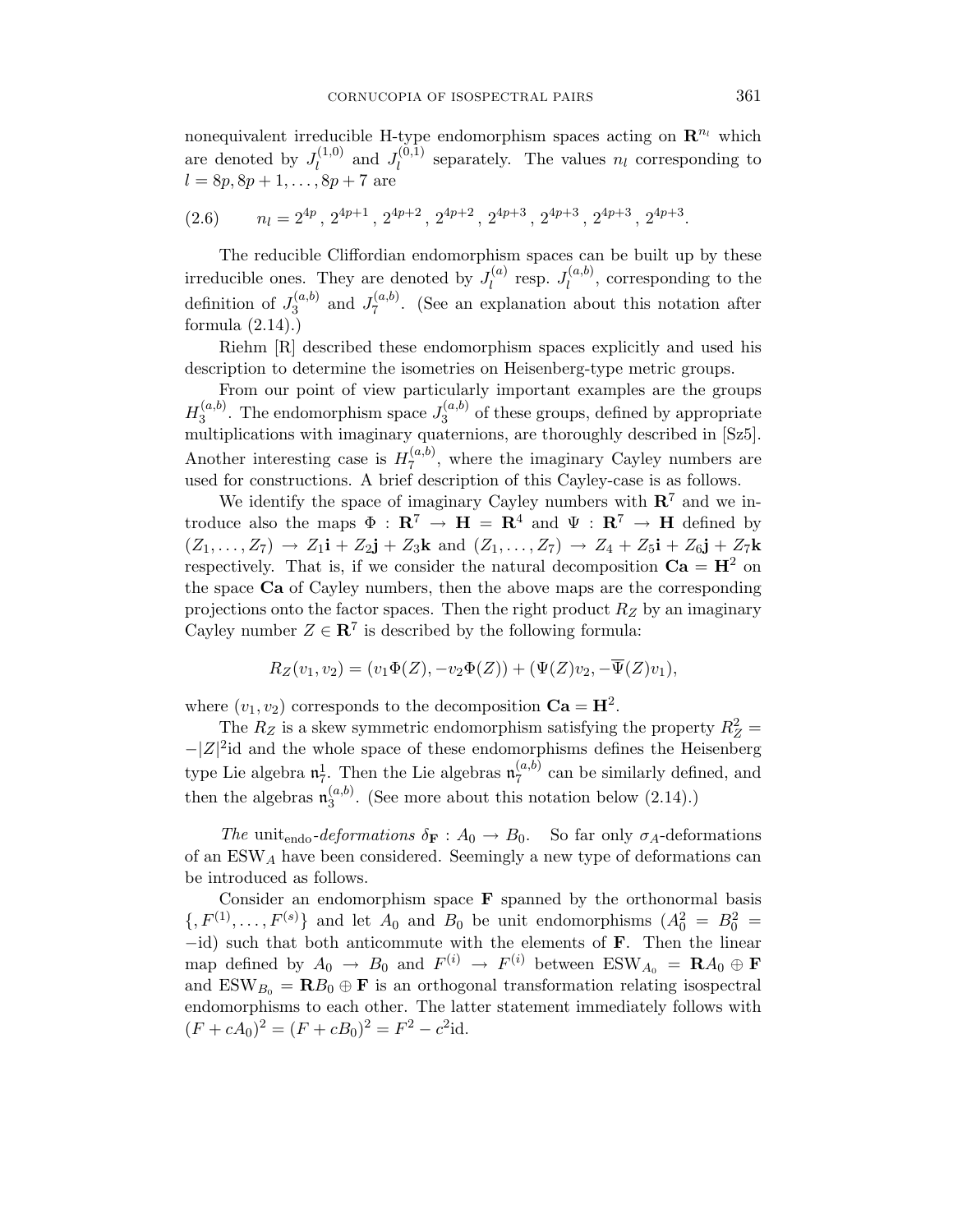These transformations are called unit<sub>endo</sub>-deformations and are denoted by  $\delta_{\mathbf{F}}: A_0 \to B_0$ . Since the isospectrality theorem extends to these deformations, it is important to compare them with the  $\sigma_A$ -deformations. This problem is completely answered by the following theorem.

THEOREM 2.2. Let  $A_0$  resp.  $B_0$  unit anticommutators with respect to the same system  $\mathbf{F} = \text{Span}\{F^{(1)}, \ldots, F^{(s)}\}$ . Then the orthogonal endomorphism  $\overline{D}$ , where the *D* is derived from  $A_0B_0^{-1}$  by 2.7, conjugates  $B_0$  to an anticommutator of  $\bf{F}$  such that it is a  $\sigma$ -deformation of  $\bf{A}$ . Thus any nontrivial unit<sub>endo</sub>-deformation,  $\delta_{\mathbf{F}}: A_0 \to B_0$ , is equivalent to a  $\sigma_{A_0}$ -deformation.

A continuous family of unit<sub>endo</sub>-deformations is always trivial. That is, it is the family of conjugate endomorphism spaces; therefore the corresponding metric groups are isometric.

Proof. In this proof we seek an orthogonal transformation conjugating *B*<sub>0</sub> to an endomorphism of the form  $B'_0 = \hat{S} \circ A_0$ , where  $\hat{S}$  is a symmetric endomorphism satisfying  $\hat{S}^2$  = id, such that the conjugation fixes, meanwhile, all the endomorphisms from **F**. Then one can easily establish that  $B'_0$  is the  $\sigma = \hat{S}$ -deformation of  $A_0$ .

The endomorphism  $E = A_0 \circ B_0^{-1} = -A_0 \circ B_0$  commutes with the *F*'s since they anticommute both with  $A_0$  and  $B_0$ . Decompose *E* into the form

(2.7) 
$$
E = A_0 \circ B_0^{-1} = -A_0 \circ B_0 = S + S^* \circ C = \widetilde{S} \circ D,
$$

where  $S = (1/2)(A_0 \circ B_0^{-1} + B_0^{-1} \circ A_0)$  is the symmetric part, the endomorphism  $S^* \circ C = (1/2)(A_0 \circ B_0^{-1} - B_0^{-1} \circ A_0)$  is the skew-symmetric part written in scaled form  $(C^2 = -id)$ , and the orthogonal endomorphism *D* (commuting with all endomorphisms  $\{F^{(1)}, \ldots, F^{(s)}\}$  is constructed as follows.

Notice that *S* and *S*<sup>∗</sup> ◦ *C* commute and therefore a common Jordan decomposition can be established such that the matrix of *E* appears as a diagonal matrix of  $2 \times 2$  matrices of the form

(2.8) 
$$
E_a = \begin{pmatrix} S_a & S_a^* \\ -S_a^* & S_a \end{pmatrix} = \widetilde{S}_a \begin{pmatrix} \cos \alpha_a & \sin \alpha_a \\ -\sin \alpha_a & \cos \alpha_a \end{pmatrix},
$$

where  $\tilde{S}_a = (S_a^2 + S_a^{*2})^{-1/2}$ . This Jordan decomposition can be described also in the following more precise form.

The skew endomorphism  $[A_0, B_0]$  vanishes exactly on the subspace  $K$ , where  $A_0$  and  $B_0$  commute and therefore we should deal only with these endomorphisms on the orthogonal complement  $K^{\perp}$ . On this space the nondegenerated operators  $[A_0, B_0]$  and  $B_0$  anticommute, generating the quaternionic numbers and both can be represented as diagonal quaternionic matrices such that  $C_a = [B_0, A_0]_{0a} = \mathbf{I}$  and  $B_{0a} = \mathbf{J}$  (cf. Lemma 2.4). Then a 4  $\times$  4 quaternionic block  $E_a$  of *E* appears in the form  $E_a = S_a(\cos \alpha_a \mathbf{1} + \sin \alpha_a \mathbf{I}).$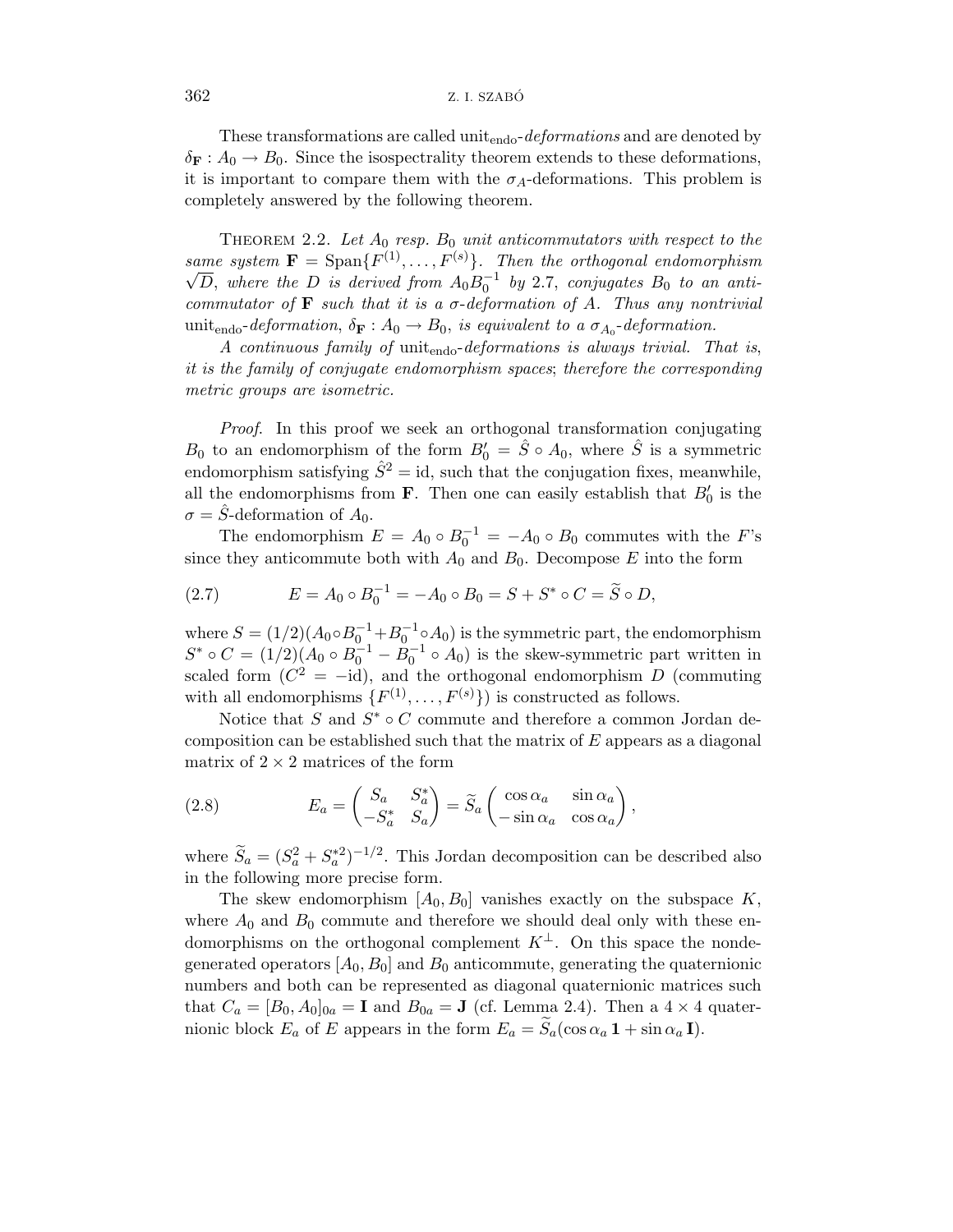On the subspace *K* (which can be considered as a complex space with the complex structure  $B_0$ , the  $2 \times 2$  Jordan blocks introduced in (2.8) are  $E_a = S_a \mathbf{1}$  and  $B_{0a} = \mathbf{i}$ .

The endomorphism  $B_0$  commutes with the symmetric part  $D_+$  of  $D$  and it is anticommuting with the skew part *D*<sup>−</sup> of *D*. The same statement is true It is anticommuting with the skew part  $D_+$  of  $D$ . The same statement is the vith respect to the square root operator  $\sqrt{D}$ , which has the Jordan blocks

(2.9) 
$$
\begin{pmatrix} \cos(\alpha_a/2) & \sin(\alpha_a/2) \\ -\sin(\alpha_a/2) & \cos(\alpha_a/2) \end{pmatrix}.
$$

Therefore  $\sqrt{D}B_0 = B_0$  $\sqrt{D}^T = B_0 \sqrt{D}^{-1}$  and thus

(2.10) 
$$
\sqrt{D} \circ B_0 \circ \sqrt{D}^{-1} = D \circ B_0 = \hat{S} \circ A_0,
$$

where  $\hat{S}$  is a symmetric, while  $\hat{S}A_0$  is a skew-symmetric unit endomorphism. Thus  $\hat{S}A_0 = A_0\hat{S}, \hat{S}^2 = \text{id}$  and  $B'_0 = \hat{S}A_0$  commutes with  $A_0$ .

The operator *D* commutes with each of the operators  $\{F^{(1)}, \ldots, F^{(s)}\}$ ; therefore the matrices of the *F*'s are symmetric quaternionic block matrices with entries of the form  $f_{ij}$ **I** such that the blocks  $F_{ck}$  corresponding to an irreducible subspace  $B_{ck}$  are included in the blocks determined by those maximal eigensubspaces where the values  $\widetilde{S}_a$  are constant. Therefore also  $\sqrt{D}$  commutes with these operators.

Thus the endomorphisms from **F** anticommute with  $B'_0 = \hat{S}A_0$  and commute with the orthogonal transformation  $\hat{S}$ . It follows that  $B'_0$  is an anticommutator with respect to the system **F** such that it is the  $\sigma = \hat{S}$ -deformation of  $A_0$ .

The second part of the theorem obviously follows from the first one. Thus the proof is concluded.  $\Box$ 

The above theorem proves that one cannot construct nontrivial continuous families of isospectral metrics by the unit<sub>endo</sub>-deformations. The following theorem establishes a similar statement corresponding to the 2-dimensional  $ESW_A$ 's.

THEOREM 2.3. On a 2-dimensional  $ESW_A$  any  $\sigma_A$ -deformation (or unitendo-deformation) is trivial, resulting in conjugate endomorphism spaces.

Proof. This theorem is established by the following:

Lemma 2.4. Let *A* and *F* be anticommuting endomorphisms. If both are nondegenerated, they generate the quaternionic numbers and both can be represented as a diagonal quaternionic matrix such that there are **I**'s on the diagonal of *A* and there are **J**'s on the diagonal of *F*.

This lemma easily settles the statement.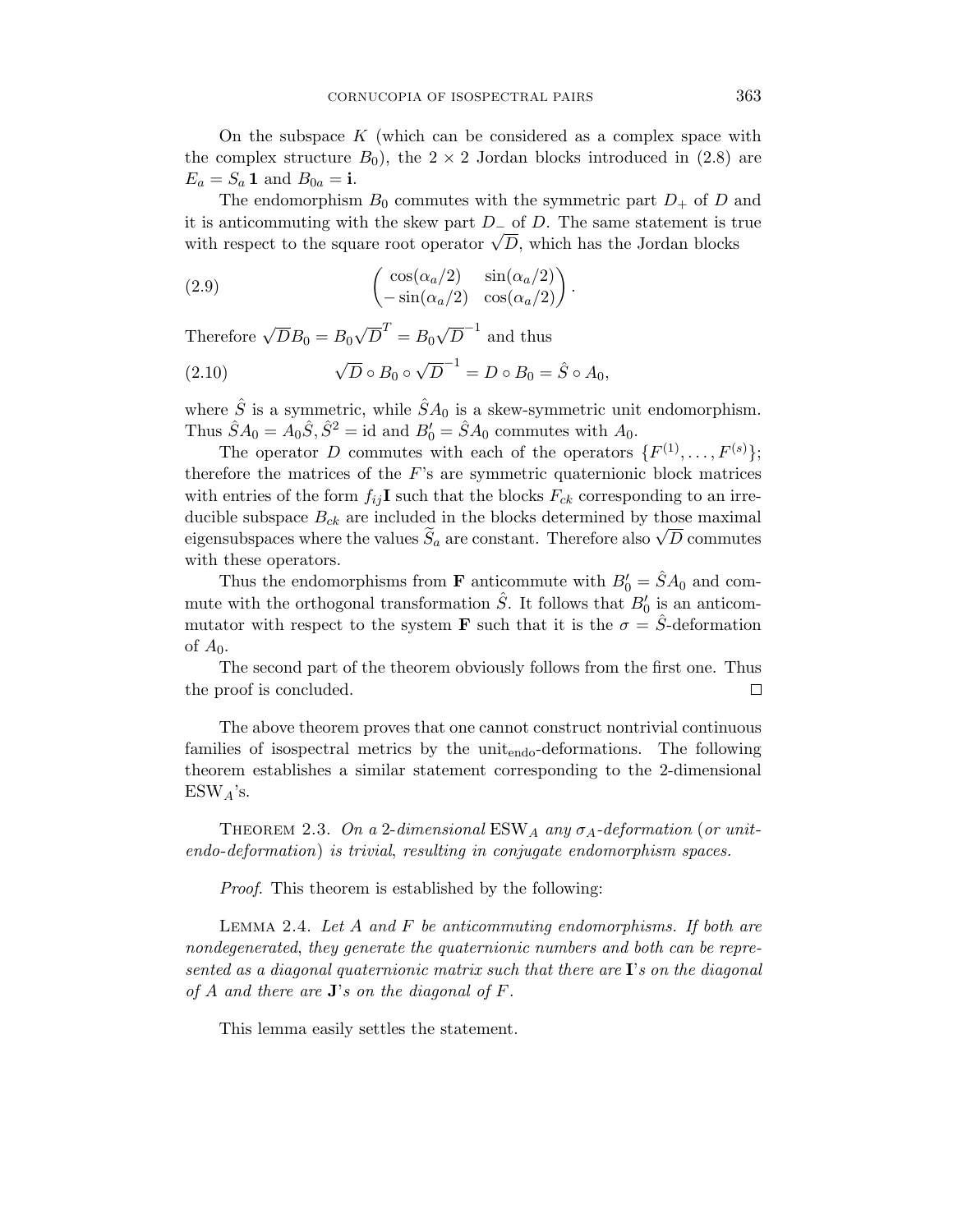In fact, if the anticommuting endomorphisms *A* and *F* form a basis in the  $ESW_A$  such that both are nondegenerate, then they are represented in the above described diagonal quaternionic matrix form. Since the irreducible subspaces  $B_{ck}$  are nothing but the 4-dimensional quaternionic spaces  $\mathbf{H} = \mathbf{R}^4$ , a  $\sigma_A$ -deformation should operate such that some of the matrices **I** are switched to −**I** at some entries on the diagonal. This operation results in the new endomorphism *A* . Let *d*<sup>−</sup> be the set of positions where these switchings are done. Since  $J^{-1}IJ = -I$  and  $J^{-1}JJ = J$ , the quaternionic diagonal matrix, having the entry **J** at a position listed in *d*<sup>−</sup> and the entry **1** at the other positions, conjugates  $A$  to  $A'$  while this conjugation fixes  $F$ .

If one of the endomorphisms, say *F*, is degenerate on a maximal subspace *K*, then *A* leaves this space invariant. If *A* is nondegenerate on *K*, then it defines a complex structure on it. The conjugation by the reflection in a real subspace takes  $-A_{/K}$  to  $A_{/K}$ .

The problem of conjugation is trivial on the maximal subspace *L* where both endomorphisms are degenerate. This proves the statement completely.

The proof is concluded by *proving Lemma* 2.4.

Represent the nondegenerate endomorphisms *A* and *F* in the scaled form  $A = S_A A_0$ ;  $F = S_F F_0$ . Consider also the skew endomorphism  $E = AF =$  $S_E E_0$ , where  $S_E = S_A S_F$  and  $E_0 = A_0 F_0$ . It anticommutes with the endomorphisms *A* and *F*. Then the endomorphisms

(2.11)  $A_0 = J_{\mathbf{i}} , F_0 = J_{\mathbf{i}} , F_0 = J_{\mathbf{k}}$ 

define a quaternionic structure on the X-space and the symmetric endomorphisms  $S_A$ ,  $S_F$ ,  $S_E$  commute with each other as well as with the skew endomorphisms listed above.

Because of these commutativities, the X-space can be decomposed into a Cartesian product  $\mathbf{v} = \bigoplus \mathbf{H}_i$  of pairwise perpendicular 4-dimensional quaternionic spaces such that all the above endomorphisms can be represented as diagonal quaternionic matrices. In this matrix form the entries of the matrices corresponding to the symmetric endomorphisms *S* are real numbers which are nothing but the eigenvalues of these matrices. From the quaternionic representation we get that each of these eigenvalue-entries has multiplicity 4.

This completes the proof both of the lemma and the theorem.

 $\Box$ 

REMARK 2.5. The isospectrality theorem in [Sz5] states that  $\sigma_A$ -deformations provide pairs of endomorphism spaces such that the ball-type domains with the same radius-function are isospectral on the corresponding nilpotent groups as well as on their solvable extensions.

We would like to modify Remark 4.4 of [Sz5], where the extension of the above isospectrality theorem to arbitrary isospectral deformations of an anticommutator is suggested. The spectral investigation of these general de-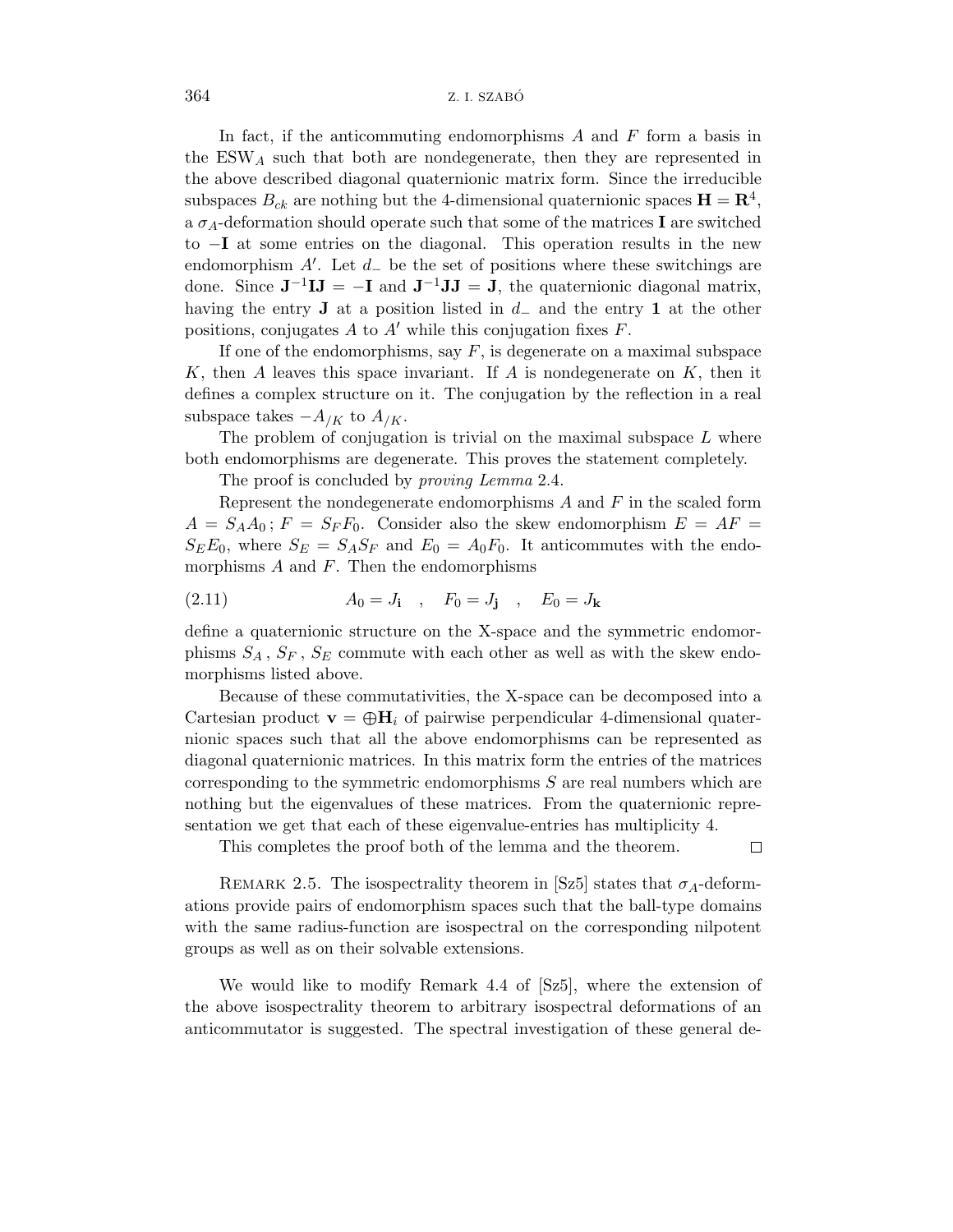formations appears to be a far more difficult problem than it seemed to be earlier. In this paper we give only a weaker version of this generalization, where *A* is supposed to be a unit anticommutator.

This weaker generalization immediately follows from Theorem 2.2.

THEOREM 2.6. The ESW<sub>A</sub>-extensions of a fixed endomorphism space  $\mathbf{F} = \text{Span}\{F^{(1)}, \ldots F^{(k)}\}$  by unit anticommutators *A* define nilpotent groups (and solvable extensions) such that for any two of these metric groups the ball-type domains with the same X-radius function are isospectral.

An  $ESW_A$ -extension of the above fixed set means adding such a skew endomorphism *A* to the system which anticommutes with the endomorphisms  $F^{(i)}$ .

 $\sigma_A$ -deformations providing nonconjugate  $ESW_A$ 's. The precise forms of theorems quoted below require the precise forms of definitions given for  $\sigma$ -,  $\sigma_A -$ ,  $\sigma^{(a,b)}$ - and  $\sigma_A^{(a,b)}$ -deformations, performed on an endomorphism space. These concepts were introduced in [Sz5] as follows.

Let  $\sigma$  be an involutive orthogonal transformation commuting with the endomorphisms of an  $ESW_A = \mathbf{A} \oplus \mathbf{A}^\perp$ , where  $\mathbf{A} = \mathbf{R}A$ . Then the *σ*A-deformation of the endomorphism space is defined by deforming *A* to  $A' = \sigma \circ A$  while keeping the orthogonal endomorphisms unchanged. The deformation of a general element is defined according to the direct sum  $ESW_A =$  $\mathbf{A} \oplus \mathbf{A}^{\perp}$ .

These deformations provide spectrally equivalent endomorphism spaces, since

(2.12) 
$$
(A^{\perp} + \sigma A)^2 = (A^{\perp})^2 + A^2 = (A^{\perp} + A)^2.
$$

Therefore, there exists an orthogonal transformation between  $\text{ESW}_{A}$  and  $\text{ESW}_{A'}$ such that the corresponding endomorphisms are isospectral

Variants of these deformations are the so called  $\sigma_A^{(a,b)}$ -deformations defined as follows.

Consider an  $ESW_A = J_\mathbf{z} = \mathbf{A} \oplus \mathbf{A}^\perp$  such that the endomorphisms act on  $\mathbf{R}^n$ . For a pair  $(a, b)$  of natural numbers the endomorphism space  $\text{ESW}_A^{(a,b)} =$  $J_{\mathbf{z}}^{(a,b)}$  is defined by a new representation,  $B^{(a,b)} = J_B^{(a,b)}$ , of the endomorphisms  $B \in ESW_A$  on the new X-space  $\mathbf{v} = \mathbf{R}^n \times \cdots \times \mathbf{R}^n$  (the Cartesian product is taken  $(a + b)$ -times) such that the endomorphisms  $A^{(a,b)}$  and  $F^{(a,b)}$ , where  $F \in A^{\perp}$ , are defined by

(2.13) 
$$
A^{(a,b)}(X) = (A(X_1), \dots, A(X_a), -A(X_{a+1}), \dots, -A(X_{a+b})),
$$

$$
F^{(a,b)}(X) = (F(X_1), \dots, F(X_{a+b})).
$$

If  $\sigma^{(a,b)}$  is the involutive orthogonal transformation defined on **v** by

(2.14) 
$$
\sigma^{(a,b)}(X) = (X_1, \ldots, X_a, -X_{a+1}, \ldots, -X_{a+b}),
$$

then the  $\sigma_A^{(a,b)}$ -deformation sends  $\text{ESW}_A^{(a,b)}$  and  $\text{ESW}_A^{(a+b,0)}$  to each other.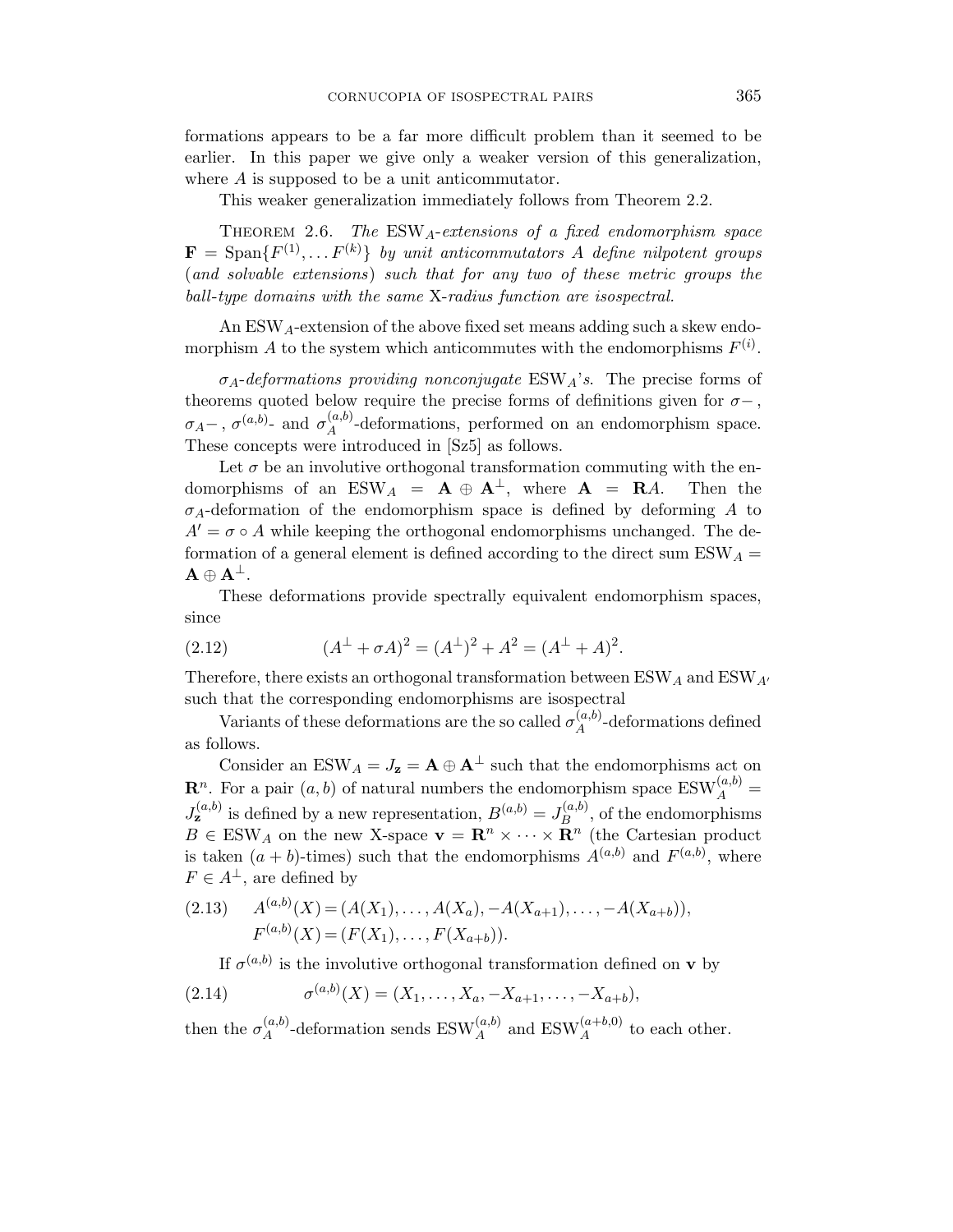In [Sz5] also another type of deformation, called a  $\sigma$ -deformation, was introduced. It is defined for general endomorphism spaces such that the deformation  $\sigma \circ B$  is performed on all elements of the endomorphism space. (Also in this case the  $\sigma$  is an involutive orthogonal transformation commuting with all the elements of the endomorphism space.)

Though they seem to be completely different deformations, Reduction Theorem 4.1 in [Sz5] asserts that, on ESW<sub>A</sub>'s,  $\sigma_A$ -deformations are equivalent to  $\sigma$ -deformations. In this spectral investigation we prefer the  $\sigma_A$  deformations to the  $\sigma$  deformations of an ESW<sub>A</sub> because of the simplicity offered by considering only the deformation of a single endomorphism.

The 2-step nilpotent Lie algebras (resp. Lie groups) corresponding to  $\text{ESW}_{A}^{(a,b)} = J_{\mathbf{z}}^{(a,b)}$  is denoted by  $\mathfrak{n}_J^{(a,b)}$  (resp.  $N_J^{(a,b)}$ ).

This notation is consistent with the notation of  $\mathfrak{h}_3^{(a,b)}$ . In this case the space  $z = \mathbb{R}^3$  is identified with the space of the imaginary quaternions, and the skew endomorphisms  $J_Z = L_Z$  acting on  $\mathbb{R}^4 = \mathbb{H}$  are defined by left products with *Z*. Notice that in this case  $J_z \simeq so(3) \subset so(4)$  hold and this endomorphism space is closed with respect to the Lie bracket.

In the case of Cayley numbers the Z-space  $z = \mathbb{R}^7$  is identified with the space of imaginary Cayley numbers and the endomorphism space  $J_{\mathbf{z}} = R_{\mathbf{z}}$  is defined by the right product described below formula (2.6) (the left products result in equivalent endomorphism spaces). Notice that this endomorphism space is not closed with respect to the Lie bracket. The corresponding Lie algebra is denoted by  $\mathfrak{h}_7^{(a,b)}$ .

Note that  $\sigma$ -deformations provide pairs of endomorphism spaces such that the metrics on the corresponding groups have different local geometries in general. Nonisometry Theorem 2.1 in [Sz5] asserts that for endomorphism spaces *J***<sup>z</sup>** which are either non-Abelian Lie algebras or, more generally, contain non- $Abelian\ Lie\ subalgebras,\ the\ metric\ on\ N_J^{(a,b)}\ is\ locally\ nonisometric\ to\ the\ met$ ric on  $N_f^{(a',b')}$  unless  $(a,b) = (a',b')$  up to an order. Yet the Ball×Torus-type domains are both Dirichlet and Neumann isospectral on these locally different spaces.

The key idea of this theorem's proof is that  $\sigma^{(a,b)}$ -deformations impose changing on the algebraic structure of the endomorphism spaces and that is why they cannot be conjugate.

This general theorem proves the nonisometry with respect to the groups  $H_3^{(a,b)}$ , however, it does not prove it with respect to the  $H_7^{(a,b)}$ 's, or, for the other Cliffordian endomorphism spaces. Fortunately enough, the nonisometry statement in the latter case is well known (described at (2.6)) and can be established exactly for those Heisenberg-type groups,  $H_l^{(a,b)}$ , where  $l = 3 \text{mod}(4)$ .

The nonisometry proofs on the solvable extensions are traced back to the nilpotent subgroups and on the sphere-type domains they are traced back to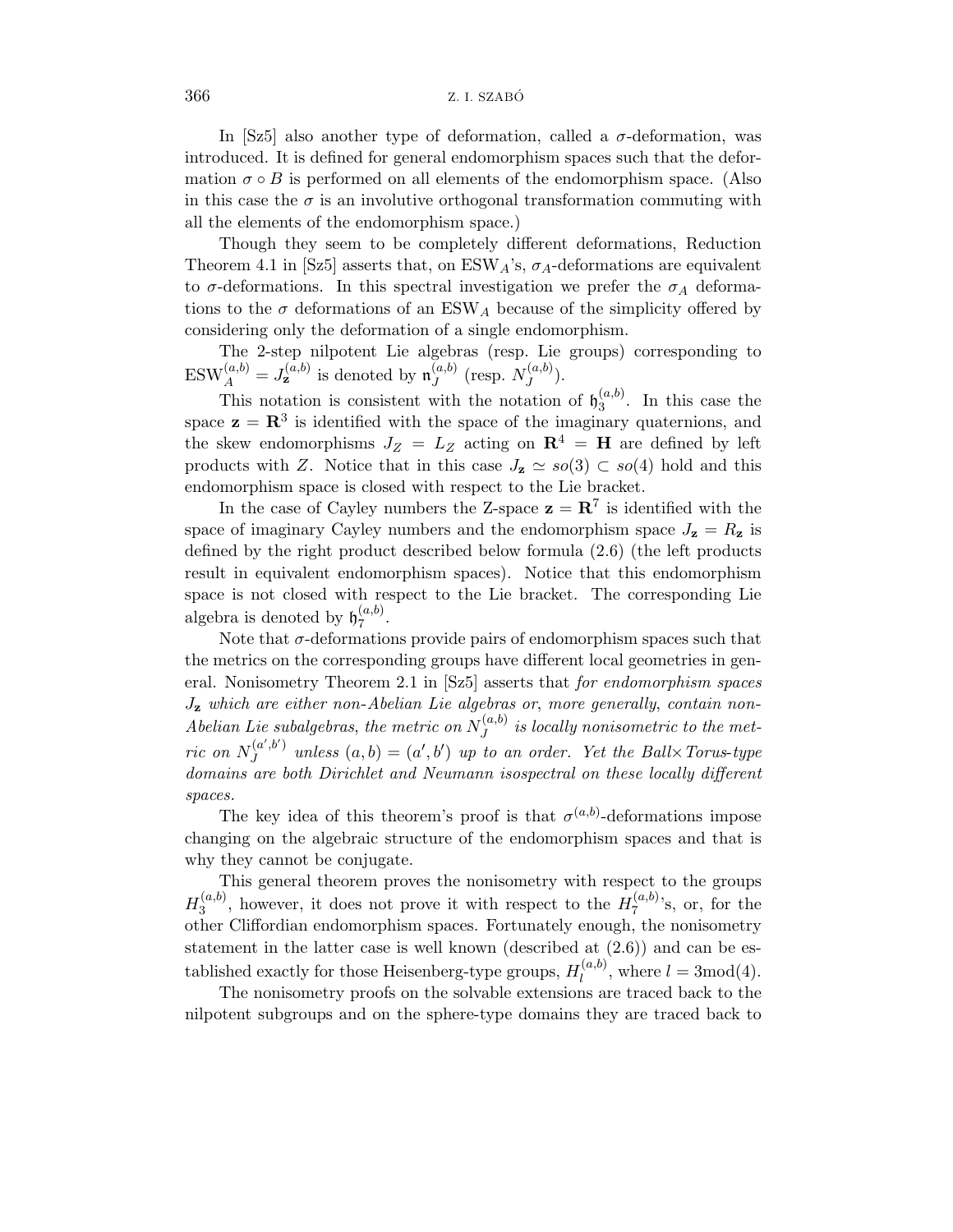the ambient space. That is, the question of nonisometry is always traced back to the question of nonconjugacy of the corresponding endomorphism spaces and, therefore, to the above theorem.

#### **3. Isospectrality theorems on sphere-type manifolds**

In [Sz5], the isospectrality theorems are completely established on balland ball×torus-type manifolds; however, the proofs are only outlined on the boundary, i.e., on sphere- and sphere×torus-type manifolds. Even these sketchy details concentrate mostly on the striking examples. In this chapter the isospectrality theorems are completely established also on these boundary manifolds.

There are three sections ahead. In the first two sections the nilpotent case is considered where, after establishing an explicit formula for the Laplacian on the boundary manifolds, the isospectrality theorems are accomplished by constructing intertwining operators. In the third section these considerations are settled on the solvable extensions.

Normal vector field and Laplacian on the boundary manifolds. We start by a brief description of the ball×torus- and ball-type domains in the nilpotent case.

(1) Let  $\Gamma$  be a full lattice on the Z-space spanned by a basis  $\{e_1, \ldots, e_l\}$ . For an *l*-tuple  $\alpha = (\alpha_1, \ldots, \alpha_l)$  of integers the corresponding lattice point is  $Z_{\alpha} = \alpha_1 e_1 + \cdots + \alpha_l e_l$ . Since  $\Gamma$  is a discrete subgroup, one can consider the factor manifold  $\Gamma\backslash N$  with the factor metric. This factor manifold is a principal fibre bundle with the base space **v** and with the fibre  $T_X$  at a point  $X \in \mathbf{v}$ . Each fibre  $T_X$  is naturally identified with the torus  $T = \Gamma \setminus \mathbf{z}$ . The projection  $\pi : \Gamma \backslash N \to \mathbf{v}$  defined by  $\pi : T_X \to X$  projects the inner product from the horizontal subspace (defined by the orthogonal complement of the fibres) to the Euclidean inner product  $\langle , \rangle$  on the X-space.

Consider also a Euclidean ball  $B_{\delta}$  of radius  $\delta$  around the origin of the X-space and restrict the fibre bundle onto  $B_{\delta}$ . Then the fibre bundle  $(B_{\delta}, T)$ has the boundary  $(S_\delta, T)$ , which is also a principal fibre bundle over the sphere  $S_{\delta}$ .

Prior to paper [Sz5] only these manifolds were involved to constructions of isospectral metrics with different local geometries.

(2) In these papers we consider also such domains around the origin which are homeomorphic to a  $(k + l)$ -dimensional ball and their smooth boundaries can be described as level surfaces by equations of the form  $f(|X|, Z) = 0$ . The boundaries of these domains are homeomorphic to the sphere *S*k+l−<sup>1</sup> such that the boundary points form a Euclidean sphere of radius  $\delta(Z)$ , for any fixed Z. That is, the boundary can be described by the equation  $|X|^2 - \delta^2(Z) = 0$ . We call these cases Ball-cases resp. Sphere-cases.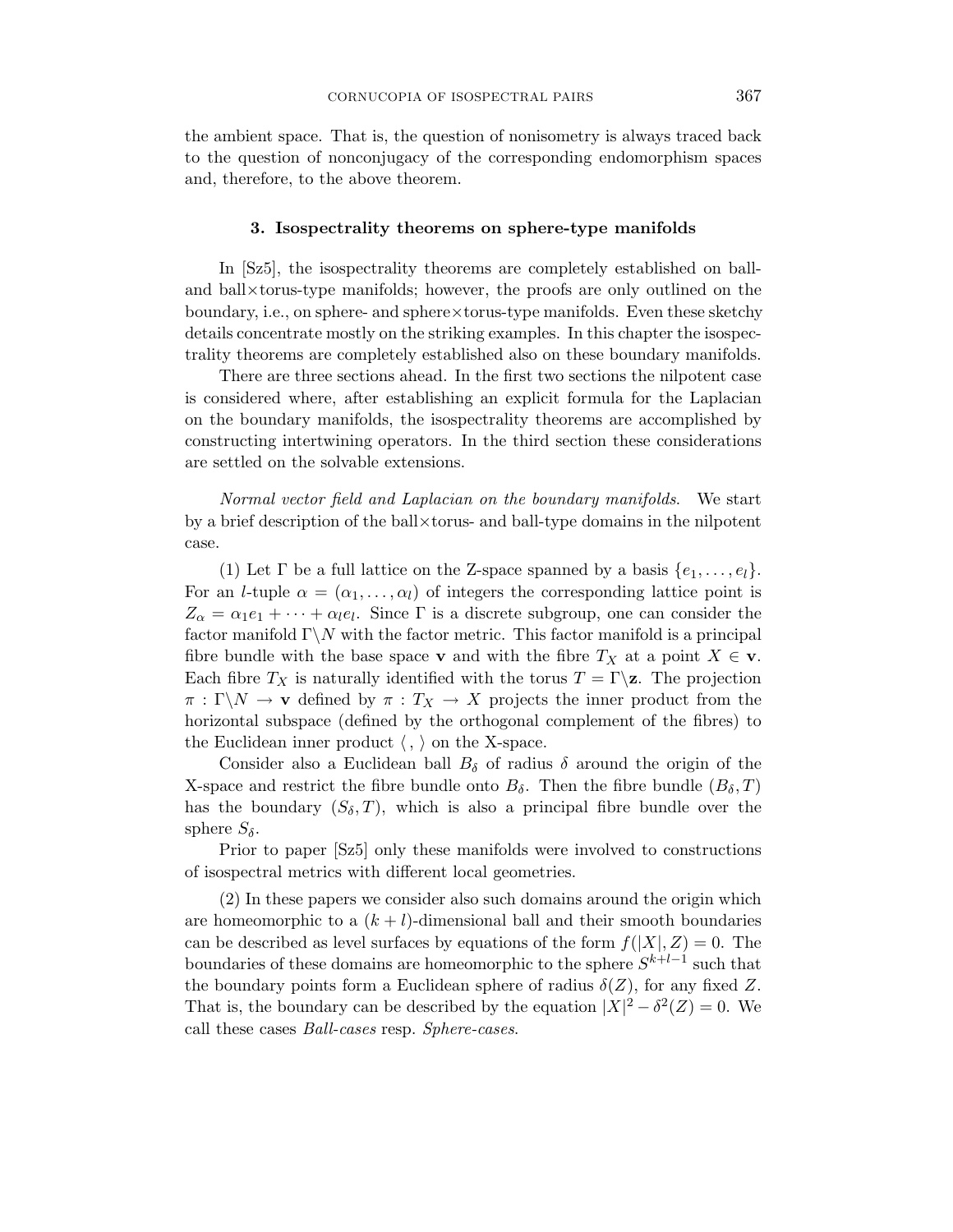368 Z. I. SZABO´

In this section we provide explicit formulas for the normal vector field and for the Laplacian on the sphere-type manifolds only. However, these formulas establish the corresponding formulas also in the sphere×torus-cases, such that one substitutes the constant radius *R* for the function  $\delta(Z)$  in order to have the formula also on the latter manifolds.

First the normal vector  $\mu$  is computed. From the equation

$$
\nabla f = \text{grad } f = \sum_{i} \mathbf{X}_{i}(f) \mathbf{X}_{i} + \sum_{\alpha} \mathbf{Z}_{\alpha}(f) \mathbf{Z}_{\alpha}
$$

we get (by using the special function  $f(|X|, Z) = |X|^2 - \delta^2(Z)$ ) that this unit normal vector at a point (*X, Z*) is

$$
(3.1) \quad \boldsymbol{\mu} = \left( 4|X|^2 + \frac{1}{4}|J_{\nabla \delta^2}(X)|^2 + |\nabla \delta^2|^2 \right)^{-\frac{1}{2}} \left( 2X - \frac{1}{2} \mathbf{J}_{\nabla \delta^2}(X) - \nabla \delta^2 \right),
$$

where  $\mu$  is considered as an element of the Lie algebra. Notice that in the sphere×torus case the  $\mu$  has the simple form  $\mu = X/|X|$ .

By (1.2), this normal vector can be written also in the following regular vector form:

$$
\mu = C \left( 2|X| E_0 - \sum_{\alpha=1}^l (\partial_\alpha \delta^2) \left( \frac{1}{2} |X| E_\alpha + \sum_{\beta=1}^l \left( 1 + \frac{1}{4} \langle J_\alpha(X), J_\beta(X) \rangle \right) e_\beta \right) \right),
$$

where  $\{e_1, \ldots, e_l\}$  is an orthonormal basis of **z** and  $E_\alpha = J_\alpha(E_0); E_0 = X/|X|;$ furthermore,

(3.3) 
$$
C = (4|X|^2 + \frac{1}{4}|J_{\nabla \delta^2}(X)|^2 + |\nabla \delta^2|^2)^{-\frac{1}{2}}.
$$

In the following we always make it clear which representation of a particular vector is considered.

Over a fixed point *Z*, the X-cross section with the boundary *∂D* is the sphere  $S_X(Z)$  with radius  $\delta(Z)$ . The corresponding Z-cross section over a fixed point X is denoted by  $S_Z(X)$ . Notice that these latter manifolds are only homeomorphic to Euclidean spheres in general and they are Euclidean spheres for all points X if and only if the function  $\delta$  depends only on  $|Z|$ . The Euclidean(!) normal vector  $\mu_Z$  to  $S_Z(X)$  is

(3.4) 
$$
\mu_Z = \left(\sum_{\alpha} (\partial_{\alpha} \delta)^2\right)^{-1/2} \sum_{\beta} \partial_{\beta} (\delta) e_{\beta} = \sum \mu_{Z\beta},
$$

which is different from the orthogonal projection of  $\mu$  onto the Z-space.

Let  $\nabla$  (resp.  $\Delta$ ) be the covariant derivative (resp. the Laplace operator) on the boundary *∂D*. The second fundamental form and the Minkowski curvature are denoted by  $M(V, W)$  and **M**. Then the formula

$$
(3.5) \qquad \nabla^2 f(V, V) = V \cdot V(f) - \nabla_V V \cdot (f) = \tilde{\nabla}^2 f(V, V) + M(V, V)f'
$$

(3.2)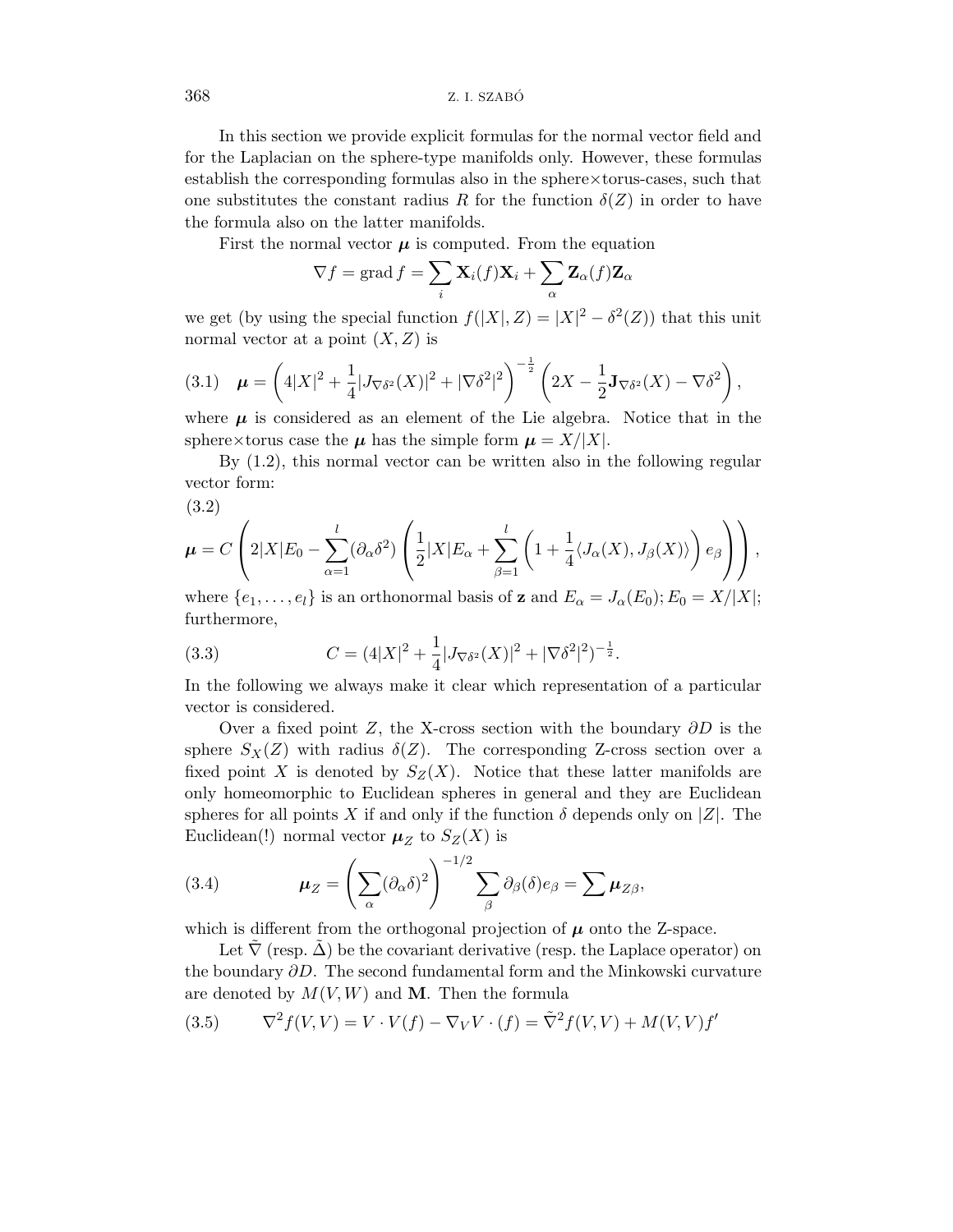$(f' := \mu \cdot (f))$  holds for any function f defined on the ambient space and for any vector field *V* tangent to *∂D*. Thus

(3.6) 
$$
\tilde{\Delta}f = \Delta f - f'' - Mf'.
$$

Choose such functions *f* around the boundary *∂D* which are constant with respect to the normal direction (i.e.  $f' = f'' = 0$ ). Then check the formula

(3.7) 
$$
\tilde{\Delta} = \Delta_{S_X(Z)} + \Delta_{S_Z(X)} + \sum_{\alpha=1}^l (\partial_{\alpha} - \mu_{Z\alpha}) D_{\alpha} \bullet + \frac{1}{4} \sum_{\alpha\beta=1}^l \langle J_{\alpha}(X), J_{\beta}(X) \rangle (\partial_{\alpha} - \mu_{Z\alpha}) (\partial_{\beta} - \mu_{Z\beta}).
$$

This formula is simpler on the level surfaces described by equations of the form  $|X| = \delta(|Z|)$  (cf. Chapter 4). On the sphere×torus-type manifolds we get the Laplacian by performing the simple modification  $\mu_{Z\alpha} = 0$  in the above formula.

Isospectrality theorems on sphere-type manifolds. In order to establish the isospectrality theorems on sphere-type manifolds, one should appropriately modify the technique developed for the ambient ball-type manifolds in [Sz5]. The main tool of this technique is the following:

Harmonic analysis developed for a unit anticommutator  $J_A$ . A brief account of this analysis is as follows.

As indicated, the anticommutator *A* is a unit anticommutator. By the normalization described at the beginning of Section 2, each nondegenerate anticommutator can be rescaled to a unit anticommutator.

First notice that the Euclidean Laplacian  $\Delta_S$  (defined on the unit sphere S around the origin of the X-space) and the differential operator  $D_A \bullet$  commute since the vector field  $J_A(X_u)$ , where  $X_u \in S$ , is an infinitesimal generator of isometries on *S*. Therefore a common eigensubspace decomposition of the *L*<sup>2</sup> function space exists which can be established as follows.

The eigenfunctions of  $\Delta_S$  are the well known spherical harmonics which are the restrictions of the homogeneous harmonic polynomials of the ambient X-space onto the sphere S. The space of the  $q<sup>th</sup>$ -order spherical harmonic polynomials is denoted by  $\mathbf{H}^{(q)}$ . In the following we describe the eigenfunctions of the operator  $\mathbf{D}_A \bullet$ .

For a fixed X-vector *Q*, we define the complex valued function

(3.8) 
$$
\Theta_Q(X) = \langle Q + iJ_A(Q), X \rangle = \langle Q, X \rangle,
$$

where  $\mathbf{Q} = Q + i J_A(Q)$ . Then the polynomials of the form

(3.9) 
$$
\Phi_{(Q_i, p_i, Q_j^*, p_j^*)}(X) = \Pi_{i=1}^r \Theta_{Q_i}^{p_i}(X) \Pi_{j=1}^{r^*} \overline{\Theta}_{Q_j^*}^{p_j^*}(X)
$$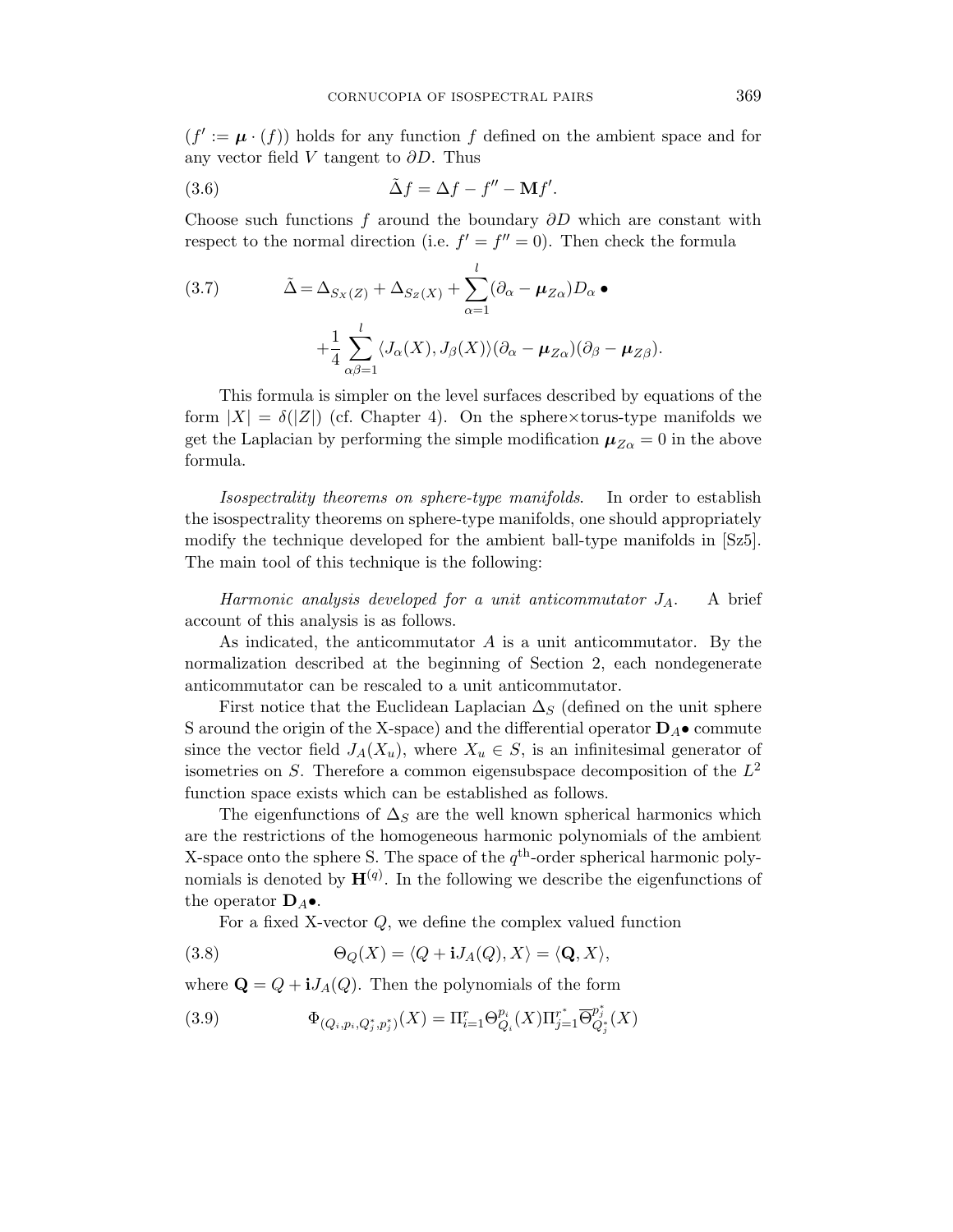are eigenfunctions of the operator  $D_A \bullet$  with the eigenvalue  $(2s - q)i$ , where  $q = \sum_i p_i + \sum_j p_j^* = s + (q - s).$ 

Notice, that the functions of the pure form

(3.10) 
$$
\Phi_{(Q_i, p_i)}(X) = \Pi_{i=1}^r \Theta_{Q_i}^{p_i}(X) \quad ; \quad \overline{\Phi}_{(Q_i, p_i)}(X) = \Pi_{i=1}^r \overline{\Theta}_{Q_i}^{p_i}(X)
$$

are harmonic with respect to the Euclidean Laplacian  $\Delta_X$  on the X-space. In fact, on the Euclidean Kähler manifold  $\{v, \langle, \rangle, A\}$  these functions correspond to the holomorphic resp. anti-holomorphic polynomials. One can directly check this property also by  $\langle \mathbf{Q}_i, \mathbf{Q}_j \rangle = \langle \overline{\mathbf{Q}_i}, \overline{\mathbf{Q}_j} \rangle = 0.$ 

However, the polynomials of the mixed form are not harmonic, since

(3.11) 
$$
\Delta_X \Theta_Q(X) \overline{Q}_{Q^*}(X) = 2\langle Q, Q^* \rangle + 2\mathbf{i} \langle J_A(Q), Q^* \rangle.
$$

Let us note that the whole space  $\mathbf{H}^{(q)}$  of  $q^{\text{th}}$  order eigenfunctions is not spanned by the above polynomials of pure form. The "missing" functions can be furnished by the orthogonal projection of the  $q<sup>th</sup>$  order mixed polynomials  $\Phi_{(Q_i, p_i, Q_i^*, p_i^*)}$  onto the function space  $\mathbf{H}^{(q)}$ . The range of this projection is denoted by  $\mathbf{H}^{(s,q-s)}$ . Since the operators  $\Delta_S$  and  $D_A \bullet$  commute, the space **H**<sup>(q)</sup> is invariant under the action of *D*<sub>A</sub>• and the subspace **H**<sup>(s,q-s)</sup> ⊂ **H**<sup>(q)</sup> is an eigensubspace of this operator with the eigenvalue  $(2s - q)$ **i**. Thus the decomposition  $\mathbf{H}^{(q)} = \bigoplus_{s=0}^{q} \mathbf{H}^{(s,q-s)}$  is an orthogonal direct sum corresponding to the common eigensubspace decomposition of the two commuting differential operators  $\Delta_S$  and  $D_A\bullet$ .

A more accurate description of the above mentioned projections can be given by the kernel functions  $H_{(q)}(Q_u, Q_u^*)$  introduced for the subspaces  $\mathbf{H}^{(q)}$ by

(3.12) 
$$
H_{(q)}(Q_u, Q_u^*) = \sum_{j=1}^{N_q} \eta_j^{(q)}(Q_u) \eta_j^{(q)}(Q_u^*),
$$

where  $\{\eta_1^{(q)}, \ldots, \eta_{N_q}^{(q)}\}$  is an orthonormal basis on the subspace  $\mathbf{H}^{(q)}$ . In [Be] it is proved (cf. Lemma 6.94) that the eigenfunction  $H_{(q)}(Q_u,.)$  is radial for any fixed  $Q_u$ . (That is, it has the form  $C_q \langle Q_u, . \rangle^q + \cdots + C_1 \langle Q_u, . \rangle + C_0$  with  $H_{(q)}(Q_u, Q_u) = 1.$ ) Furthermore, for any function  $\Psi \in L^2(S)$  we have

(3.13) 
$$
\Psi(Q_u) = \sum_{q=0}^{\infty} \int H_{(q)}(Q_u, Q_u^*) \Psi(Q_u^*) dQ_u^* = \sum h_{(q)}(\Psi)_{/Q_u},
$$

which is called the *spherical decomposition of*  $\Psi$  *by the spherical harmonics.* The operators  $h_{(q)} : L^2(S) \to \mathbf{H}^{(q)}$  project the  $L^2$  function space to the corresponding eigensubspace of the Laplacian.

For an  $r^{\text{th}}$  order polynomial  $\Pi_i \Theta_{Q_i}^{p_i} \overline{\Theta_{Q_i}^{r_i-p_i}}$ ,  $\sum r_i = r$ , the projection  $h_{(r)}$ can be computed also by the formula

(3.14) 
$$
h_{(r)}(\Pi_i \Theta_{Q_i}^{p_i} \overline{\Theta}_{Q_i}^{r_i - p_i}) = \sum_s B_s \langle X, X \rangle^s \Delta_X^s \Pi_i \Theta_{Q_i}^{p_i} \overline{\Theta}_{Q_i}^{r_i - p_i},
$$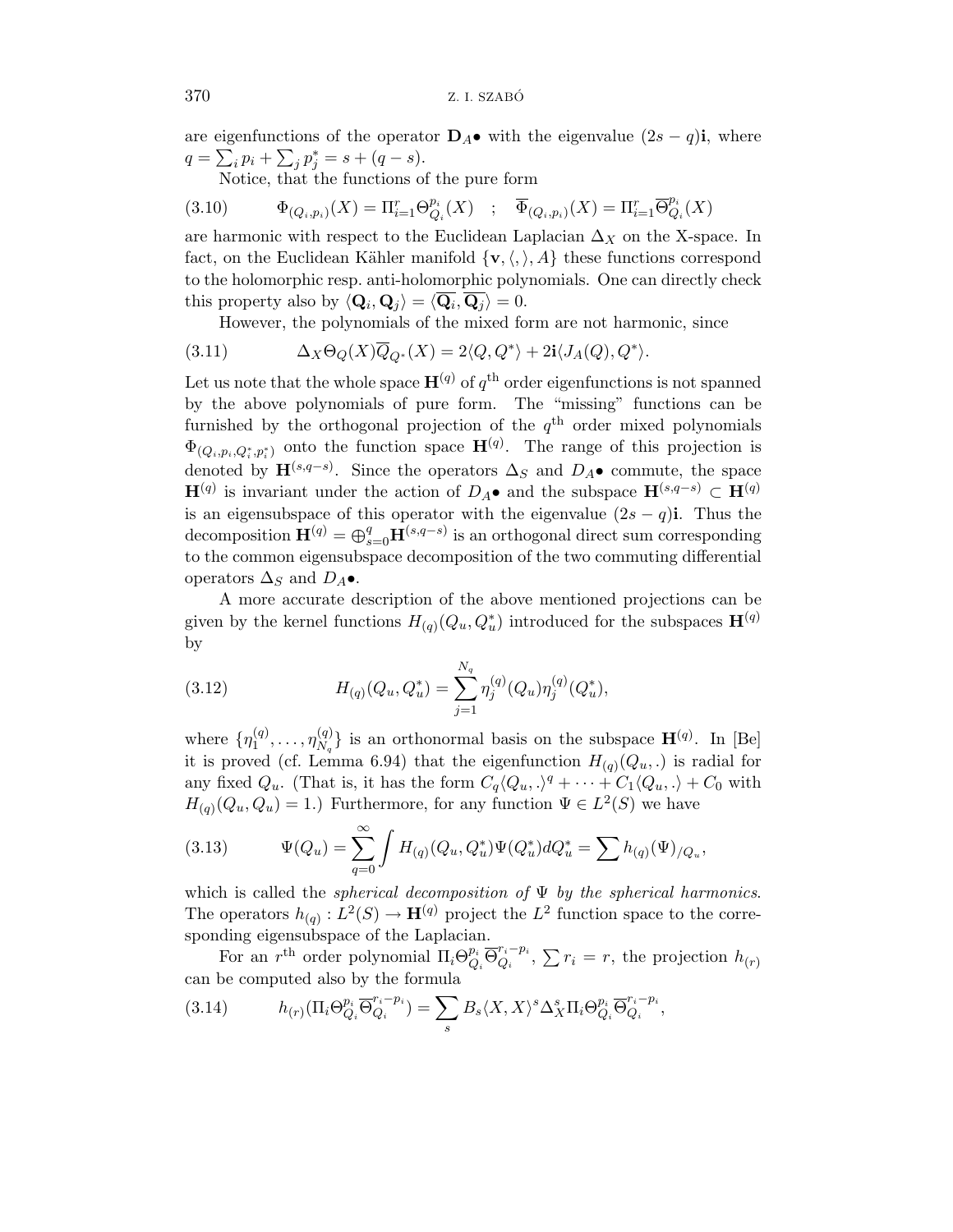where  $B_0 = 1$  and the other coefficients can be determined by the recursive formula

$$
2s(2(s+r)-1)B_s + B_{s-1} = 0.
$$

These formulas are established by the fact that the function on the right side of (3.14) is a homogeneous harmonic polynomial exactly for these coefficients.

One of the most important properties of these operators is that they commute with the differential operators  $D_{\alpha} \bullet$ . This statement immediately follows from the fact that the vector fields  $J_{\alpha}(X)$  are infinitesimal generators of oneparametric families of isometries on the Euclidean sphere *S* and the projections  $h_{(q)}$  are invariant with respect to these isometries. One can imply this commutativity also by (3.14) and by the commutativity of the operators  $\Delta_X$  and  $D_{\alpha}$ •. By the spherical decomposition theorem the kernel of this projection on the  $r<sup>th</sup>$  order polynomial space  $P(r)$  consists of those (nonproperly represented) polynomials which are products of radial and lower order polynomials. They are properly represented on the lower level.

By substituting  $Q_u = 1/2(\mathbf{Q}_u + \overline{\mathbf{Q}}_u)$ , where  $\mathbf{Q} = Q + iJ_A(Q)$ , into the above expression of the radial kernel  $H_{(q)}(Q_u, .)$ , we get

PROPOSITION 3.1 ([Sz5]). The polynomial space  $\mathbf{P}^{(r)}$  is the direct sum of the subspaces  $\mathbf{P}^{(p,r-p)}$  spanned by the polynomials of the form  $\Theta_Q^p \overline{\Theta}_Q^{r-p}$ , where  $Q \in$  **v** and  $0 \leq p \leq r$ . The space  $\mathbf{P}^{(p,r-p)}$  consists of the r<sup>th</sup> order eigen polynomials of the differential operator  $D_A \bullet$  with eigenvalue  $(r - p)$ **i**.

The projection  $h_{(r)}$  is surjective establishing a one to one map,  $h_{/(r)}$ , between a complement  $\mathbf{P}_{/S}^{(p,r-p)}$  of the kernel and  $\mathbf{H}^{(p,r-p)}$ . The direct sum  $T = \bigoplus_r h_{/(r)}$  of these maps defines an invertible operator on the whole function space  $L_S^2$ . This operator *T* commutes with the differential operators  $D_{\alpha} \bullet$ .

Above,  $\mathbf{P}_{S}^{(p,r-p)}$  denotes the space of the corresponding restricted functions onto the sphere *S*. In the following we represent the functions  $\psi \in \mathbf{H}^{(r)}$  in the form  $\psi = h_{/(r)}(\psi^*)$ , where  $\psi^* \in \mathbf{P}_S^{(r)}$ . On the whole ambient space **n**, the function space is spanned by the functions of the form

(3.15) 
$$
F(X,Z) = \varphi(|X|,Z)h_{(r)}(\Theta_{Q_u}^p \overline{\Theta}_{Q_u}^{r-p})(X_u),
$$

where  $X_u = X/|X|$  is a unit vector. The decomposition with respect to these functions is called spherical decomposition.

Constructing the intertwining operator. Let  $J_{\mathbf{z}} = J_{\mathbf{A}} \oplus J_{\mathbf{A}^{\perp}}$  and  $J_{\mathbf{z}'} =$  $J_{\mathbf{A}'} \oplus J_{\mathbf{A}'}$  be endomorphism spaces with the unit anticommutators  $J_A$  and  $J_{A'}$  such that the endomorphisms are acting on the same space and, even more,  $J_{\mathbf{A}^{\perp}} = J_{\mathbf{A}^{\prime \perp}}$  holds. In [Sz5] we proved that the ball- and ball×torustype domains with the same radius-function are both Dirichlet and Neumann isospectral on the metric groups  $N = N_{J_z}$  and  $N' = N_{J_{z'}}$  constructed by these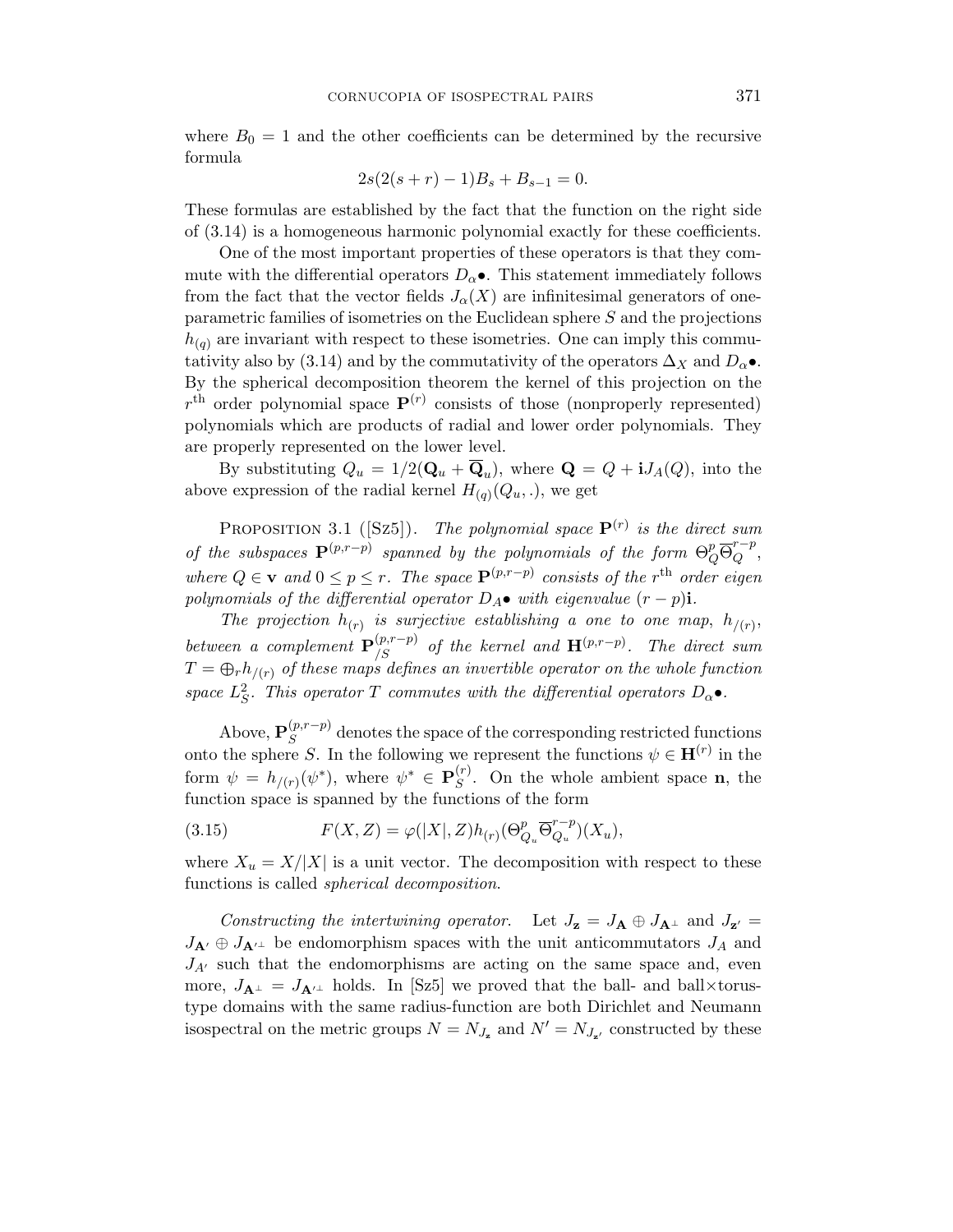ESW<sub>A</sub>'s. This isospectrality theorem is established for  $\sigma_A$ -deformation where *A* is not necessarily a unit anticommutator.

For the proof of this theorem we constructed the intertwining operator

(3.16) 
$$
\kappa: L^2(N, \mathbf{C}) \to L^2(N', \mathbf{C}),
$$

$$
\kappa: F(X, Z) \to F'(X, Z) = \varphi(|X|, Z) h'_{(r)}(\Theta_{Q_u}^{'p} \overline{\Theta'}_{Q_u}^{r-p})(X_u),
$$

with *F* as introduced in (3.15). The functions  $\Theta'$  are defined on *N'* by means of  $J_{A'}$ .

The function space  $\mathbf{H}^{(r)}$  maps onto  $\mathbf{H}^{(r)}$  and is defined by means of the map

(3.17) 
$$
\kappa^* : \mathbf{P}^{(r)} \to \mathbf{P}'^{(r)} \quad , \quad \kappa^* : \Theta_Q^p \overline{\Theta}_Q^{r-p} \to \Theta_Q'^p \overline{\Theta}_Q'^{r-p}
$$

and of the projection  $h(r)$ . Unlike  $\kappa$ , the map  $\kappa^*$  can be easily handled. If  ${E_1, \ldots, E_K}$  is a basis on the X-space then  $\kappa^*(\Pi \Theta_{E_{i_r}} \Pi \overline{\Theta}_{E_{j_r}}) = \Pi \Theta'_{E_{i_r}} \Pi \overline{\Theta}'_{E_{j_r}}$ . In general, for arbitrary vectors  $Q_m$ , we get

(3.18) 
$$
\kappa^*(\Pi\Theta_{Q_{i_r}}\Pi\overline{\Theta}_{Q_{j_r}})=\Pi\Theta'_{Q_{i_r}}\Pi\overline{\Theta}'_{Q_{j_r}}.
$$

The operators  $\kappa$  and  $\kappa^*$  are connected by the equation  $\kappa = T' \circ \kappa^* \circ T^{-1}$ . Since the kernels of the projections involved are corresponded by  $\kappa^*$ , the  $\kappa$  is independent from the particular choice of the complements  $\mathbf{P}_{/S}^{(r)}$ . In [Sz5], the intertwining property of the map  $\kappa$  is proved.

The intertwining operator  $\partial \kappa$  on the sphere-type boundary is constructed by an appropriate restriction of  $\kappa$  onto the boundary. Also in this case, we first suppose that  $J_A$  is a unit anticommutator and in the end we make the necessary modifications in order to establish the intertwining for general *σ*A-deformations.

The function space  $L^2(\partial B)$  is spanned by the functions of the form

(3.19) 
$$
F(\partial X, \partial Z) = \varphi(|\partial X|, \partial Z) h_{(r)}(\Theta_{Q_u}^p \overline{\Theta}_{Q_u}^{r-p})(X_u),
$$

where  $(\partial X, \partial Z) \in \partial B$ . Then the operators  $\partial \kappa, \partial \kappa^* L^2(\partial B) \to L^2(\partial B)$  are defined again by the formulas  $(3.16)$ – $(3.17)$ , which are used for defining  $\kappa$  and  $\kappa^*$  on the ambient space. However, in this case, the function  $\varphi$  depends on variables ( $|\partial X|$ ,  $\partial Z$ ). Then the intertwining property can be proved by the following steps.

Consider the explicit expression (1.6) of the Laplacian  $\tilde{\Delta}$  on  $\partial B$ . Since  $\partial \kappa$  : **H**<sup>(q)</sup> → **H**<sup>(q)</sup> = **H**<sup>(q)</sup>, the terms  $\Delta_{S_X(Z)} + \Delta_{S_Z(X)}$  and  $\Delta'_{S_X(Z)} + \Delta'_{S_Z(X)}$ are clearly intertwined by this map.

For the next step choose an orthonormal basis  $\{e_0, e_1, \ldots, e_{l-1}\}$  on the Z-space such that  $e_0 = A$ . The Greek characters are used for the indices  $\{0, 1, \ldots, l-1\}$  and the Latin characters are used for the indices  $\{1, \ldots, l-1\}$ . Then  $D_c \bullet = D'_c \bullet$ ; furthermore,

(3.20) 
$$
D_0 \bullet \Theta_Q(X) = \mathbf{i} \Theta_Q(X) , D_0 \bullet \overline{\Theta}_Q(X) = -\mathbf{i} \overline{\Theta}_Q(X),
$$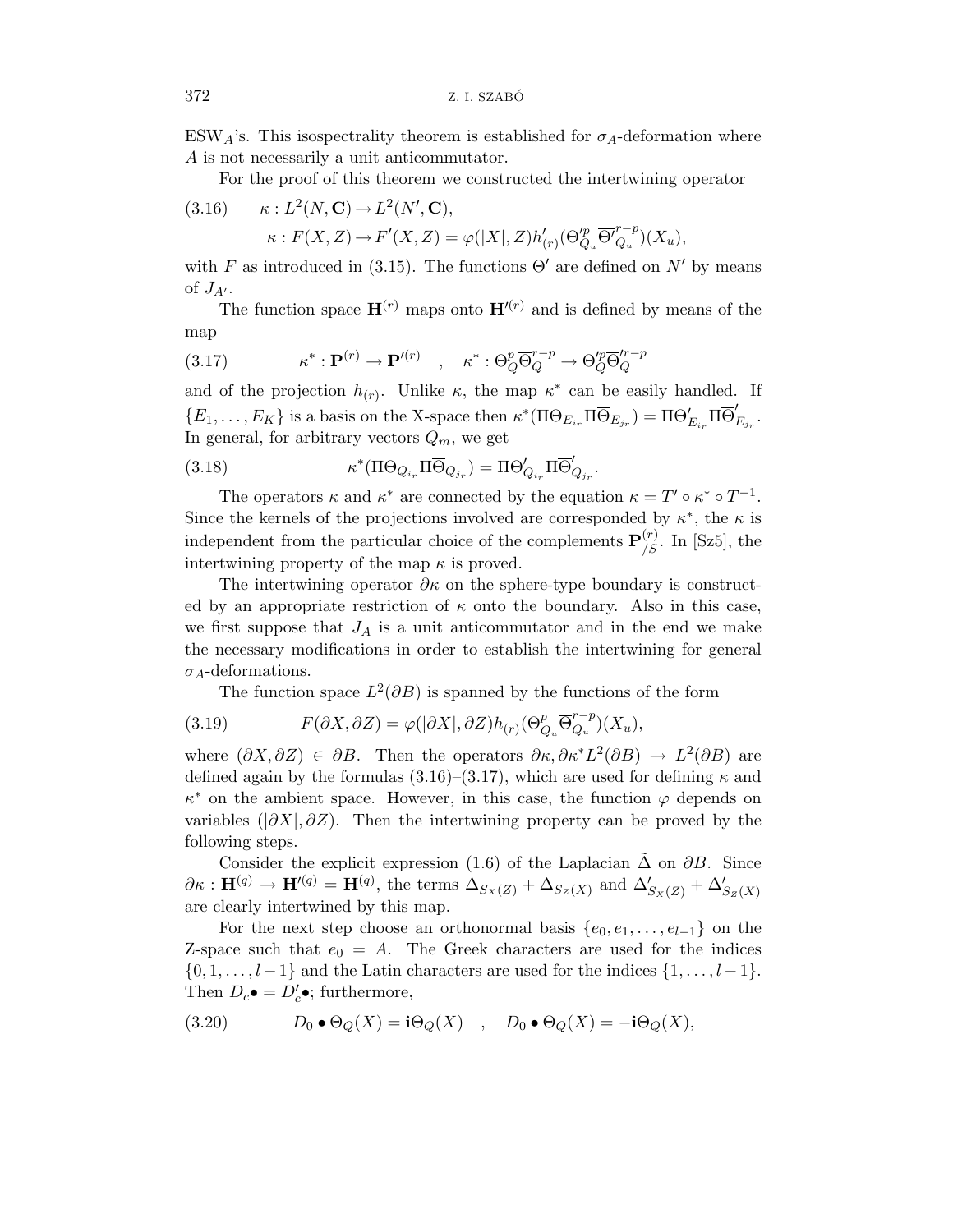and

(3.21) 
$$
D_c \bullet \Theta_Q = \langle \mathbf{Q}, J_c(X) \rangle = -\overline{\Theta}_{J_c(Q)} \quad , \quad D_c \bullet \overline{\Theta}_Q = -\Theta_{J_c(Q)}.
$$

(Let us mention that the switching of the conjugation in (3.20) is due to the equation  $J_0J_c = -J_cJ_0$ .) Therefore  $\partial \kappa^* D_\alpha \bullet (\psi^*) = D'_\alpha \bullet \partial \kappa^* (\psi^*)$  for any  $\psi^* \in \mathbf{P}_S^{(r)}$ . Since  $\partial \kappa = T' \circ \partial \kappa^* \circ T^{-1}$ , we also have  $\partial \kappa D_\alpha \bullet (\psi) = D'_\alpha \bullet \partial \kappa (\psi)$  and thus the terms  $\sum (\partial_\alpha - \mu_{Z\alpha})D_\alpha \bullet$  and  $\sum (\partial_\alpha - \mu_{Z\alpha})D'_\alpha \bullet$  in (1.6) are intertwined by the map *∂κ*.

Only the term  $(1/4)\sum \langle J_{\alpha}(X), J_{\beta}(X)\rangle (\partial_{\alpha} - \mu_{Z\alpha})(\partial_{\beta} - \mu_{Z\beta})$  should be considered yet.

First notice that on the Heisenberg-type groups  $H_l^{(a,b)}$ , this operator is nothing but  $(1/4)|X|^2\Delta_{S_Z(X)}$ . Therefore it is intertwined by the  $\partial\kappa$  and the proof is completely established on this rather wide range of manifolds defined by Cliffordian endomorphism spaces  $J_l^{(a,b)}$ .

Now consider this operator in general cases. Since  $J_0 \circ J_c$  is a skew symmetric endomorphism,  $\langle J_0(X), J_c(X) \rangle = 0$ . Thus this operator is the same one on the considered spaces *N* and *N* . Yet, for the sake of completeness, we should prove that the  $\partial \kappa$  maps a function of the form

(3.22) 
$$
\langle J_c(X), J_d(X) \rangle h_{(r)}(\Theta^p \overline{\Theta}^{r-p}) := J_{cd}(X) h_{(r)}(\Theta^p \overline{\Theta}^{r-p})
$$

to a function of the very same form on  $N'$ . In  $[Sz5]$  this problem is settled (cf. formulas  $(4.13)$ – $(4.17)$ ) by proving, first, that in the spherical decomposition of the function  $J_{cd}\Theta_Q^p \overline{\Theta}^{r-p}$  the component-spherical-harmonics are linear combinations of the functions of the form

$$
\Theta_P \overline{\Theta}_R \Theta_{Q_u}^{p-s} \overline{\Theta}_{Q_u}^{r-p-s} \quad , \quad \Theta_{Q_u}^{p-v} \overline{\Theta}_{Q_u}^{r-p-v}
$$

such that the combinational coefficients depend only on the constants

$$
r, p, s, v, \text{Tr}(J_c \circ J_d), \langle J_c(Q_u), J_d(Q_u) \rangle.
$$

Then the same statement is established for the preimages (with respect to the map  $T$ ) of these functions. Since these terms do not depend on  $J_A$ , the function  $J_{cd}h_{(r)}\Theta_Q^p \overline{\Theta}_Q^{r-p}$  is intertwined with the corresponding function  $J_{cd}h_{(r)}\Theta_Q'^p \overline{\Theta}_Q'^{r-p}$ by the map  $\kappa$ .

This argument settles the proof of intertwining also for  $\partial \kappa$ , yet we would like to give a simpler and more comprehensive proof for this part.

The radial spherical harmonics span the eigensubspaces  $\mathbf{H}^{(r)}$  (cf. (3.13)). Therefore, it is enough to consider the real functions of the form  $K_{(r)}(X) =$  $J_{cd}(X)h_{(r)}\langle Q,X\rangle^r$ . In this case the function  $h_{/(r)}\langle Q,X\rangle^r$  is nothing but a constant multiple of  $H_{(r)}(Q, X)$ . By (3.14), the spherical decomposition of  $K_{(r)}$  is  $K_{(r)} = \sum C_p \langle X, X \rangle^p L_p(X)$ , where the functions  $L_p(X)$  are spherical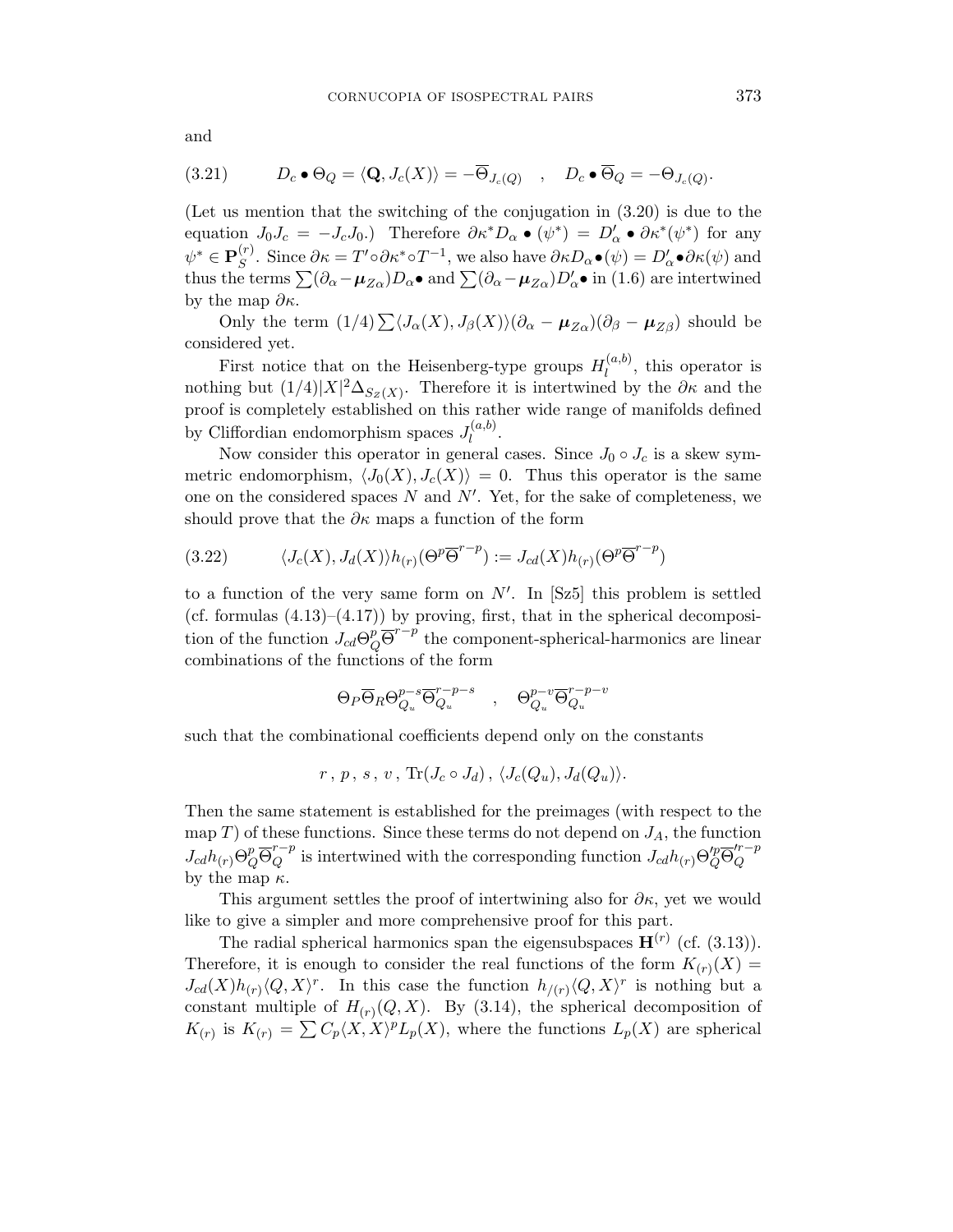harmonics built up by the functions of the form

(3.23) 
$$
\langle Q, X \rangle^p, J_{cd}(X) \langle Q, X \rangle^q,
$$

$$
\langle (J_c J_d + J_d J_c)(Q), X \rangle^s \langle Q, X \rangle^v = \langle Q_{cd}, X \rangle^s \langle Q, X \rangle^v,
$$

such that the combinational coefficients depend only on the constants  $r, p, s, v$ , Tr $J_c \circ J_d$  and on  $\langle J_c(Q), J_d(Q) \rangle$ . More precisely, the function  $L_p$  is of the form  $L_p = h_{(p)}U_p$ , where  $U_p$  is one of the functions from the set (3.23).

The function  $J_{cd}(X)$  can be written in the form

(3.24)  
\n
$$
J_{cd}(X) = \sum_{i=1}^{K} \frac{1}{4} \{ (\langle X, \mathbf{Q}_{ci} \rangle \langle X, \overline{\mathbf{Q}}_{di} \rangle + \langle X, \overline{\mathbf{Q}}_{ci} \rangle \langle X, \mathbf{Q}_{di} \rangle ) + (\langle X, \mathbf{Q}_{ci} \rangle \langle X, \mathbf{Q}_{di} \rangle) + \langle X, \overline{\mathbf{Q}}_{ci} \rangle \langle X, \overline{\mathbf{Q}}_{di} \rangle ) \} = J_{cd}^{(1)}(X) + J_{cd}^{(2)}(X),
$$

where  $E_1, \ldots, E_K$  is an orthonormal basis on the X-space  $(K = k(a + b))$  and  $\mathbf{Q}_{ei} = \mathbf{J}_e(\mathbf{E}_i)$ . The proof of this formula immediately follows from

(3.25) 
$$
J_{cd}(X) = \sum_{i} \langle J_c(X), E_i \rangle \langle J_d(X), E_i \rangle , \quad E_i = \frac{1}{2} (\mathbf{E}_i + \overline{\mathbf{E}}_i).
$$

Notice that the second function of (3.24) is vanishing. This statement immediately follows from equations  $\langle \mathbf{Q}_1, \mathbf{Q}_2 \rangle = \langle \overline{\mathbf{Q}}_1, \overline{\mathbf{Q}}_2 \rangle = 0.$ 

By the substitution  $Q = (1/2)(\mathbf{Q} + \overline{\mathbf{Q}})$  we get that the spherical harmonics  $L_p$  are linear combinations of functions of the form

$$
(3.26) \qquad \Theta_Q^{p-s} \overline{\Theta}_Q^{r-p-s}, \, J_{cd} \Theta_Q^{p-s} \overline{\Theta}_Q^{r-p-s}, \, (\Theta_{Q_{cd}} + \overline{\Theta}_{Q_{cd}}) \Theta_Q^{p-v} \overline{\Theta}_Q^{r-p-v}
$$

such that the combinational coefficients depends only on the constants *r, p, s, v,*  $\mathrm{Tr}J_c \circ J_d$  and  $\langle J_c(Q), J_d(Q) \rangle$ .

The considered problem can be settled by representing  $J_{cd}$  in the form (3.24) in formula (3.22). In fact, the coefficients discussed above are the same on both spaces (since they do not depend on the unit anticommutator  $J_0$ ). By (3.14) we get that the preimages (with respect to the map *T*) of sphericalharmonics  $L_p$  are combinations of appropriate functions which have the same form  $(3.26)$  on the other manifold and the coefficients do not depend on  $J_0$ . This completely proves that  $\partial \kappa$  maps a function  $K_{(r)}$  to an appropriate function desired in this problem.

The above constructions and proofs can be easily extended to the cases, when  $J_A$  is just a nondegenerated anticommutator and the anticommutators *A* and *A'* are  $\sigma_A$ -related.

In this case, first, the unit anticommutator *A*<sup>0</sup> should be introduced by an appropriate rescaling of  $A$ . This  $A_0$  may not be in the endomorphism space; however, it commutes with *A* and it anticommutes with the elements of  $J_{\mathbf{A}^{\perp}}$ . The operator  $\partial \kappa$  should be established by means of  $A_0$ .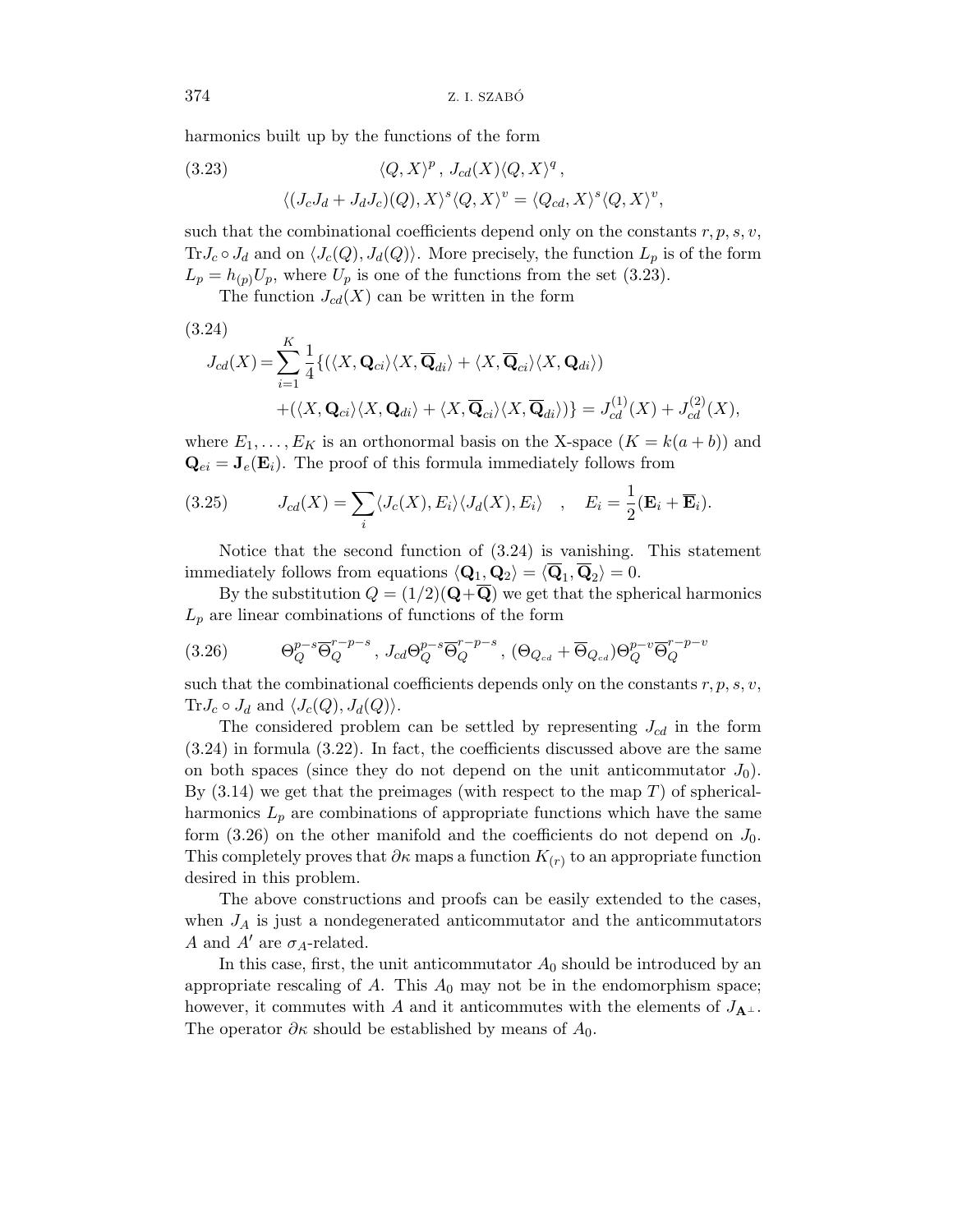Since *σ*-deformations do not change the maximal eigensubspaces of the operators involved, the operators  $D_{\alpha}$ • and  $D'_{\alpha}$ • are intertwined by $\partial \kappa$ . By the very same reason also the operators  $\langle J_A(X), J_A(X) \rangle (\partial_0 - \mu_{Z0})^2$  and  $\langle J_{A'}(X), J_{A'}(X) \rangle (\partial_0 - \mu_{Z0})^2$  are intertwined by the  $\partial \kappa$ . Since these are the only terms in the Laplacian which depend on the eigenvalues of the endomorphism  $J_A$ , the intertwining property is established in the considered case. Thus we have.

MAIN THEOREM 3.2. Let  $J_{\mathbf{z}} = J_{\mathbf{A}} \oplus J_{\mathbf{A}^\perp}$  and  $J_{\mathbf{z}} = J_{\mathbf{A}'} \oplus J_{\mathbf{A}'} \oplus b\mathbf{e}$ endomorphism spaces acting on the same space such that  $J_{\mathbf{A}^{\perp}} = J_{\mathbf{A}^{\prime \perp}}$ . Furthermore, the anticommutators  $J_A$  and  $J_{A'}$  are either unit endomorphisms or they are *σ*-related. Then the map  $\partial \kappa = T' \circ \partial \kappa^* T^{-1}$  intertwines the corresponding Laplacians on the sphere-type boundary  $\partial B$  of any ball-type domain on the metric groups  $N_J$  and  $N_{J'}$ . Therefore the corresponding metrics on these sphere-type manifolds are isospectral.

*Remark* 3.3. The map  $\partial \kappa$  establishes the isospectrality theorem also on the sphere×torus-type boundaries of the ball×torus-domains in the considered cases, offering a completely new proof for the theorem.

Intertwining operators on the solvable extensions. The above isospectrality theorem extends to the solvable extensions of nilpotent groups. In this case one should consider the following domains.

The solvable ball  $\times$  torus cases. A group SN can be considered as a principal fibre bundle (vector bundle) over the  $(X, t)$ -space, fibrated by the Zspaces. Let  $\Gamma$  be again a full lattice on the Z-space, and  $D_{R(t)}$  be a domain on the  $(X, t)$ -space such that it is diffeomorphic to a  $(k+1)$ -dimensional ball whose smooth boundary can be described by an equation of the form  $|X| = R(t)$ . Then consider the torus bundle  $(\Gamma/\mathbf{z}, D_{R(t)})$  over  $D_{R(t)}$ . The normal vector  $\boldsymbol{\mu}$ at a boundary point  $(X, Z, t)$  is of the form  $\mu = A(t)X + B(t)\partial_t$ , where  $A(t)$ and  $B(t)$  are determined by  $R(t)$ .

The solvable ball case. In this case we consider a domain *D* diffeomorphic to a  $(k+l+1)$ -dimensional ball whose smooth boundary (diffeomorphic to  $S^{k+l}$  can be described as a level set in the form  $|X| = \delta(Z, t)$ .

The normal vector  $\mu$  at a boundary point  $(X, Z, t)$  can be similarly computed as in the nilpotent case. Then, by  $(1.10)$  and  $(3.1)$ , we get:

$$
(3.27) \boldsymbol{\mu} = F(|X|, Z, t, c)t^{\frac{1}{2}} \left(2X - \frac{1}{2}\mathbf{J}_{\text{grad}_Z \delta^2}(X)\right) - t(\text{grad}_Z \delta^2 + c\partial_t(\delta^2)\mathbf{T}),
$$

where  $\mu$  is considered as an element of the Lie algebra and

$$
(3.28) \t F = \left(4t|X|^2 + \frac{1}{4}t|J_{\text{grad}_Z \delta^2}(X)|^2 + t^2(|\text{grad}_Z \delta^2|^2 + c^2(\partial_t \delta^2)^2)\right)^{-\frac{1}{2}}.
$$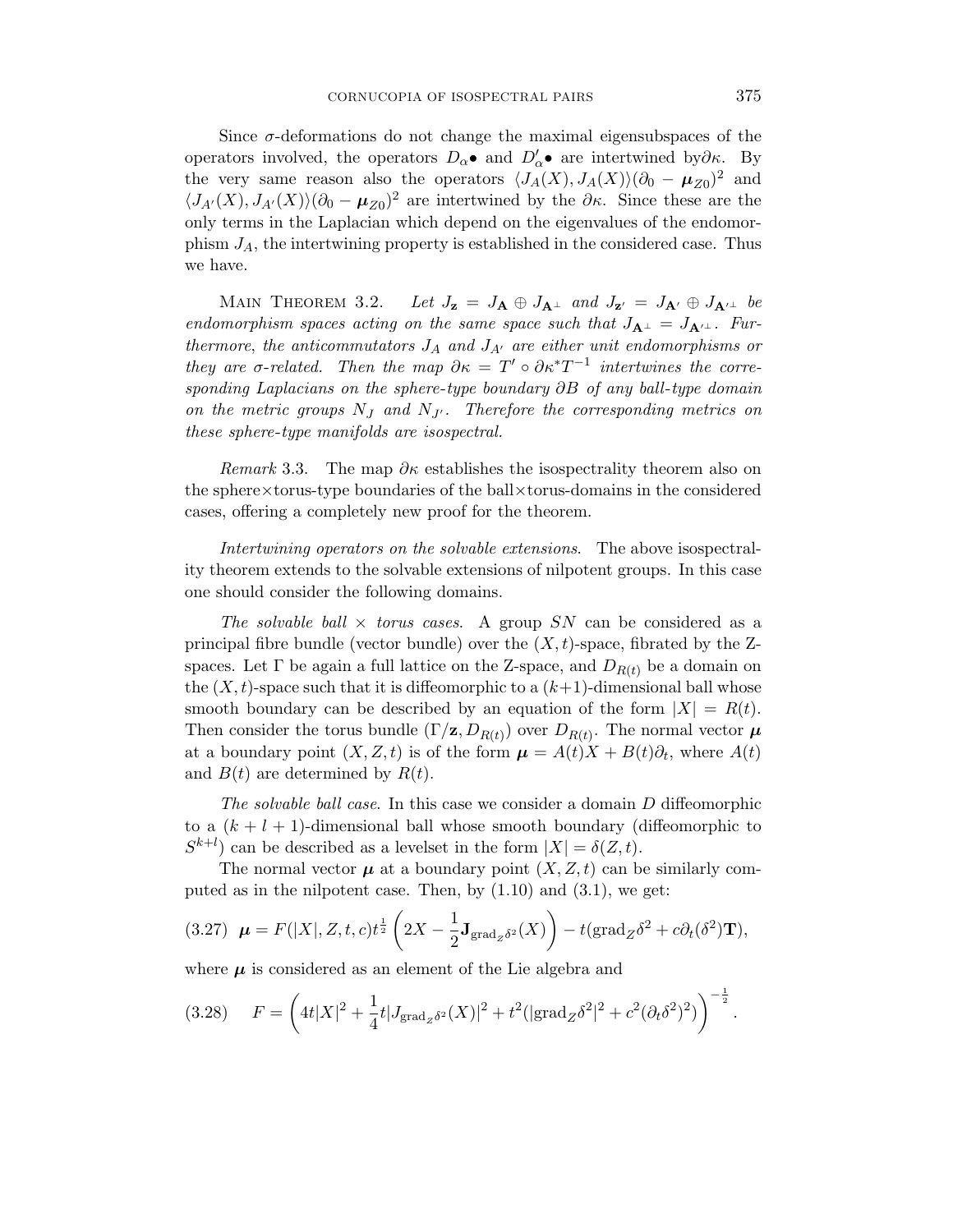Therefore this vector can be written in the following regular vector form

(3.29) 
$$
\mu = F_0(|X|, Z, t, c)E_0 + C(Z, t, c)\partial_t + \sum_{i=1}^l (F_i(|X|, Z, t, c)E_i + L_i(|X|, Z, t, c)e_i),
$$

where the functions  $F_{\alpha}$ ,  $L_i$  and  $C$  are determined by  $\delta(Z, t)$  and  $c$ .

The Laplacian can be established by formulas  $(1.12), (3.5)$  and  $(3.6)$ . Then we get

(3.30)

$$
\tilde{\Delta} = t\Delta_{S_X} + t^{\frac{1}{2}}\Delta_{S_Z}
$$
\n
$$
+ \frac{1}{4}t\sum_{\alpha;\beta=1}^{l} \langle J_{\alpha}(X), J_{\beta}(X) \rangle (\partial_{\alpha} - \mu_{Z\alpha})(\partial_{\beta} - \mu_{Z\beta})
$$
\n
$$
+ t\sum_{\alpha=1}^{l} (\partial_{\alpha} - \mu_{Z\alpha})D_{\alpha} \bullet + c^2t^2(\partial_t - \mu_t)^2 + c^2\left(1 - \frac{k}{2} - l\right)t(\partial_t - \mu_t).
$$

By repeating the very same arguments used in the nilpotent cases (only the function  $\varphi$  in (3.19) should be of the form  $\varphi(|\partial X|, \partial Z, t)$ , we get

MAIN THEOREM 3.4. Let  $J_{\mathbf{z}}$  and  $J_{\mathbf{z}'}$  be endomorphism spaces described in Main Theorem 3.2. Then the corresponding metrics on the sphere-type surfaces having the same radius-function  $\delta$  are isospectral on the solvable groups  $SN_J$ and  $SN_{J'}$ .

### **4. Extension and nonisometry theorems on sphere-type manifolds**

The nonisometry theorems are established by an independent statement asserting that an isometry between two sphere-type manifolds extends to an isometry between the corresponding ambient manifolds. Therefore the nonisometry on the sphere-type boundary manifolds can be checked by checking the nonisometry on the ambient manifolds. Since the nonisometry proofs on the solvable ambient manifolds are traced back to the nilpotent cases, where the question of nonisometry is equivalent to the nonconjugacy of the endomorphism spaces involved, one can always check on the nonisometry simply by checking the nonconjugacy of the corresponding endomorphism spaces. These kinds of theorems, concerning the nonconjugacy of spectrally equivalent endomorphism spaces, are established in [Sz5] and are reviewed in the last part (cf. below formula) of Section 2 in this paper.

The proof of this *extension theorem* is rather complicated, due to the circumstances that no general technique has been found covering the diverse isospectrality examples constructed in this paper. It requires different tech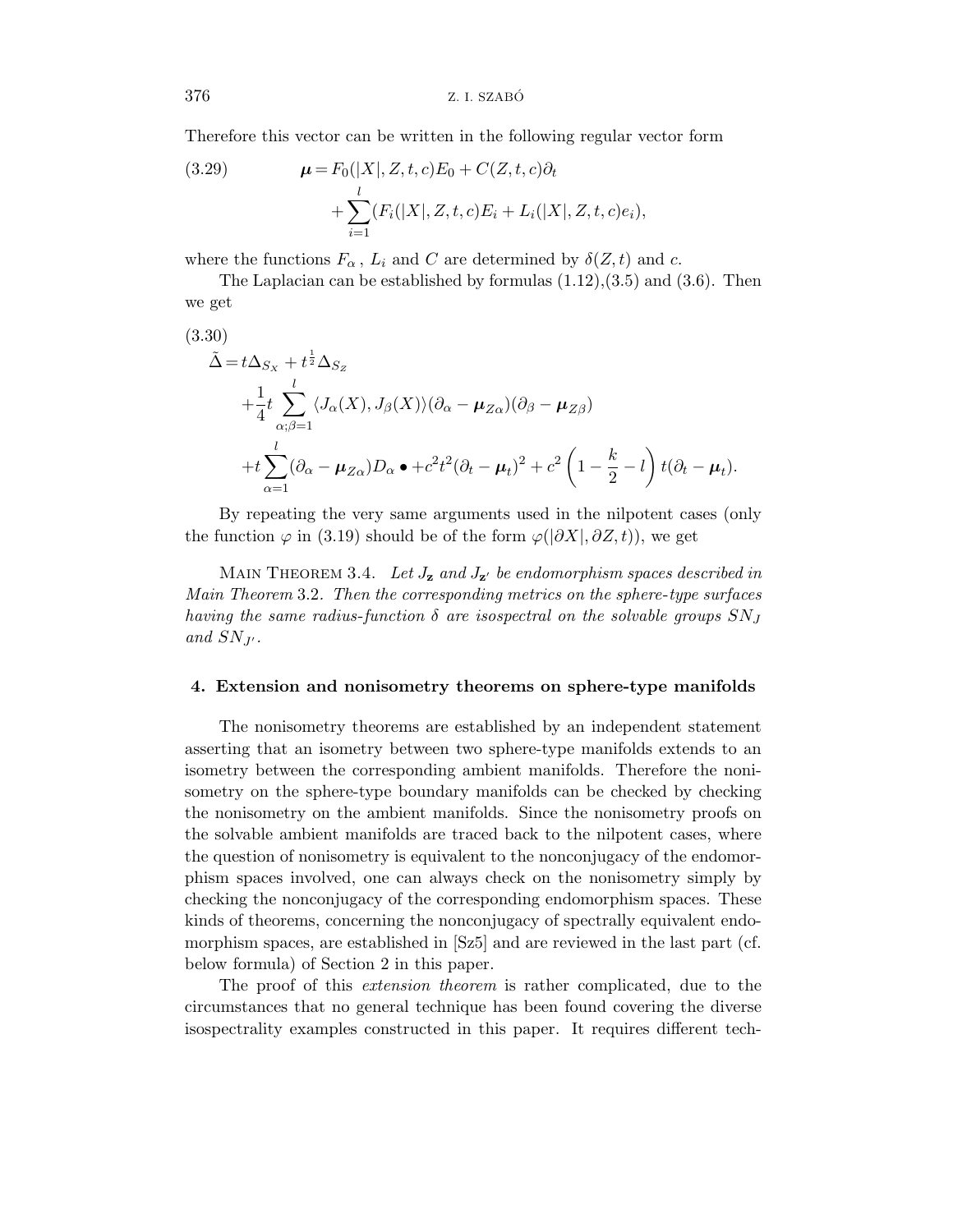niques depending on the sphere-type manifolds. On the largest class of examples the scalar curvature is used such that the extension of an isometry from a sphere-type boundary to the ambient space is settled for those manifolds where the gradient of the scalar curvature is nonvanishing almost everywhere (this assumption is formulated in a more precise form later). However, this proof does not cover the important case of the striking examples, since the considered geodesic spheres have constant scalar curvature. In this case the Ricci curvature should be involved to establish the desired extension of the isometry onto the ambient space. On this example we establish more nonisometry proofs, revealing surprising spectrally undetermined objects. The most surprising revelation is that the spectrum of the Laplacian acting on functions may give no information about the isometries.

The proofs are described in a hierarchic order. First in the nilpotentand then in the solvable-case such sphere-type manifolds are considered which satisfy the above mentioned condition concerning the scalar curvature. The striking examples are considered in the third part. There are hierarchies also within these groups of considerations. For instance, in the first big group of the proofs, first the Heisenberg-type nilpotent groups are considered, since they provide a simple situation. Yet this proof clearly points into the direction of a general solution.

#### The nilpotent case.

Technicalities on sphere-type manifolds. In order to avoid long technical computations, we give detailed extension and nonisometry proofs on the particular sphere-type domains which can be described as level sets by equations of the form  $\varphi(|X|, |Z|) = 0$ . (For local description we use the explicit function of the form  $|X| = \delta(|Z|)$  or an appropriate variant of this function.) For such level sets both the X-cross sections,  $S_X(Z)$ , over a point Z and the Z-cross sections,  $S_Z(X)$ , over a point X are Euclidean spheres in the corresponding Euclidean spaces.

Without proof let us mention that the geodesic spheres around the origin of a Heisenberg-type group belong to this category. (We do not use this statement in the following considerations. Later we independently prove that the geodesic spheres around the origin (0*,* 1) of the solvable extension *SH* of a Heisenberg-type group *H* are level sets of the form  $\varphi(|X|, |Z|, t) = 0$ .

The normal vector  $\mu$  can be computed by means of formulas (1.2). By these formulas, regular X- and Z-vectors tangent to the sphere-type manifold can be expressed as Lie algebra elements. After such a computation we get that the perpendicular normal vector has the form:

(4.1) 
$$
\mu = C(2X - D'J_Z(X)) - 2CD'Z = \mu_X + \mu_Z,
$$

where  $\mu$  is considered as an element of the Lie algebra. The function  $D$  is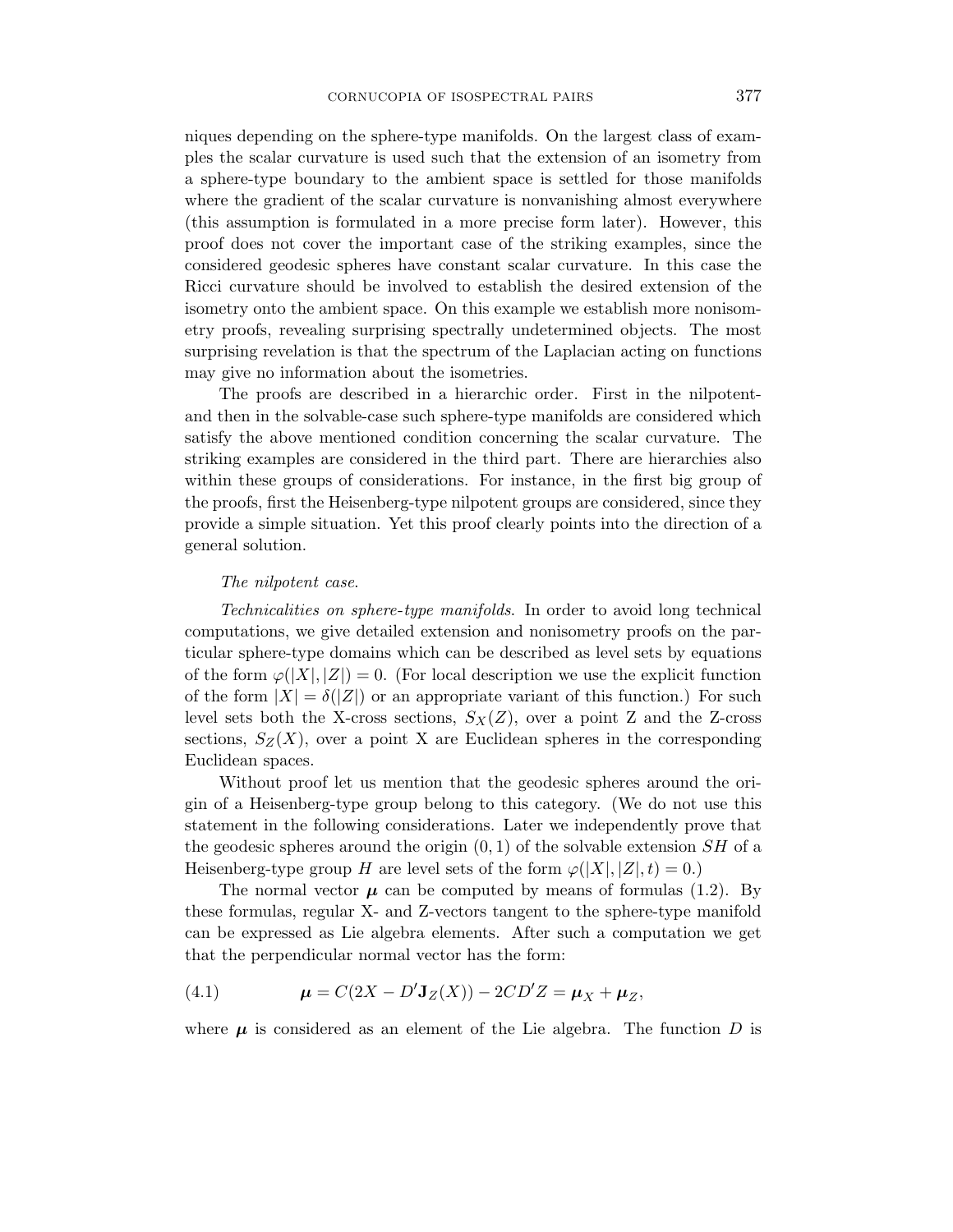defined by  $D(|Z|^2) = \delta^2(|Z|)$ ; furthermore,

(4.2) 
$$
C = (4|X|^2 + (D')^2(|\mathbf{J}_Z(X)|^2 + 4|Z|^2))^{-\frac{1}{2}}.
$$

(The prime in formula  $D'$  means differentiation with respect to the argument  $\tau = |Z|^2.$ 

The Weingarten map  $B(\tilde{U}) = \nabla_{\tilde{U}} \mu$  or the second fundamental form  $M(\tilde{U}, \tilde{U}^*) = g(\tilde{U}, B(\tilde{U}^*))$ , where  $\tilde{U}$  and  $\tilde{U}^*$  are tangent to the hyper-surface, can be computed by the decompositions  $X = \sum x^i \mathbf{X}_i$  and  $Z = \sum x^\alpha \mathbf{Z}_\alpha$ . Then, by  $(1.2)$  and  $(1.3)$ , we get:

(4.3) 
$$
M(\widetilde{X}_1, \widetilde{X}_2) = C(2\langle \widetilde{X}_1, \widetilde{X}_2 \rangle - \sum_{\beta} d_{\beta} \langle J_{\beta}(X), \widetilde{X}_1 \rangle \langle J_{\beta}(X), \widetilde{X}_2 \rangle);
$$

$$
M(\widetilde{Z}_1, \widetilde{Z}_2) = -2CD' \langle \widetilde{Z}_1, \widetilde{Z}_2 \rangle;
$$

$$
M(\widetilde{X}, \widetilde{Z}) = M(\widetilde{Z}, \widetilde{X}) = -\frac{1}{2} \langle J_{\widetilde{Z}}(\mu_X + 2CD'X), \widetilde{X} \rangle,
$$

where  $d_0 = \frac{1}{2}D' + |Z|^2 D''$  and  $d_i = \frac{1}{2}D', \forall 0 < i \le (l-1)$ . In the first formula an orthonormal basis  $e_0, e_1, \ldots, e_{l-1}$  is considered on the Z-space such that  $e_0 = Z/|Z|.$ 

The Riemannian curvature of the considered hypersurfaces can be computed by the Gauss equation:

(4.4) 
$$
\widetilde{R}(\widetilde{V},\widetilde{Y})\widetilde{W} = R(\widetilde{V},\widetilde{Y})\widetilde{W} - \langle R(\widetilde{V},\widetilde{Y})\widetilde{W},\mu \rangle \mu + M(\widetilde{Y},\widetilde{W})B(\widetilde{V}) - M(\widetilde{V},\widetilde{W})B(\widetilde{Y}).
$$

In the following we compute also the Ricci curvature  $\tilde{r}(\tilde{U}, \tilde{V})$  and the scalar curvature  $\tilde{\kappa} = Tr(\tilde{r})$  on these hypersurfaces. From the Gauss equation and from  $(1.14)$  we get:

(4.5)  
\n
$$
\widetilde{r}(\widetilde{Y}, \widetilde{W}) = r(\widetilde{Y}, \widetilde{W}) - \langle R(\mu, \widetilde{Y})\widetilde{W}, \mu \rangle
$$
\n
$$
+ \langle \widetilde{Y}, ((\text{Tr }B)B - B^2)(\widetilde{W}) \rangle;
$$
\n
$$
\langle R(\mu, \widetilde{X}_1), \widetilde{X}_2, \mu \rangle = -\frac{3}{4} \sum_{\alpha} \langle \widetilde{X}_1, J_{\alpha}(\mu_X) \rangle \langle \widetilde{X}_2, J_{\alpha}(\mu_X) \rangle
$$
\n
$$
+ \frac{1}{4} \langle J_{\mu_Z}(\widetilde{X}_1), J_{\mu_Z}(\widetilde{X}_2) \rangle;
$$
\n
$$
\langle R(\mu, \widetilde{Z})\widetilde{X}, \mu \rangle = \frac{1}{2} \langle (J_{\mu_Z}J_{\widetilde{Z}} - \frac{1}{2}J_{\widetilde{Z}}J_{\mu_Z})(\widetilde{X}), \mu_X \rangle;
$$
\n
$$
\langle R(\mu, \widetilde{Z}_1), \widetilde{Z}_2, \mu \rangle = \frac{1}{4} \langle J_{\widetilde{Z}_1}(\mu_X), J_{\widetilde{Z}_2}(\mu_X) \rangle.
$$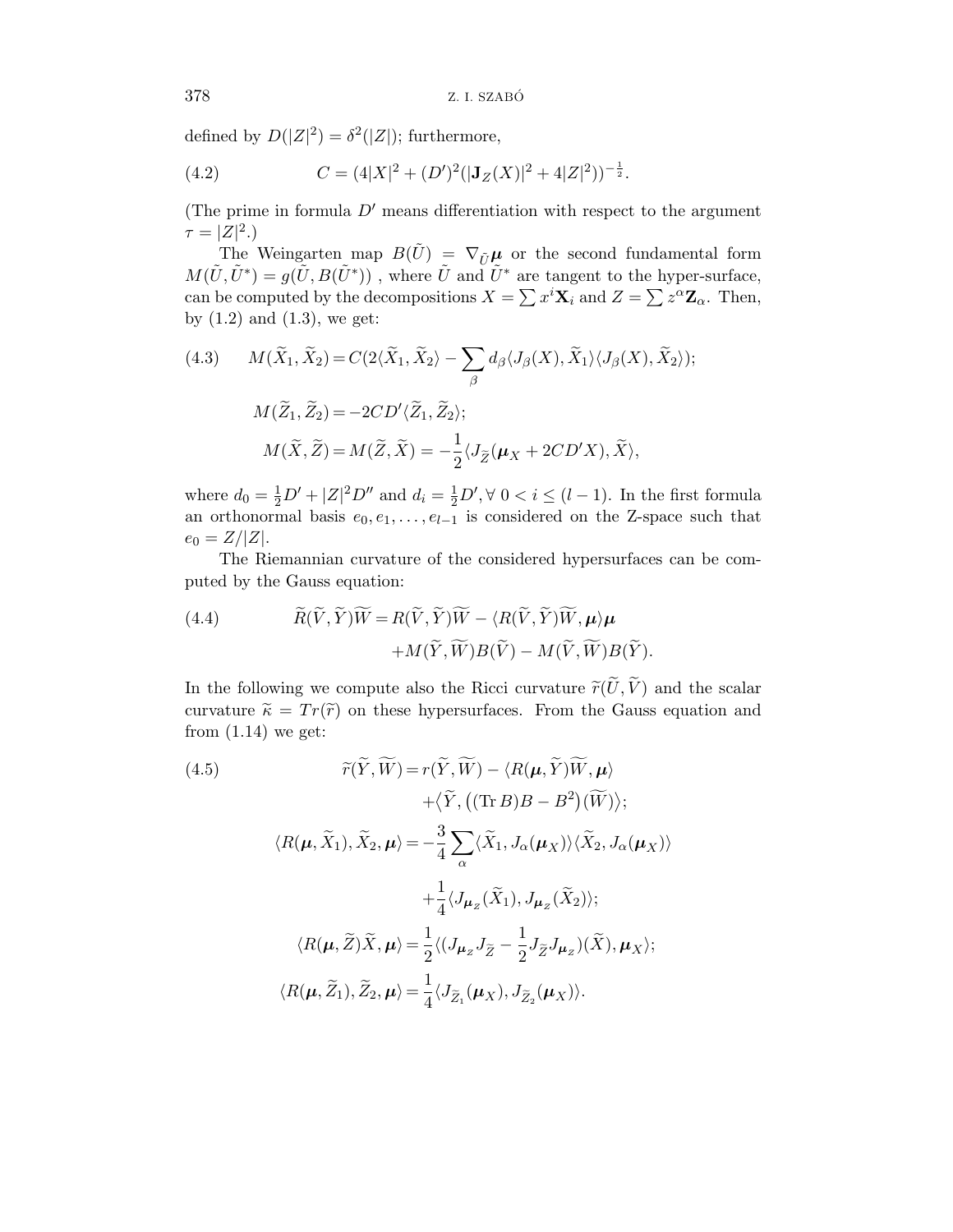In the following the scalar curvature  $\tilde{\kappa}$  is used to establish the extension theorem. In general, this scalar curvature is a complicated expression depending on the functions

(4.6) 
$$
|Z|, |J_Z(X)|, |J_Z^2(X)|, \sum_i |J_i(X)|^2, \sum_{i,j} \langle J_i(X), J_j(X) \rangle,
$$

$$
\sum_i \langle J_i(X), J_Z(X) \rangle, \sum_i \langle J_i J_Z(X), J_i J_Z(X) \rangle,
$$

where the index 0 concerns the unit vector  $Z_0$  and the indices  $i, j > 0$  concern an orthonormal system  $\{Z_1, \ldots, Z_{l-1}\}\$  of vectors perpendicular to  $Z_0$ . For a fixed *X*, the latter vectors can be chosen such that they are eigenvectors of the bilinear form  $\langle J_Z(X), J_Z(X) \rangle$ , restricted to the space  $Z_0^{\perp}$ . By using this basis, the fourth term can be reduced to the third one in the first line of (4.6).

The above formulas concern groups defined by general endomorphism spaces. In this paper we deal with groups defined by *ESW*A's and we should explicitly compute the scalar curvature  $\tilde{\kappa}$  at points  $(X, Z)$ , where Z is an anticommutator. The endomorphisms defined by the elements of the above introduced orthonormal basis  $e_0, e_1, \ldots, e_{l-1}$  on the Z-space  $(e_0 = Z/|Z|)$  are denoted by *J<sub>i</sub>*. Then the operators  $L_0 = J_0^2$  and  $L_{\perp} = \sum_{i=1}^{l-1} J_i^2$  commute and a common eigensubspace decomposition can be established for them. In the following the scalar curvature  $\tilde{\kappa}$  is explicitly computed at a particular point  $(X, Z)$  where X is in the common eigensubspace of  $L_0$  and  $L_{\perp}$ . The corresponding eigenvalues are denoted by  $\lambda_0$  and  $\lambda_\perp$ .

To be more precise, the scalar curvature will be computed at the points of a 2-dimensional surface, called a Hopf hull, which are included in a higher dimension, so-called, X-hulls. These hulls are constructed as follows.

For the unit vector  $Z_0$ , consider the one-parametric family  $S_X(sZ_0)$  of the X-cross sections describing the so-called X-hull around  $Z_0$ . This X-hull is denoted by  $Hull<sub>X</sub>(sZ<sub>0</sub>)$ . We can construct it by an appropriate rotation of the graph of the function  $|X| = \delta(|s|)$ . This construction shows that an X-hull is a k-dimensional manifold diffeomorphic to a sphere and also the s-parameter lines on this surface are well defined by the rotated graph. The point on the hull satisfying  $|X| = \delta(|S|) = 0$  is the so called *vertex* of the hull. The sphere  $S_X(0)$  in the middle is the eye of this manifold. This eye is shared by all of the X-hulls. It is a total-geodesic submanifold since it is fixed by the isometry  $(X, Z) \rightarrow (X, -Z)$ . The vertexes of the hulls form the so called *rim* of the sphere-type manifold. This rim is nothing but the Z-sphere  $S_Z(0)$  over the origin of the X-space.

The Hopf hulls are sub-hulls of X-hulls, constructed as follows.

On the X-hull consider the vector field  $J_Z(X)$  tangent to the X-spheres. The integral curves of this vector field are Euclidean circles (called Hopf circles) through an *X* if and only if *X* is an eigenvector of  $J_Z^2$  with eigenvalue, say  $\lambda_0$ .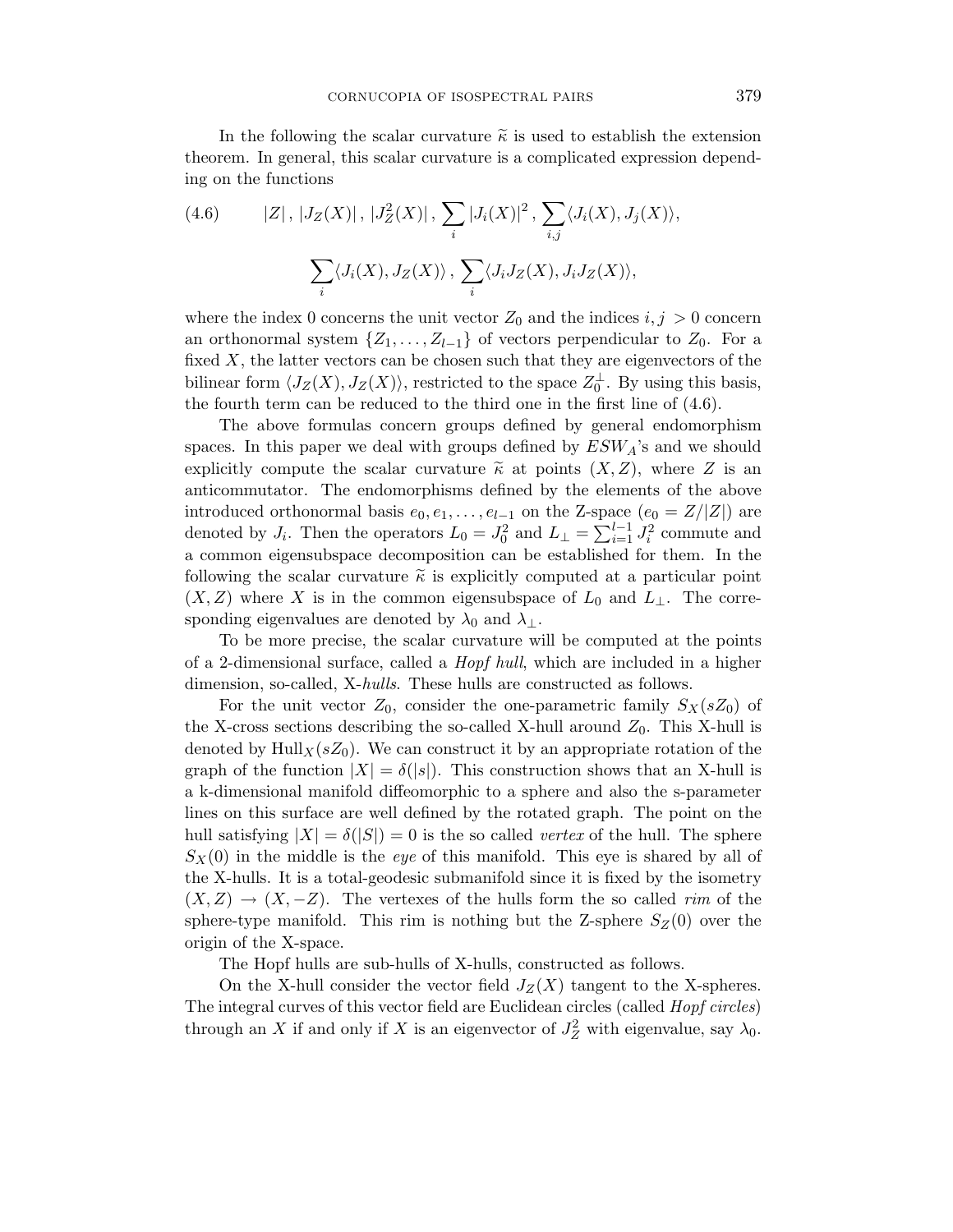For other X-vectors these curves may not be closed or they become proper Euclidean ellipses. If we fix a Hopf circle  $HC(0)$  on the sphere  $S_X(0)$  at the origin and we consider the s-parameter lines only through this circle, we get a 2-dimensional, so called *Hopf hull*,  $HHull<sub>C</sub>(sZ<sub>0</sub>)$ , which is built up by a 1-parametric family of parallel Hopf circles HC(*s*).

One can get this Hopf hull by cutting it out from the ambient X-hull by the 3-dimensional space  $T_X$  spanned by the vectors  $\{X, J_Z(X), Z\}$ . From (1.3) and

(4.7) 
$$
[X, J_Z(X)] = \sum_{\alpha} \langle J_Z(X), J_{\alpha}(X) \rangle Z_{\alpha}
$$

we get that  $T_X$  is a total-geodesic manifold on the ambient space, for any  $X$ , if and only if the  $J_Z$  is an anticommutator. Then the  $T_X$  is a scaled metric Heisenberg group such that  $|J_Z(X)| = \sqrt{-\lambda_0}|Z||X|$  holds.

Thus we get

LEMMA 4.1. A Hopf hull,  $HHull<sub>C</sub>(sZ<sub>0</sub>)$ , is totally geodesic on a spheretype manifold *∂D* for any Hopf -circle C if and only if *Z*<sup>0</sup> is an anticommutator. These Hopf hulls are intersections of *∂D* by the total-geodesic scaled Heisenberg groups *T*X.

The scalar curvature  $\tilde{\kappa}$  (cf. above (4.5)) is computed on such a Hopf hull by formula

(4.8) 
$$
\widetilde{\kappa} = \kappa - 2\text{Ricc}(\boldsymbol{\mu}, \boldsymbol{\mu}) + (\text{Tr}B)^2 - \text{Tr}(B^2).
$$

We use the new parametrization  $\tau = |Z|^2 = s^2$  on the parameter lines. Then  $D'$  means differentiation with respect to this variable. By  $(1.16)$  and  $(4.1)$ – (4.5) one gets, by a lengthy but straightforward computation, that the scalar curvature has the rational form

(4.9) 
$$
\widetilde{\kappa} = \frac{\text{Pol}(\tau, D(\tau), D', D'')}{(4 - \lambda_0 t(D')^2)^2 (4D - \lambda_0 \tau D(D')^2 + 4\tau)},
$$

where the coefficients of the polynomial Pol (depending on  $\lambda_0$ ,  $\lambda_{\perp}$  and on constants such as  $k$  and  $l$ ) can be computed by the following formulas:

(4.10)  
\n
$$
\kappa = \frac{1}{4}(\lambda_0 + \text{Tr } L_\perp),
$$
\n
$$
-2\text{Ricc}(\boldsymbol{\mu}, \boldsymbol{\mu}) = C^2(-4D\lambda_\perp + \lambda_0\tau(-4D + (D')^2(2 + D(\lambda_\perp + \lambda_0))))
$$
\n
$$
\text{Tr } B = C\left(2(k - 1 - D'(l - 1)) + D\left(\frac{1}{2}\lambda_\perp D' + \lambda_0\left(\frac{1}{2}D' + \tau D''\right)\Omega\right)\right),
$$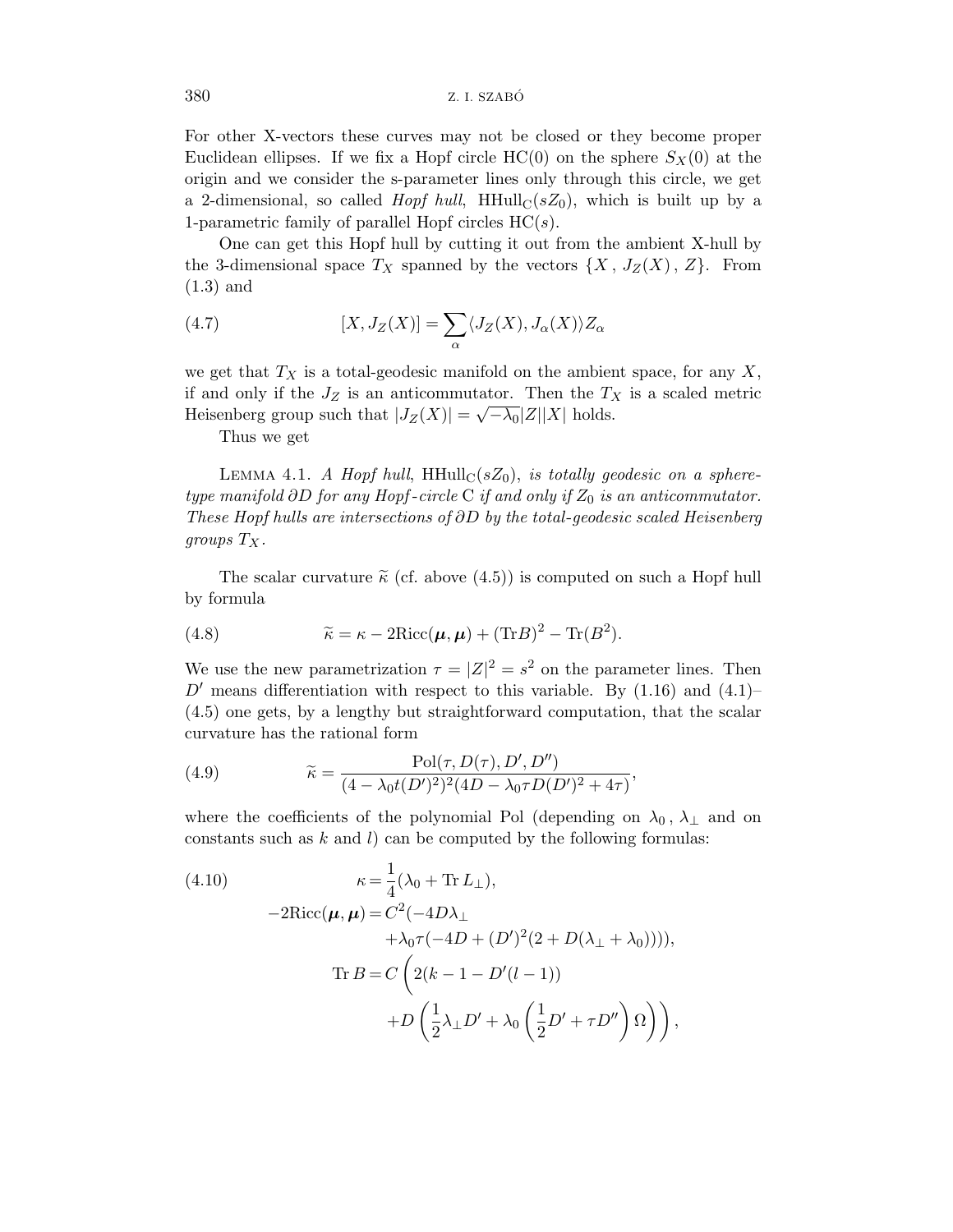$$
-\text{Tr} B^2 = -C^2 \left( 4(k - 1 + (D')^2 (l - 1))
$$
  

$$
+ \lambda_\perp D (2(D' - (1 + D')^2) + \frac{1}{2} \lambda_0 \tau) + 4\lambda_0 D \left( \frac{1}{2} D' + t D'' \right) \Omega + \left( \lambda_0 D \left( \frac{1}{2} D' + \tau D'' \right) \Omega \right)^2,
$$
  

$$
\Omega = 4(4 - \lambda_0 \tau (D')^2)^{-1}, C^2 = (4D - \lambda_0 \tau D (D')^2 + 4\tau)^{-1}.
$$

The explicit computation of the coefficients of the polynomial Pol in formula (4.9) requires further tedious computations even in the simple cases when the sphere-type domain is nothing but the Euclidean sphere described by the equation  $|X|^2 + |Z|^2 = R^2$ . In these cases  $D(\tau) = R^2 - \tau$ ,  $D' = -1, D'' = 0$ hold and Pol is a fourth order polynomial of *t*. If  $D(\tau)$  is a higher order polynomial of *t*, then also  $Pol(\tau)$  is a higher order polynomial and, except only one polynomial, the  $\tilde{\kappa}(\tau)$  is a nonconstant rational function of  $\tau$  and  $\tilde{\kappa}'$  has only finitely many zero places. These examples show the wide range of the sphere-type domains for which  $\tilde{\kappa}' \neq 0$  almost everywhere.<br>These formulas allow us to compare the inner scale

These formulas allow us to compare the inner scalar curvature  $\tilde{\kappa}_H$  of a Hopf hull with the scalar curvature  $\tilde{\kappa}$  of the ambient sphere-type manifold. The above formulas can be applied also for computing  $\tilde{\kappa}_H$  by the substitutions  $L_{\perp} = 0, \lambda_{\perp} = 0, k = 2, l = 1$ . Then the  $\tilde{\kappa}_H$  can be expressed by means of the functions  $\tau$ ,  $D(\tau)$ ,  $D'$ ,  $D''$  and by  $\lambda_0$ . The *Hopf curvature*  $\widetilde{\kappa}_{HD}(\tau)$  of a function  $D(\tau)$  defining a subsequence time demain is defined by the scalar qurvature  $\widetilde{\kappa}_{H}$  such  $D(\tau)$  defining a sphere-type domain is defined by the scalar curvature  $\tilde{\kappa}_H$  such that  $\lambda_0 = -1$ . That is, it is the scalar curvature of the sphere-type domain defined by  $D(\tau)$  on the standard 3-dimensional Heisenberg group.

The scalar curvature has a simple form on groups with Heisenberg-type endomorphism spaces. (Reminder: An endomorphism space  $J_{\mathbf{z}}$  is said to be Heisenberg-type if  $J_Z^2 = -|Z|^2 id$ ,  $\forall Z \in \mathbf{z}$ .) In fact, by (4.6), the  $\tilde{\kappa}$  depends<br>contract the functions  $\tau$ ,  $D, D'$  in these gases. From the above arguments we only on the functions  $\tau$ ,  $D$ ,  $D'$  in these cases. From the above arguments we get that  $\tilde{\kappa}'$  is nonvanishing almost everywhere if and only if  $\tilde{\kappa}'_{HD}$  is nonvanishing<br>almost everywhere almost everywhere.

The Extension Theorem. The main result of this section is:

THEOREM 4.2. Let  $\widetilde{\Phi}$  be an isometry between two sphere-type hypersurfaces defined by the same function  $D(|Z|^2)$  on the Heisenberg-type groups N and  $N^*$  such that the derivative  $\widetilde{\kappa}_{HD}'$  is nonvanishing almost everywhere. (The short everywhere  $\widetilde{\kappa}_{HD}$ ) abundance of such manifolds is described below formula  $(4.10)$ .) Then the  $\Phi$ extends into an isometry of the form  $\Phi = (\Phi_{X}, \Phi_{Z})$  between the ambient spaces, where the component maps are appropriate orthogonal transformations on the X- resp. Z-spaces. Therefore the metrics  $\tilde{g}$  and  $\tilde{g}^*$  are isometric if and only if the ambient spaces are isometric.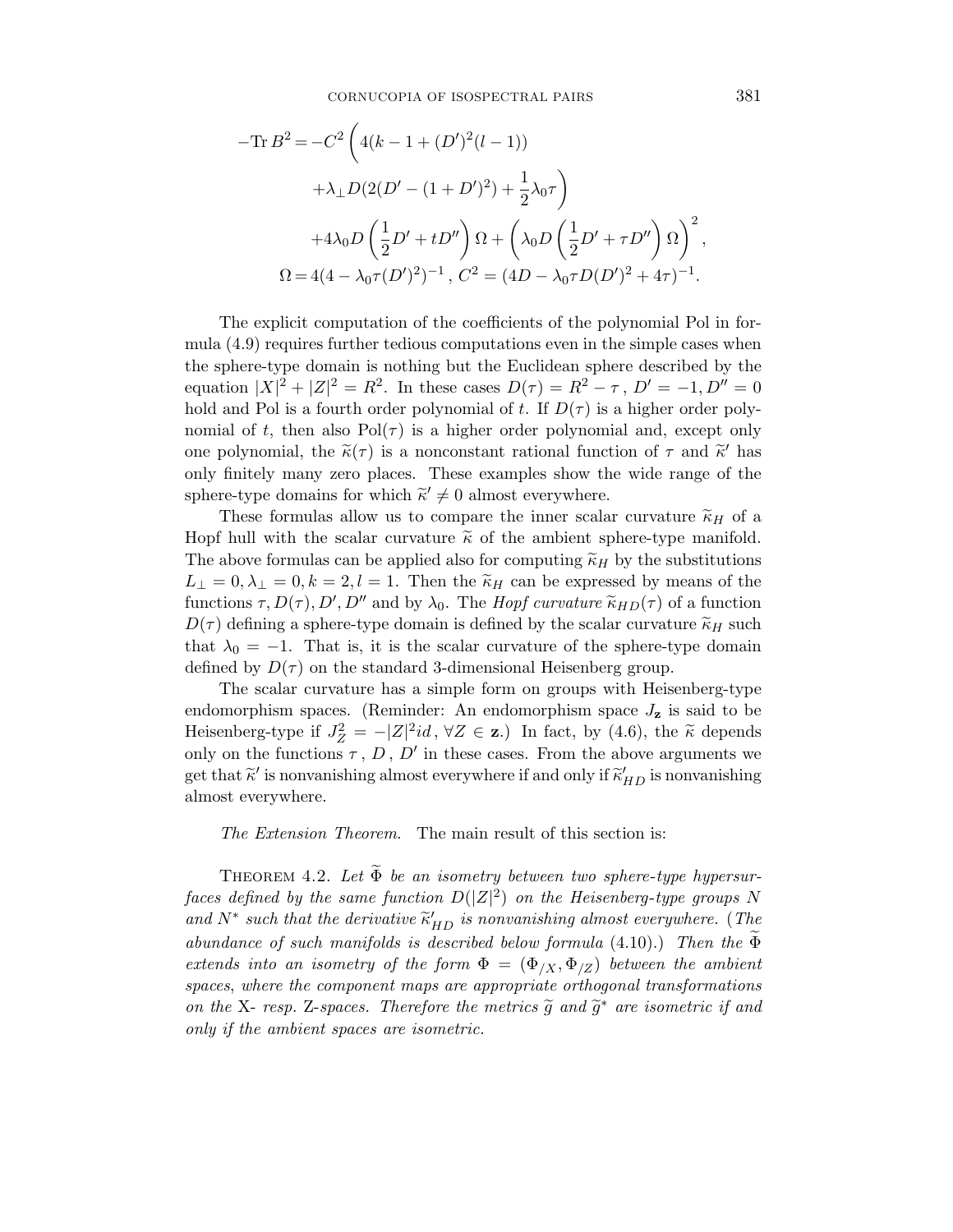We consider this problem first on groups defined by Heisenberg-type *ESW*A's. This simplification provides good ideas for proving the theorem in the much more complicated general cases.

The Extension Theorem on Heisenberg-type groups. In this case we consider a whole X-hull along with the restriction of the scalar curvature *<sup>κ</sup>* of the sphere-type hypersurface onto it. Since this scalar curvature depends only on the functions  $|Z|$ ,  $D$ ,  $D'$ , the vectors grad  $\tilde{\kappa}$  always point in the directions of the approximator lines. By the shows remark made shout comparing  $\tilde{\kappa}'$ of the s-parameter lines. By the above remark, made about comparing  $\tilde{\kappa}'$ and  $\tilde{\kappa}'_{HD}$ , we get also that  $\tilde{\kappa}'$  is nonvanishing almost everywhere. Therefore  $\text{grad}(\tilde{\kappa})$  is nonvanishing almost everywhere on every X-hull. Since this vector field is invariant by isometries, the isometries must also keep the parameter lines. The vertex points are intersections of parameter-lines; therefore X-hulls are mapped to X-hulls such that vertex is mapped to vertex and eye is mapped to eye. That is, the isometries must keep the X-cross sections  $S_X(Z)$  as well as the Z-cross sections  $S_Z(X)$ .

From the construction of the X-hull it is clear that the s-parameter lines identify the X-cross sections  $S_X(sZ_0)$  and, with respect to this identification, an isometry  $\Phi$  defines the same map,  $\Phi_{/X}(Z_0)$ , on the distinct X-spheres since all these maps are identified with the one defined on  $S_X(Z_0)$ . In the following we show that the  $\Phi_{/X}(Z_0)$  is the restriction of an orthogonal transformation (defined on the ambient space) to the considered sphere.

To prove this statement, we explicitly compute the metric tensor

$$
g_{ij} = g(\partial_i, \partial_j)
$$
,  $g_{i\alpha} = g(\partial_i, \partial_\alpha)$ ,  $g_{\alpha\beta} = g(\partial_\alpha, \partial_\beta)$ 

on the ambient space. From (1.2) we get

(4.11) 
$$
g_{ij} = \delta_{ij} + \frac{1}{4} \langle [X, \partial_i], [X, \partial_j] \rangle
$$

$$
= \delta_{ij} + \frac{1}{4} D \sum_{\alpha=1}^l \langle \mathbf{J}_{\alpha}(X_0), \partial_i \rangle \langle \mathbf{J}_{\alpha}(X_0), \partial_j \rangle;
$$

$$
g_{i\alpha} = -\frac{1}{2} \langle \mathbf{J}_{\alpha}(X), \partial_i \rangle ; \quad g_{\alpha\beta} = \delta_{\alpha\beta}.
$$

The metric tensor  $\delta_{ij}$  (in the above formula concerning  $g_{ij}$ ) defines the standard round metric on the above considered X-spheres. Notice too that, because of the function *D* in the second term, the metrics on the X-spheres with different radius are nonhomotetic. Since the  $\tilde{\Phi}_{/X}(Z_0)$  keeps all of these different metrics, it must keep them separately. That is, it keeps  $\delta_{ij}$  as well as  $\sum_i \langle \mathbf{J}_{\alpha}(X_0), \partial_i \rangle \langle \mathbf{J}_{\alpha}(X_0), \partial_j \rangle$ . Therefore it is derived from an orthogonal transformation  $\Phi_{X}(Z_0)$  on the ambient X-space. Actually, the transformations  $\Phi_{X}(Z_0)$  and  $\Phi_{X}(Z_0)$  do not depend on  $Z_0$ , since all the X-hulls share the X-sphere  $S_X(0)$  over  $Z = 0$  and isometries must keep this X-sphere at the origin. Thus they can be simply denoted by  $\Phi_{/X}$  resp.  $\Phi_{/X}$ .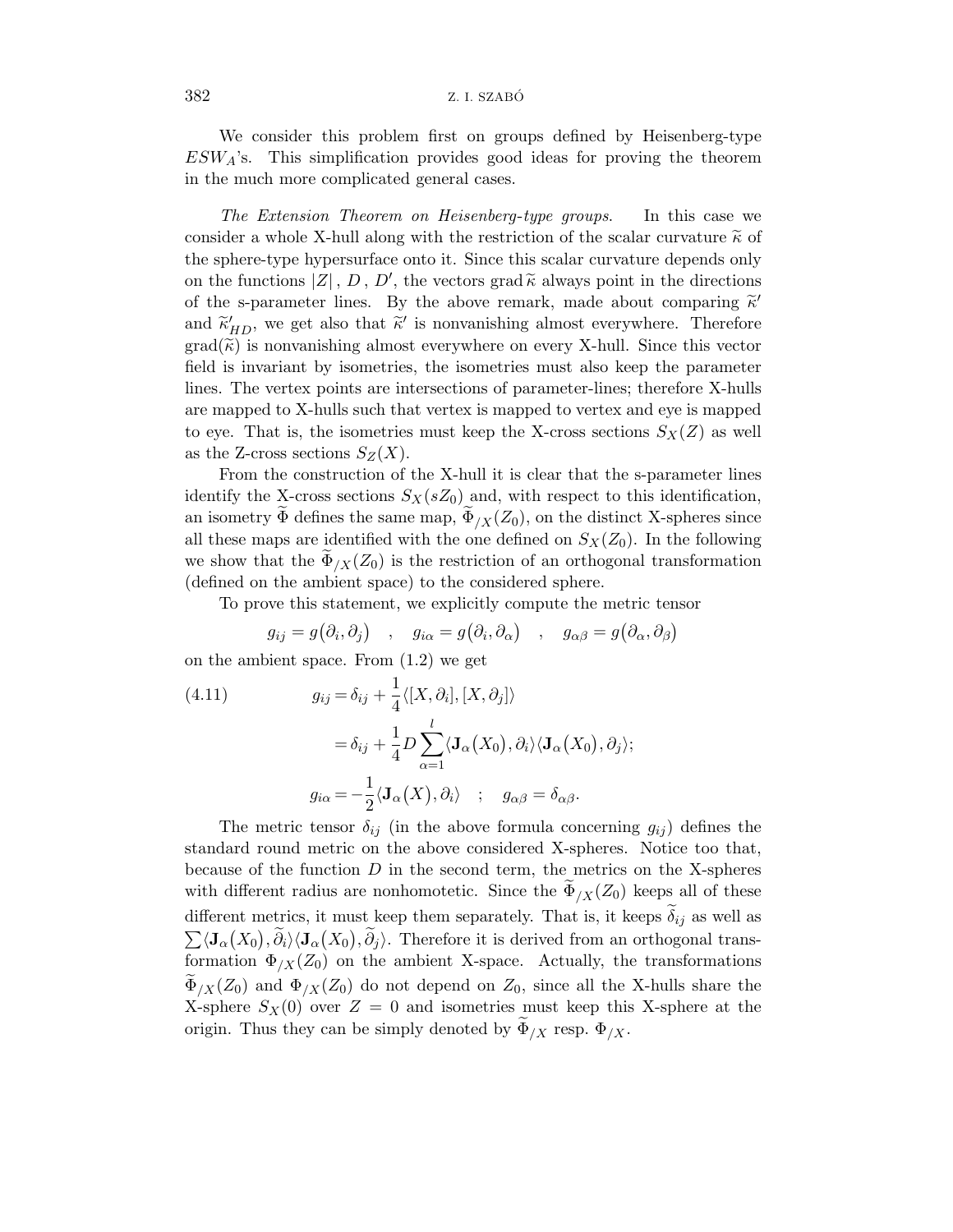In the following we describe the isometry  $\Phi_Z(X)$  induced on the Z-sphere  $S_Z(X)$  over *X*. By the last formula of (4.11), each map  $\Phi_{/Z}(X)$  :  $S_Z(X) \to$  $S_{Z^*}(X^*)$  is the restriction of the orthogonal map  $\Phi_{/Z}(X) : Z_X \to Z^*_{X^*}$ , where  $Z_X$  denotes the Z-space over  $X$ .

On the other hand, from the formula given for  $g_{i\alpha}$  in (4.11) we get

(4.12) 
$$
\langle J_{Z^*}(X^*), Y^* \rangle = \langle J_Z(X), Y \rangle \quad , \quad J_Z = \Phi_{/X}^{-1} J_{Z^*} \Phi_{/X};
$$

i.e. the orthogonal transformations  $\Phi_{/Z}(X)$  do not depend on X and all are equal to the orthogonal transformation defined by the conjugation  $J_{Z^*}$  =  $\Phi_{/X}J_Z\Phi_{/X}^{-1}.$ 

This proves the desired extension theorem on Heisenberg-type groups completely.

The extension in the general cases. Next we prove the extension theorem on spaces which are defined by general *ESW*A's. The key idea of this general proof is the same as before; first we show that any isometry,  $\Phi$ , between two sphere-type domains defined by the same function  $D(|Z|^2)$  leaves the X-space invariant such that it is the restriction of a uniquely determined orthogonal transformation  $\Phi_{/X}: \mathbf{v} \to \mathbf{v}^*$ . This is the significant part of the proof since the construction of the appropriate orthogonal transformation  $\Phi_{Z} : \mathbf{z} \to \mathbf{z}^*$ can be completed in the same way shown above.

The technique used for constructing  $\Phi_{/X}$  on Heisenberg-type groups cannot be directly applied in the general cases because the hull should be around an anticommutator and even on such an X-hull the vector field grad $(\tilde{\kappa})$  is not tangent to the s-parameter lines in general. The latter tangent property is valid only on the much thinner Hopf hulls which are in a common eigensubspace of the commuting operators  $L_0$  and  $L_+$ . On these Hopf hulls both grad( $\tilde{\kappa}$ ) and  $\text{grad}(\widetilde{\kappa}_H)$  are tangent to the s-parameter lines. (By the argument explained at establishing the Hopf curvature  $\tilde{\kappa}_{HD}$  we get that these gradients are nonvanishing almost everywhere if and only if  $\tilde{\kappa}'_{HD} \neq 0$  almost everywhere.) On the<br>Horf bulls whose Horf eigeles are still in an eigensubspace of L<sub>i</sub> but are not Hopf hulls whose Hopf circles are still in an eigensubspace of *L*<sup>0</sup> but are not in an eigensubspace of  $L_{\perp}$ , only grad( $\tilde{\kappa}_H$ ) is tangent to the parameter lines. If a parameter line is not inside an eigensubspace of *L*<sup>0</sup> then none of the above gradients is tangent to it.

We can deal with these difficulties in the following way.

Consider an X-hull around an anticommutator *Z*. By Lemma 4.1 and by the technique developed for Heisenberg type groups we get that the vertex *Z* is mapped by the isometry  $\Phi$  to an anticommutator  $Z^*$  such that the Hopf hulls, which are inside a common eigensubspace parametrized by the pair  $(\lambda_0, \lambda_+)$ of eigenvalues, are mapped to Hopf hulls which are inside a common eigensubspace parametrized by the same pair of eigenvalues. On these Hopf hulls also the parameter lines (together with parametrization) are kept by the isometry. Using all the total geodesic Hopf hulls whose Hopf circles are in an eigensub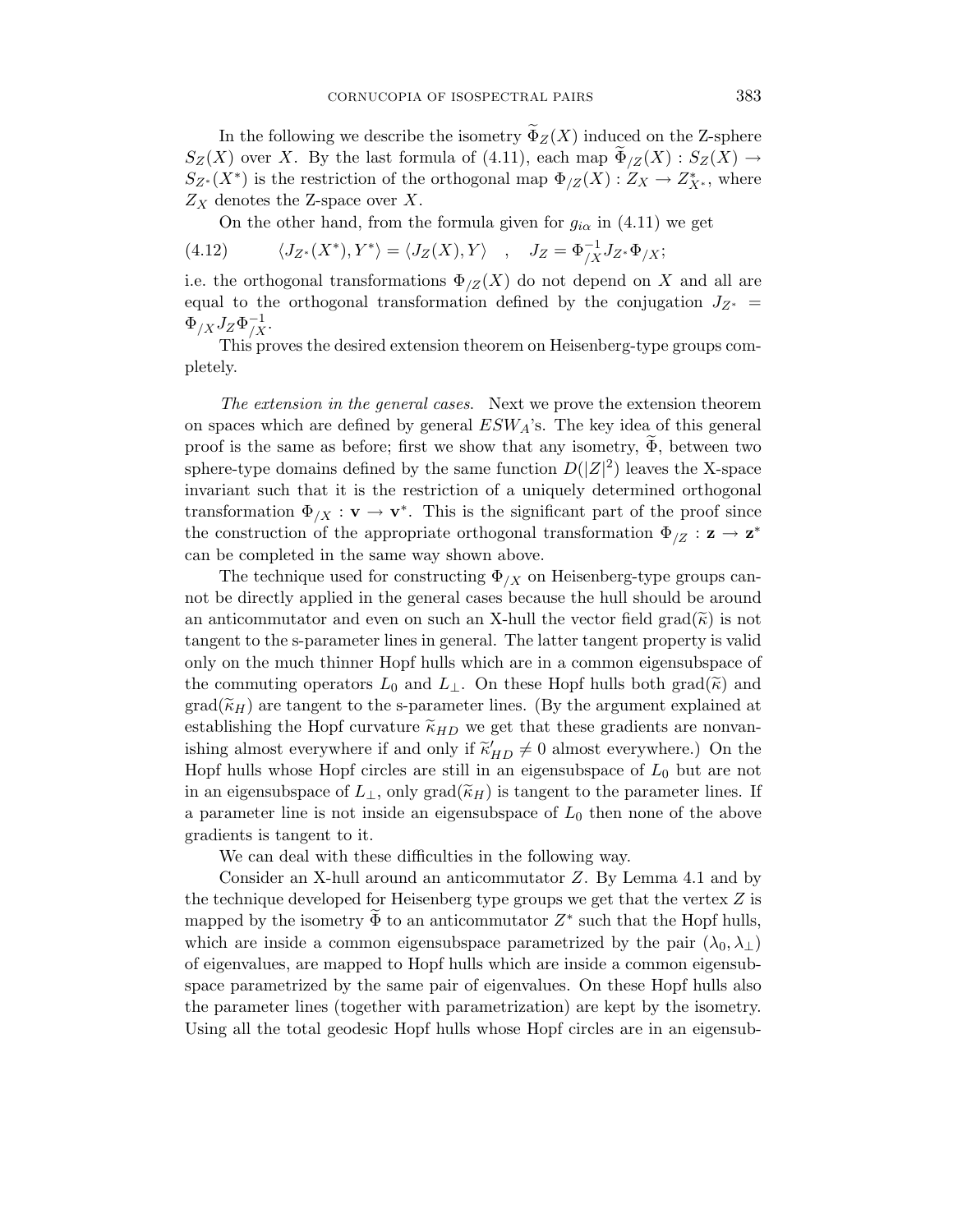space  $E_{\lambda_0}$  of  $L_0$ , we can establish the above statement for those parameter lines which are in  $E_{\lambda_0} \oplus Z$ . This means that the sub-eye  $E_{\lambda_0} \cap S_X(0)$  is mapped to the sub-eye  $E_{\lambda_0}^* \cap S_{X^*}^*(0)$ . It is clear too that the isometry restricted to  $(E_{\lambda_0} \cap S_X(0)) \oplus Z$  extends to the sub-ambient space  $E_{\lambda_0} \oplus Z$  and thus defines a uniquely determined orthogonal transformation  $\Phi_{\lambda_0}: E_{\lambda_0} \to E_{\lambda_0}^*$ . Our goal is to show that the orthogonal transformation  $\Phi = \bigoplus \Phi_{\lambda_0}$ , defined on the whole X-space, is the desired one to the problem. To establish this statement it is enough to prove that a general parameter line is mapped to parameter line such that the parametrization also is kept on it.

The above defined orthogonal transformation  $\Phi$  defines a correspondence among the parameter lines of the two manifolds. Next we show that the <sup>Φ</sup> maps the corresponding parameter lines to each other.

A parameter line  $p(s)$  can be represented in the form  $\delta X_0 + sZ_0$ . By (1.3), (4.1) and (4.3), the curvature vector  $\nabla_P P$ , where  $P(\tau) = p'(\tau)$  is the tangent vector, has the form

$$
\nabla_P P = (\delta''/\delta')(P - Z_0) - \delta' J_{Z_0}(X_0).
$$

This means that the parameter lines corresponding to each other are the solutions of the same second order differential equation. This equation is invariant under the action of isometries; therefore parameter lines are mapped to parameter lines.

Since the complete eye is a total geodesic submanifold, it is mapped to the eye  $S_{X^*}^*(0)$ . Furthermore, the vertex-to-vertex property is also satisfied. Therefore a general parameter line is mapped to a parameter line such that the parametrization is also kept on it.

It follows that isometries keep the X-spheres. More precisely, if an Xsphere  $S_X(\widetilde{Z})$  is mapped to an X<sup>\*</sup>-sphere over  $\widetilde{Z}^*$  then the isometry can be described by the pair  $(\widetilde{\Phi}_{/X}(\widetilde{X}) = \widetilde{X}^*, \widetilde{\Phi}_{/Z}(\widetilde{Z}) = \widetilde{Z}^* )$  such that both are the restrictions of the corresponding orthogonal transformations from the pair  $(\Phi_{X}, \Phi_{Z})$ . By the same argument applied on Heisenberg-type groups we get that  $J_{Z^*} = \Phi_{/X} J_Z \Phi_{/X}^{-1}$ , which proves the desired extension and the theorem in the general cases completely.

The extension theorem in the solvable cases. In the solvable cases we prove the nonisometry on such sphere-type hypersurfaces which can be described by an equation of the form  $|X|^2 = D(|Z|^2, t) = D(\tau, t)$ . By (3.24), the normal unit vector of such a surface is

$$
(4.13)\quad \boldsymbol{\mu}^S = Ct^{\frac{1}{2}}(2X - D_{\tau}\mathbf{J}_Z(X)) - 2CtD_{\tau}Z - cCtD_t\mathbf{T} = \boldsymbol{\mu}_X^S + \boldsymbol{\mu}_Z^S + \boldsymbol{\mu}_T^S,
$$

where  $\mu$  is considered to be an element of the Lie algebra; furthermore,

(4.14) 
$$
C = \left(t(4|X|^2 + (D_\tau)^2|\mathbf{J}_Z(X)|^2) + t^2(4\tau(D_\tau)^2 + c^2D_t^2)\right)^{-\frac{1}{2}}.
$$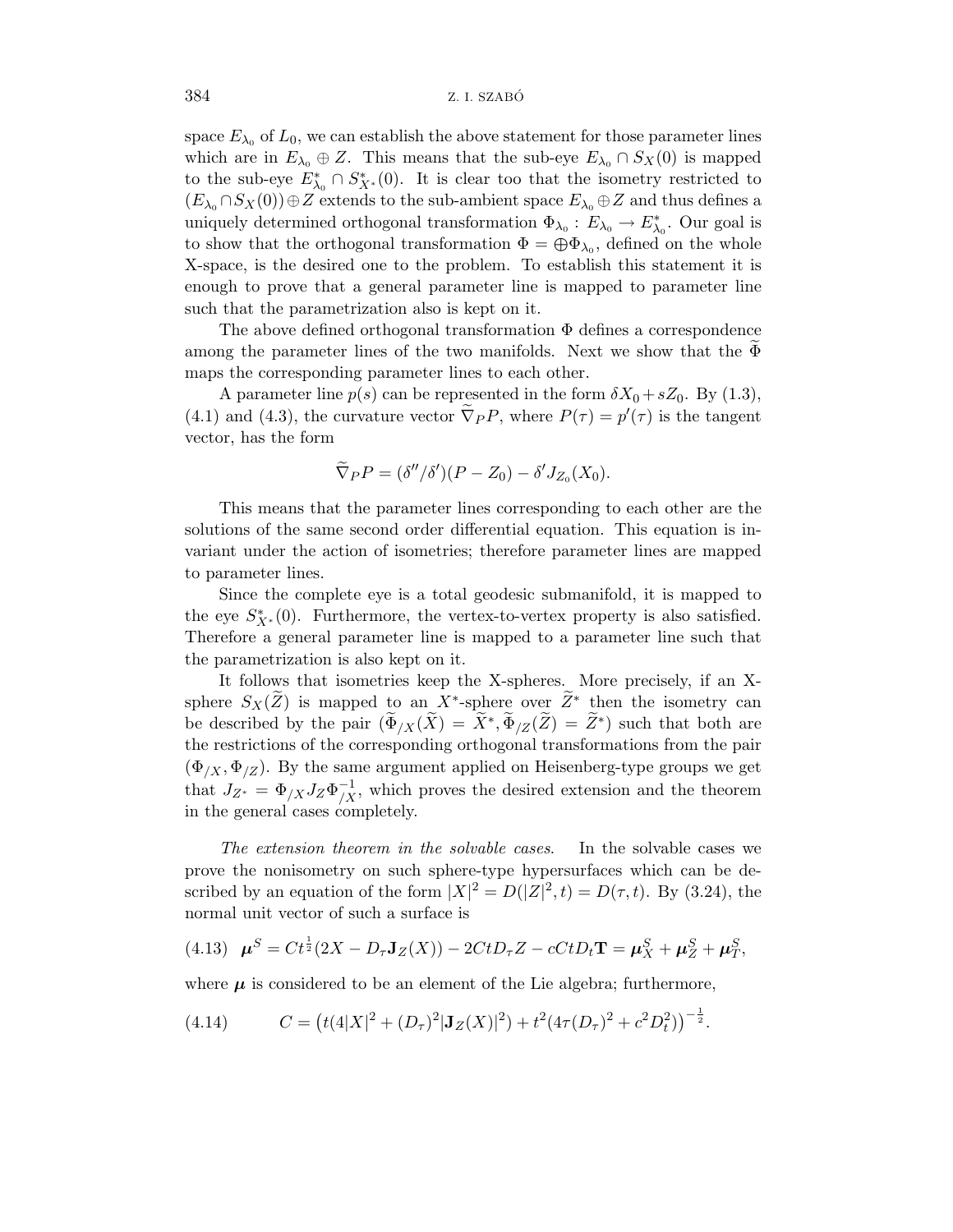The unit vector **t** parallel to  $\partial_t$  is perpendicular to  $\mu$  and  $\mu_Z$ ; thus

(4.15) 
$$
\mathbf{t} = (4D + (ctD_t)^2)^{-\frac{1}{2}} (ctD_t X_0 + 2D^{\frac{1}{2}} \mathbf{T}) = \mathbf{t}_X + \mathbf{t}_T.
$$

Also this vector is considered to be a Lie algebra element.

These formulas, together with (1.10), (1.11) and with the formulas established on the nilpotent groups, can be used for computing the corresponding formulas also on the solvable groups. Then we get:

(4.16) 
$$
M_S(\tilde{X}_1, \tilde{X}_2) = tM(\tilde{X}_1, \tilde{X}_2) + \frac{1}{2}c^2CtD_t\langle \tilde{X}_1, \tilde{X}_2 \rangle ;
$$
  
\n
$$
M_S(\tilde{X}, \tilde{Z}) = M_S(\tilde{Z}, \tilde{X}) = t^{\frac{1}{2}}M(\tilde{X}, \tilde{Z}) ;
$$
  
\n
$$
M_S(\tilde{X}, \mathbf{t}) = M_S(\mathbf{t}, \tilde{X}) = P\left(tD_t\left(1 + \frac{1}{4}c^2D_t\right)\langle X_0, \tilde{X}\rangle - D\tau^{\frac{1}{2}}D_{t\tau}\langle J_{Z_0}(X_0), \tilde{X}\rangle\right);
$$
  
\n
$$
P = 2cCt(4D + (ctD_t)^2)^{-\frac{1}{2}} ;
$$
  
\n
$$
M_S(\tilde{Z}_1, \tilde{Z}_2) = Ct(c^2 - 2D_\tau)\langle \tilde{Z}_1, \tilde{Z}_2 \rangle ;
$$
  
\n
$$
M_S(\tilde{Z}, \mathbf{t}) = M_S(\mathbf{t}, \tilde{Z}) = P^*\langle J_{Z_0}(X_0), J_{\tilde{Z}}(X_0) \rangle ;
$$
  
\n
$$
P^* = \frac{1}{2}cC(4D + (ctD_t)^2)^{-\frac{1}{2}}t^{\frac{3}{2}}\tau^{\frac{1}{2}}D^{\frac{1}{2}}D_\tau D_t ;
$$
  
\n
$$
M_S(\mathbf{t}, \mathbf{t}) = C\left(2t\left(1 + \frac{c^2}{4}D_t\right)|\mathbf{t}_X|^2 - cDt^{\frac{1}{2}}|\mathbf{t}_X||\mathbf{t}_Z| - c^2(tD_t + t^2D_{tt})|\mathbf{t}_T|^2\right).
$$

(Also in this case  $D_{\tau}$  means differentiation with respect to the argument  $\tau =$  $|Z|^2.$ 

If  $J_Z$  is an anticommutator, the formulas for  $M_S(\widetilde{X}, \mathbf{t})$  and  $M_S(\widetilde{Z}, \mathbf{t})$  can be considerably simplified. In fact, the latter expression vanishes and the first expression vanishes on the tangent vectors of the form  $\tilde{X} = J_{\tilde{Z}}(X)$  (these vectors are tangent to the surface, since they are perpendicular to  $\mu_X^S$ ). Therefore it is nontrivial only on the vectors  $\tilde{X} = J_Z(\mu_X)$ ; furthermore, the plane spanned by this vector and by **t** is invariant by the action of the Weingarten map  $B<sub>S</sub>$ .

The proofs of the extension theorem can be straightforwardly adopted from the nilpotent case to this solvable case.

First choose a unit vector  $Z_0$  and consider the half-plane  $\mathbf{Z}_0 \oplus \mathbf{R}_+$  parametrized by  $(s, t)$ . Then the X-hull, Hull $_X(sZ_0, t)$ , is a 2-parametric family of the X-spheres  $S_X(sZ_0, t)$  defined on a closed domain diffeomorphic to a closed disk. The boundary of this domain (which is diffeomorphic to a circle) is the so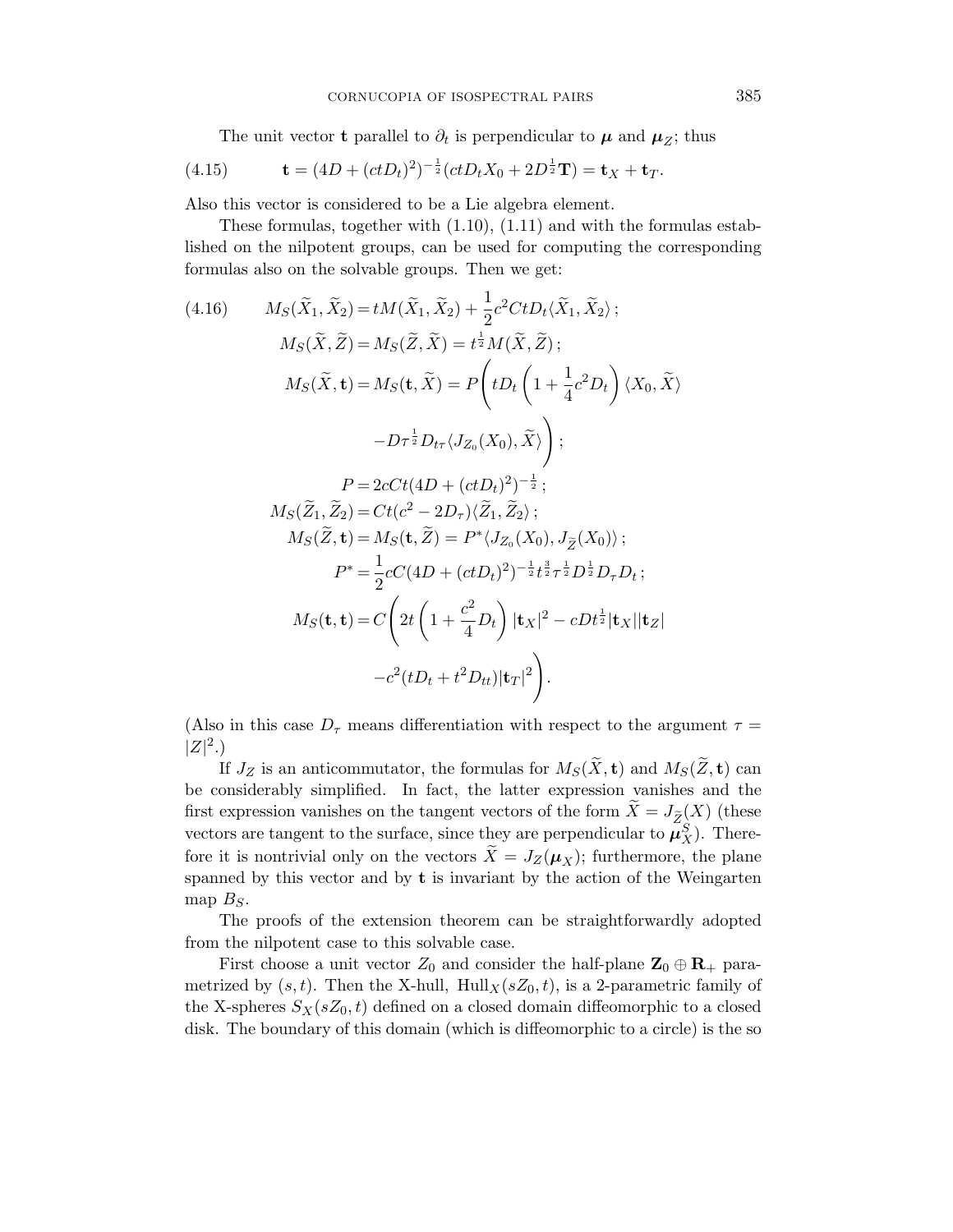called  $(s, t)$ -rim. The point  $(s_v, 1)$  resp.  $(0, t_v)$ , where  $D = |X|^2 = 0$ , is called *Z*-vertex- resp. *t*-vertex-parameters. The corresponding points on the surface are the corresponding vertexes. Also the Hopf hulls,  $HHull<sub>C</sub>(sZ<sub>0</sub>, t)$ , are 2-parametric families, HC(*s, t*), of corresponding Hopf circles. One can get such a Hopf hull by cutting it out from the ambient X-hull by the 4-dimensional space  $T_S$  spanned by the vectors  $\{X, J_Z(X), Z, T\}$ . From (1.11) and (4.7) we get that the space  $T_S$  is total-geodesic in the ambient space if and only if the  $J_Z$  is an anticommutator.

The scalar curvature  $\tilde{\kappa}_S$  depends on the functions listed in (4.6) and the parameter *t*. Thus, by the very same arguments applied in the nilpotent case we get

LEMMA 4.3. (A)  $A$  HHull<sub>C</sub>( $sZ_0$ , t) is totally geodesic on a Sphere-type manifold  $\partial D$  if and only if  $Z_0$  is an anticommutator. These Hopf hulls are the intersections of the sphere-type manifold by the total geodesic submanifolds  $T_S$ , which are the solvable extensions of the corresponding Heisenberg subgroups, *T*, introduced in the nilpotent case. That is, the metrics on these submanifolds are complex hyperbolic metrics of constant holomorphic sectional curvature.

(B) If  $Z_0$  is an anticommutator then grad  $\widetilde{\kappa}_S(\neq 0)$  is tangent to the  $(s,t)$ -<br>mater plane on a Hopf hull HHull  $(eZ, t)$  if and only if the Hopf circles parameter plane on a Hopf-hull,  $HHull<sub>C</sub>(sZ<sub>0</sub>, t)$ , if and only if the Hopf circles  $HC(s,t)$  are in a common eigensubspace of the commuting operators  $L_0 = J_0^2$ and  $L_{\perp} = \sum_{i=1}^{l-1} J_i^2$ .

The explicit computation of the scalar curvature can be performed on a  $HHull<sub>C</sub>$  by using  $(4.8), (1.15), (1.16)$  and  $(4.10)$ . These lengthy computations are relatively simple when *D* is a polynomial of  $\tau$  and *t*. (For instance, for Euclidean spheres with center  $(0,0,t_0)$  and radius *R*, this function is  $D =$  $R^2 - \tau - (t - t_0)^2$ .) In these cases the  $\tilde{\kappa}_S$  is a rational function of  $\tau$  and  $t$ .

The Hopf curvature  $\tilde{\kappa}_{HD}(s,t)$  is defined by the scalar curvature of the sphere-type manifold defined by *D* on the standard complex hyperbolic space of −1 holomorphic sectional curvature.

As in the nilpotent case we get

THEOREM 4.4. Any isometry  $\widetilde{\Phi}$  between two sphere-type manifolds, defined by the same function  $D(s,t)$  such that  $grad(\tilde{\kappa}_{HD}) \neq 0$  almost everywhere,<br>catenda to an isometry  $\Phi$  between the embient energy  $SN$  and  $SN^*$ . That is extends to an isometry Φ between the ambient spaces *SN* and *SN*∗. That is,  $\widetilde{g}_c$  and  $\widetilde{g}_c^*$  are isometric if and only if the ambient groups are isometric.

Extension- and nonisometry-theorems on the striking examples. The above proof of the extension theorem breaks down on important hypersurfaces such as the geodesic spheres on the solvable groups  $SH_3^{(a,b)}$ . In [Sz5] we pointed out that the most striking examples can be constructed exactly on these geodesic spheres. In fact, these geodesic spheres with the same radius are isospec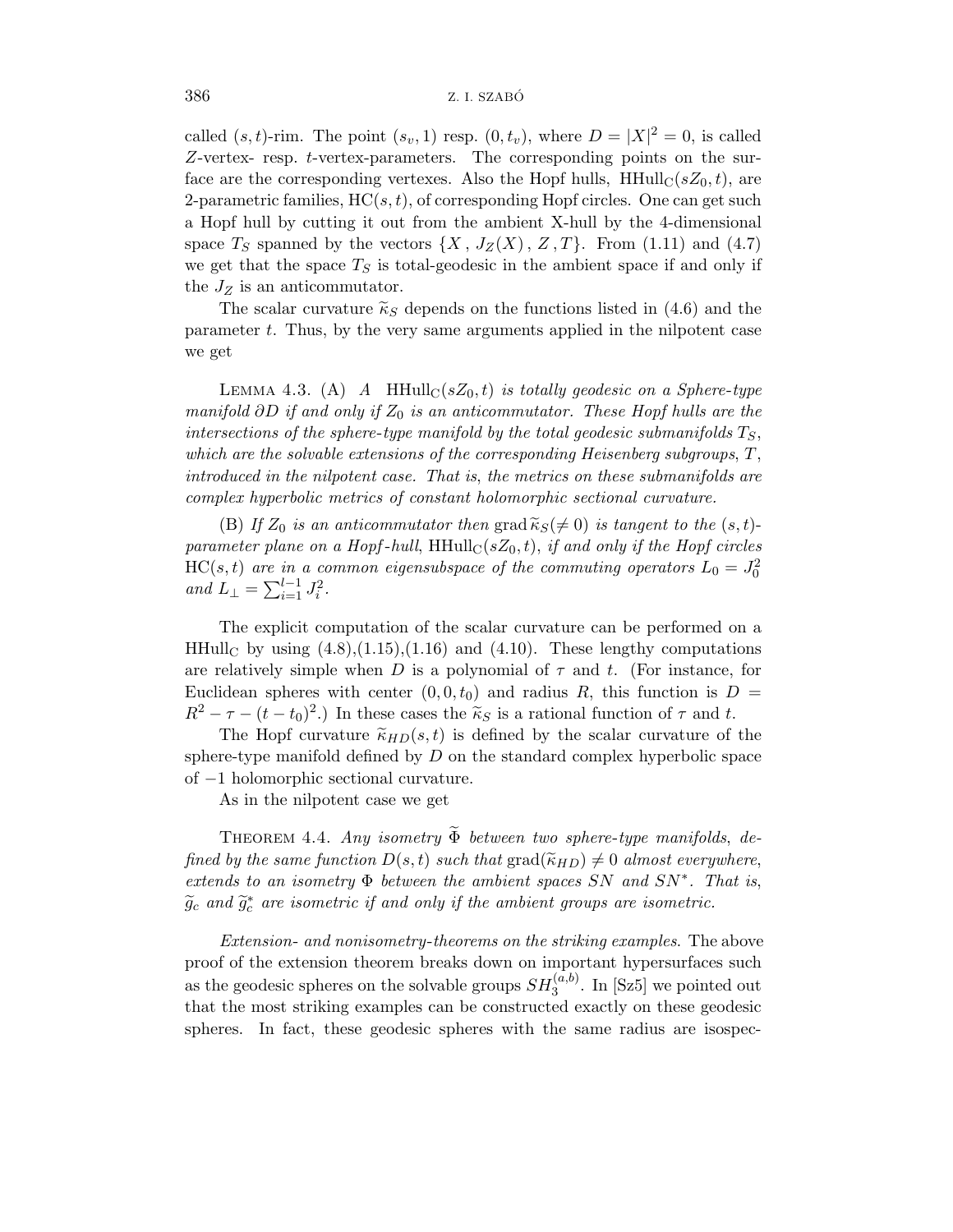tral on spaces with the same  $a + b$ , yet the spheres belonging to the 2-point homogeneous space  $SH_3^{(a+b,0)}$  is homogeneous while the others are locally inhomogeneous.

Next we establish the extension theorem along with other nonisometry theorems also on the geodesic spheres. The key idea is an explicit computation of the eigensubspaces of the Ricci curvature. The invariance of these eigensubspace-distributions guarantees that both the X-spaces and Z-spaces are invariant under the actions of isometries and they extend into an isometry between the ambient spaces. Also in this section the nilpotent and the solvable cases are considered separately

Extensions from the geodesic spheres of  $H_3^{(a,b)}$  We use the notation introduced in (2.12)–(2.14). In this case  $\{e_1 = \mathbf{i}, e_2 = \mathbf{j}, e_3 = \mathbf{k}\}\)$  is a basis in the space  $\mathbb{R}^3$  of the imaginary quaternions and  $J_c = J_{e_c}$ ;  $\mathbb{R}^4 \to \mathbb{R}^4$  is defined by the appropriate left product on the space  $\mathbb{R}^4$  of quaternionic numbers. The endomorphism  $J_c^{(a,b)}$  acting on  $\mathbb{R}^{4(a+b)}$  is introduced in (2.14). The endomorphism spaces  $J_{\mathbf{z}}^{(a,0)}$  and  $J_{\mathbf{z}}^{(0,b)}$  are used accordingly. Let us note that  $J_{\mathbf{z}}^{(a,0)}$ and  $J_{\mathbf{z}}^{(0,a)}$  are equivalent endomorphism spaces (in the sense of (1.7)) and they correspond to the left- resp. to the right-representation of  $so(3)$  on  $\mathbb{R}^{4a}$ .

We introduce also the distribution  $\rho^{(a,b)}$  tangent to the X-spheres  $S_X(Z)$  of the spaces  $H_3^{(a,b)}$ , spanned by the vectors  $J_{\mathbf{z}}^{(a,b)}(X)$  at a vector *X*. Let us point out again that this distribution is considered as a regular X-distribution and the spanning vectors are regular X-vectors. Therefore the  $\rho$  is not perpendicular to the distribution  $\tilde{z}$  defined by the Z-vectors tangent to the considered surface at a point. We introduce also the distribution  $K^{(a,b)}$  consisting of vectors perpendicular to  $\rho^{(a,b)} \oplus \tilde{z}$ . From (1.2) we immediately get that this latter distribution is spanned by regular X-vectors also; i.e.,  $\rho^{(a,b)} \oplus K^{(a,b)}$  is an orthogonal direct sum decomposition of the tangent space of the Euclidean X-spheres around the origin.

On the space  $H_3^{(a,0)}$  (resp. on  $H_3^{(0,b)}$ ) the distribution  $\rho^{(a,0)}$  (resp.  $\rho^{(0,b)}$ ) is integrable and the 3-dimensional integral manifolds are the fibres of a principal fibre bundle with the structure group  $SO(3)$ . This fibration is nothing but the quaternionic Hopf fibration and the factor space is the 2-point homogeneous quaternionic projective space [Be]. If  $a > 1$  (resp.  $b > 1$ ), the distribution  $K^{(a,0)}$  (resp.  $K^{(0,b)}$ ) is an irreducible connection on this bundle with an irreducible curvature form  $\omega(X, Y) = [X, Y]_{\rho}$ ;  $X, Y \in K$ . This proves that  $[K^{(a,b)}, K^{(a,b)}]_{\rho} = \rho^{(a,b)}$ . Thus we have

LEMMA 4.5. If  $a, b > 1$ , then  $[K^{(a,b)}, K^{(a,b)}]_{\rho} = \rho^{(a,b)}$  and therefore the *K* generates the whole tangent space on a sphere  $S_X(Z)$  by Lie brackets.

In the following step we compute the Ricci curvature on *∂D* and it turns out that both  $\rho \oplus \tilde{z}$  and K are eigensubspaces of this Ricci operator with a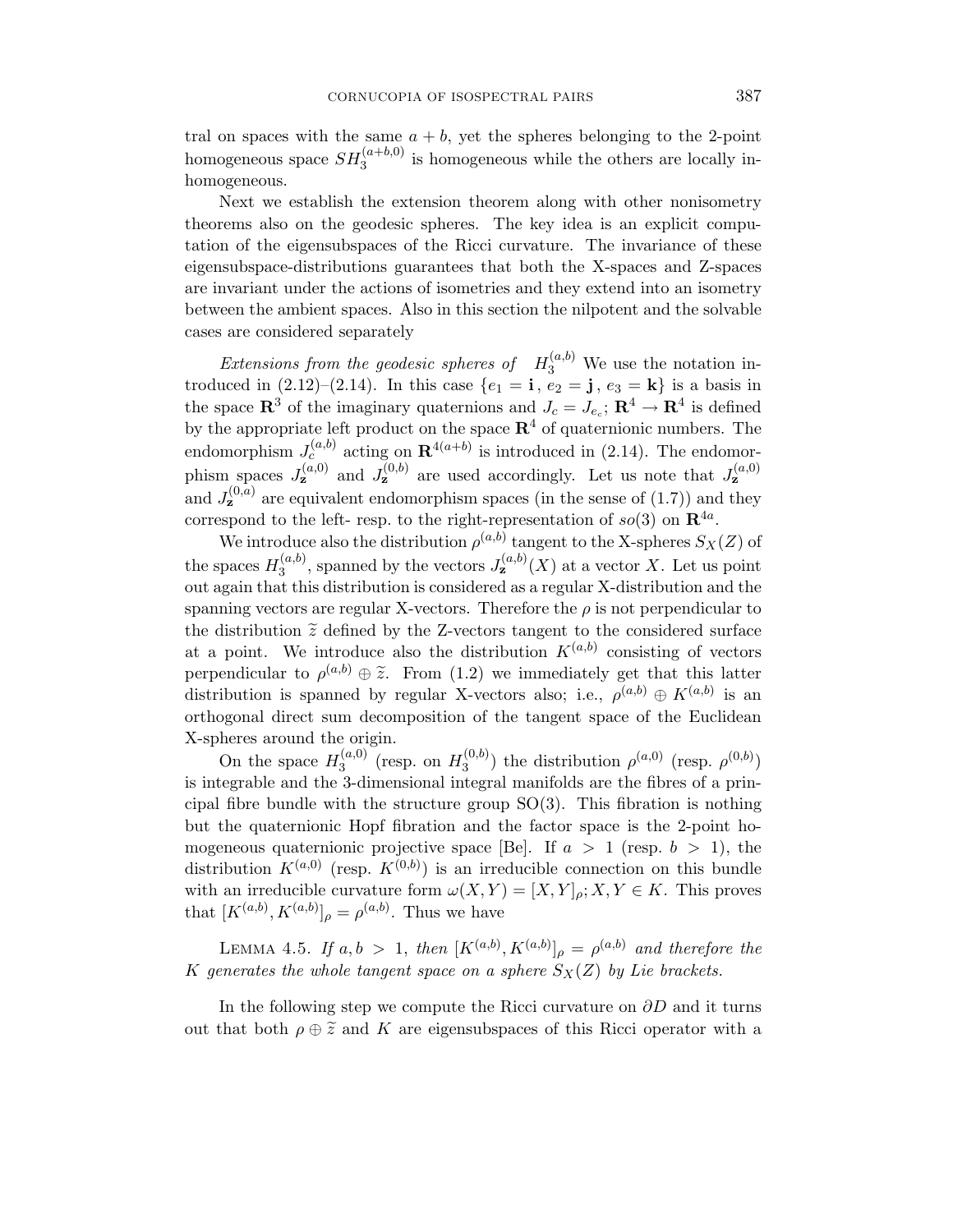completely different set of eigenvalues. This observation offers more options for establishing the extension theorem.

We use a special basis to compute the matrix of the Ricci curvature. At a fixed point  $(X, Z)$  on the hypersurface the unit normal vector  $Z_0$  is denoted by **i**, furthermore, the last two vectors from the right handed orthonormal system {**i***,***j***,* **k**} are chosen such that they are tangents to the hypersurface. The unit vectors

(4.17) 
$$
\widetilde{E}_{\mathbf{i}} = J_{\mathbf{i}}(\mu_{X0}) = -(4 + |Z|^2(D')^2)^{-\frac{1}{2}}(D'|Z|X_0 + 2J_{\mathbf{i}}(X_0)),
$$

$$
\widetilde{E}_{\mathbf{j}} = J_{\mathbf{j}}(X_0) , \quad \widetilde{E}_{\mathbf{k}} = J_{\mathbf{k}}(X_0)
$$

(considered as Lie algebra elements) are tangent to the hypersurface, standing perpendicular to the Z-space and to the distribution  $\rho^{(a,b)}$ . Notice that  $\widetilde{E}_j$  and  $\widetilde{E}_k$  are tangent to  $\rho^{(a,b)}$  while the vector  $\widetilde{E}_i$  is not tangent to this distribution, expressing the fact that  $\rho$  and  $\tilde{z}$  are not perpendicular in general. We consider an orthonormal basis  $\{\widetilde{K}_1,\ldots,\widetilde{K}_{k-3}\}\)$  also on  $K^{(a,b)}$  and the matrix of the Ricci operator  $\tilde{r}$  is computed with respect to the basis  $\{K_1, \ldots, K_{k-3}, E_i, E_j, E_k, \mathbf{j}, \mathbf{k}\}.$  For the computations we use the following formulas:

(4.18) 
$$
J_{\mathbf{i}}(\boldsymbol{\mu}_X) = D^{\frac{1}{2}}C(4+|Z|^2(D')^2)^{\frac{1}{2}}\widetilde{E}_{\mathbf{i}},
$$

$$
J_{\mathbf{j}}(\boldsymbol{\mu}_X) = D^{\frac{1}{2}}C(2\widetilde{E}_{\mathbf{j}} + D'|Z|\widetilde{E}_{\mathbf{k}}),
$$

$$
J_{\mathbf{k}}(\boldsymbol{\mu}_X) = D^{\frac{1}{2}}C(2\widetilde{E}_{\mathbf{k}} - D'|Z|\widetilde{E}_{\mathbf{j}}).
$$

Then by  $(4.1)$ – $(4.5)$  we get that this matrix is of the form

(4.19) 
$$
\widetilde{r} = \begin{pmatrix} \varepsilon I_K & 0 & 0 & 0 \\ 0 & (\varepsilon + E_{ll})I_l & 0 & 0 \\ 0 & 0 & (\varepsilon + E_{LL})I_L & E_{L\widetilde{z}} \\ 0 & 0 & E_{\widetilde{z}L} & (\varepsilon + E_{\widetilde{z}\widetilde{z}})I_{\widetilde{z}} \end{pmatrix},
$$

where  $I_K$ ,  $I_{\tilde{z}}$  and  $I_L$  (resp.  $I_l$ ) are unit matrices on the spaces  $K$ ,  $\tilde{z}$  and on the space  $L$  spanned by the vectors  $\mathbf{j}$  and  $\mathbf{k}$  (resp. on the 1-dimensional space *l* spanned by **i**). Furthermore,

(4.20) 
$$
\varepsilon = -\frac{3}{2} + 2C \operatorname{Tr}(B) - 4C^2 = -\frac{3}{2} + 2C^2 (\operatorname{Tr}(b) - 2)
$$

$$
= -\frac{3}{2} + 2C^2 (2(k - 2) - DD' - d_0 D \Omega);
$$

$$
E_{ll} = C^2 (4 + (3D - 4)\Omega^{-1} - d_0 D (2(k - 3) + D(d_0 - D'))\Omega + 2(d_0 D)^2 \Omega^2);
$$

$$
E_{LL} = C^2 \left( 4 + (6D - 4)\Omega^{-1} - \frac{1}{2} DD' \left( 2(k - 3) - \frac{1}{2} DD' \right) + \frac{1}{2} D^2 D' d_0 \Omega \right);
$$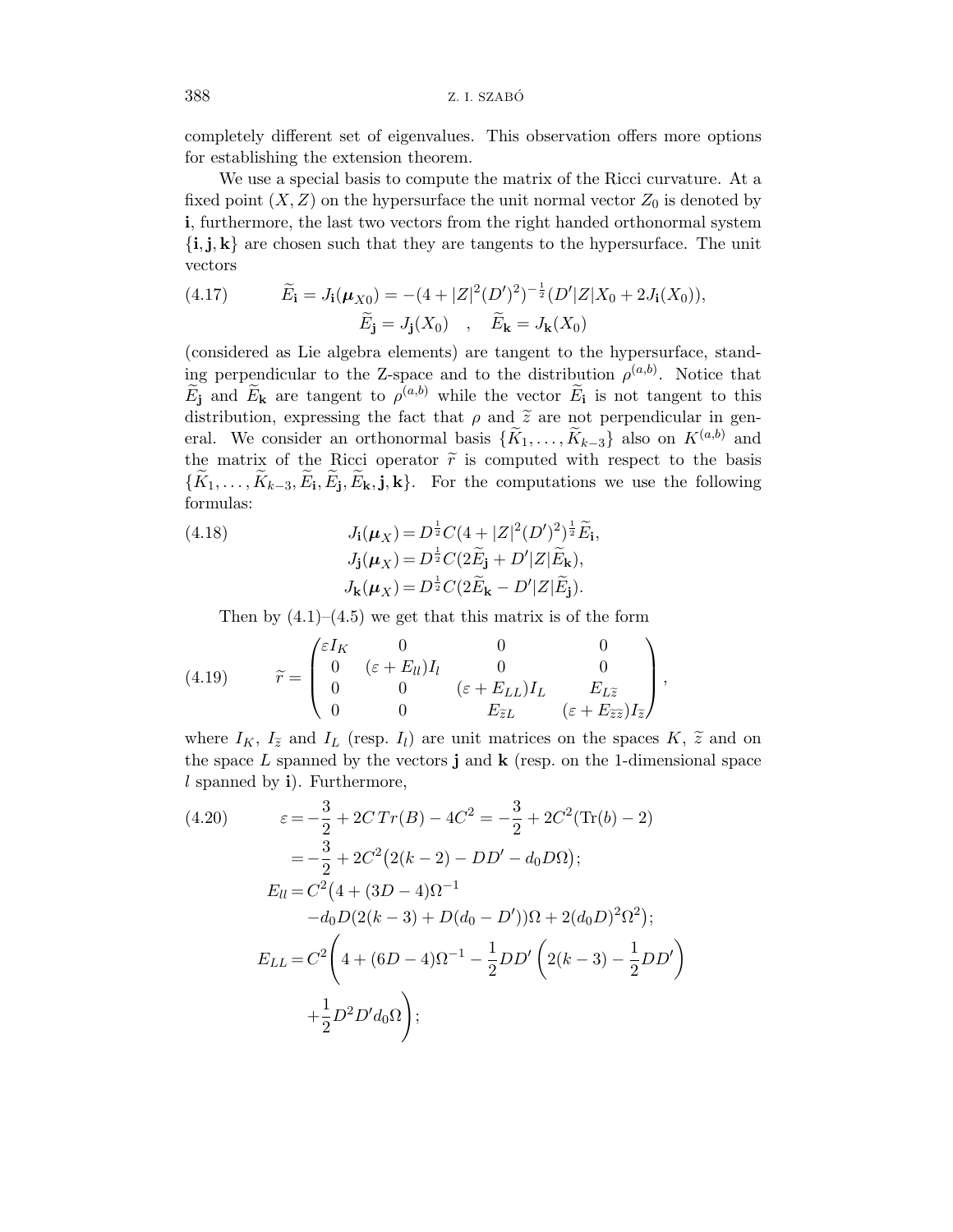$$
E_{\widetilde{z}\widetilde{z}} = \frac{k}{4} + \frac{3}{2} - 2C^2 \left( \frac{1}{2} D\Omega^{-1} - (1+D')(2(k-2) - D'(D-2)) - D(D'+1)d_0\Omega) \right),
$$

where  $\Omega = 4(4 + |Z|^2(D'))^{-1}$  is as introduced in (4.12) and  $d_0 = \frac{1}{2}D' + D''$  is as introduced in (4.3). The  $2 \times 2$  matrices  $E_{L\tilde{z}} = E_{\tilde{z}L}$  have the following form:

$$
\begin{pmatrix} A & -B \\ B & A \end{pmatrix},
$$

where the functions *A* and *B* are

$$
(4.20') \qquad A = C^2 D^{\frac{1}{2}} \left( \frac{1}{8} (3C^{-1} - D^{\frac{1}{2}}) \Omega^{-1} + 6C^{-1} + D(1 + D') d_0 \Omega \right)
$$

$$
- (2D^{\frac{1}{2}} D'(D' + 2) + (1 + D')(2(k - 1) - DD')) \Big);
$$

$$
B = C^2 D^{\frac{1}{2}} C^{-1} D'|Z| \left( k + 2 - \frac{1}{2} DD' - \frac{1}{2} D d_0 \Omega \right).
$$

From these formulas and from the characteristic equation det( $\tilde{r} - \lambda I$ ) = 0 we get that the subspaces *K* and  $\rho \oplus \tilde{z}$  are eigensubspaces of the Ricci operator and the eigenvalue  $\varepsilon$  on K is different from the other eigenvalues if and only if the following determinant

(4.21) 
$$
\det \begin{pmatrix} E_{LL}I_L & E_{L\tilde{z}} \\ E_{\tilde{z}L} & E_{\tilde{z}\tilde{z}}I_{\tilde{z}} \end{pmatrix} = (A^2 + B^2 - E_{LL}E_{\tilde{z}\tilde{z}})^2
$$

is nonzero. Since this determinant is zero on an open set only in the case when the function *D* satisfies a certain differential equation on some open intervals, it is clear that this last assumption is satisfied on an everywhere dense open set for the most general sphere-type manifolds in  $H_3^{(a,b)}$ . Then on this set the Ricci tensor has distinct eigenvalues on the invariant subspaces *K* and  $\rho \oplus \tilde{z}$ . Since we concentrate on the geodesic spheres in the next section, we would like to give more details about certain particular cases in order to prepare the next section.

Later we will see that the geodesic spheres on the solvable extensions intersect the nilpotent level sets in Sphere-type surfaces described by functions of the form  $D(\tau) = \sqrt{Q - \tau} + Q^*$ , where  $\tau = |Z|^2$  and  $Q, Q^*$  are constants. In this case we introduce the new variable  $u = \sqrt{Q - \tau}$ . Then all the functions  $D, D', d_0, C^2, \Omega$  are rational functions of *u*, while the functions  $D^{\frac{1}{2}} = \sqrt{u+Q^*}$  and  $C^{-1}(u) = \frac{1}{2u}G(u) = \frac{1}{2u}H^{\frac{1}{2}}(u)$ , where

(4.22) 
$$
H(u) = -16u^4 + 15u^3 + (16Q + 15Q^*)u^2 - Qu - QQ^*
$$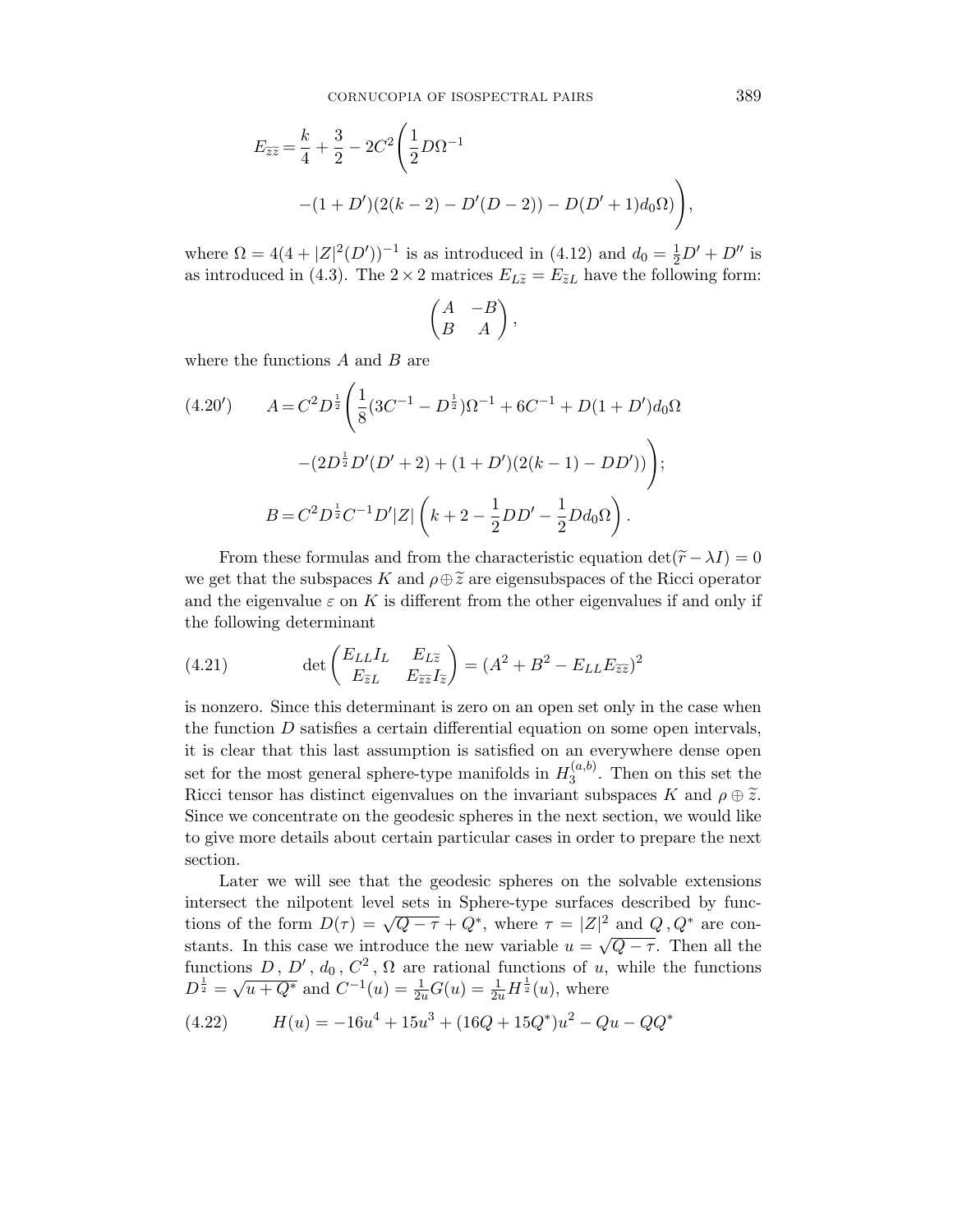# 390 Z. I. SZABO´

are nonrational functions of *u*. (One can prove, by an elementary computation, that the polynomial  $H(u)$  can be written in the quadratic form  $H(u) = (q_1u^2 +$  $q_2u + q_3$ <sup>2</sup> only for particular constants *Q* and *Q*<sup>∗</sup>, and even in this particular case the coefficients  $q_s$  are pure imaginary numbers  $(q_1 = \pm 4i)$  can be checked immediately)). This argument proves that the function  $B^2 - E_{LL}E_{\tilde{z}\tilde{z}}$  is a rational function of  $u$ ; however, the function  $A^2$  has the following nonrational form

(4.23) 
$$
A^{2}(u) = R_{1}(u) + R_{2}(u)D^{\frac{1}{2}}(u) + R_{3}(u)H^{\frac{1}{2}}(u),
$$

where the functions  $R_i(u)$  are nontrivial rational functions. This proves that the determinant in (4.17) is nonvanishing almost everywhere since the nonrational terms cannot be canceled out from this function either.

The proof of the following extension and nonisometry theorem is completely prepared by the above considerations.

THEOREM 4.6. Suppose that the function defined in  $(4.21)$  is nonzero on an everywhere dense open set (this assumption is most widely satisfied, including the manifolds described above around formula (4.22)). Then the isometries  $\widetilde{\Phi}: \partial D \to \partial D^*$  keep both the X-spaces and the Z-spaces and they extend to isometries  $\Phi$  acting between the ambient spaces. Therefore the metrics  $\tilde{g}$  and *<sup>g</sup>*<sup>∗</sup> are isometric if and only if the ambient metrics *<sup>g</sup>* and *<sup>g</sup>*<sup>∗</sup> are isometric.

*Proof.* First we suppose that  $\dim(K) > 0$ . Since  $[K, K]_{\rho} = \rho$  and the  $\Phi$  keeps the distribution K by the above arguments, the  $\Phi$  keeps the tangent spaces of the X-spheres  $S_X$ . Therefore the image of  $S_X(Z)$  is an X<sup>\*</sup>-sphere  $S_{X^*}(Z^*)$ . Thus the  $\widetilde{\Phi}$  defines an orthogonal transformation between these 2-spheres, transforming the vector field  $J_Z(X)$  to  $J_{Z^*}(X^*)$ . (The last statement follows from (4.11) by the same arguments used there, since also in this case the  $\Phi$  keeps the tensors  $\delta_{ij}$  and  $\sum_{\alpha} \langle J_{\alpha}(X), \partial_i \rangle \langle J_{\alpha}(X), \partial_j \rangle$  together with the tensor  $g_{ij} = -1/2\langle J_j(X), \partial_i \rangle$  separately. Therefore it is derived from an orthogonal transformation on the ambient space such that the form  $\langle J_0(X), \partial_i \rangle$  is also preserved. This latter statement can also be proved by using the invariant property of the eigensubspace  $l$  of the Ricci operator  $\tilde{r}$ .)

Let  $\tilde{\rho}$  be the subspace in  $\rho \oplus \tilde{t}$  perpendicular to  $\tilde{z}$ . Then the  $\Phi$  keeps  $\tilde{\rho}$  by  $(4.13)$  and by the previous argument. Consequently, it also keeps  $\tilde{z}$ . That is, a Z-sphere  $S_Z(X)$  is mapped to the  $Z^*$ -sphere  $S_{Z^*}(X^*)$  and the  $\Phi$  extends to an orthogonal transformation between the ambient spaces  $z_X$  and  $z_{X^*}$ . Since the ambient spaces are isometric if and only if  $(a, b) = (a^*, b^*)$  up to an order, this extension theorem also proves the nonisometry completely.  $\Box$ 

REMARK 4.7. The nonisometry can be established otherwise as follows.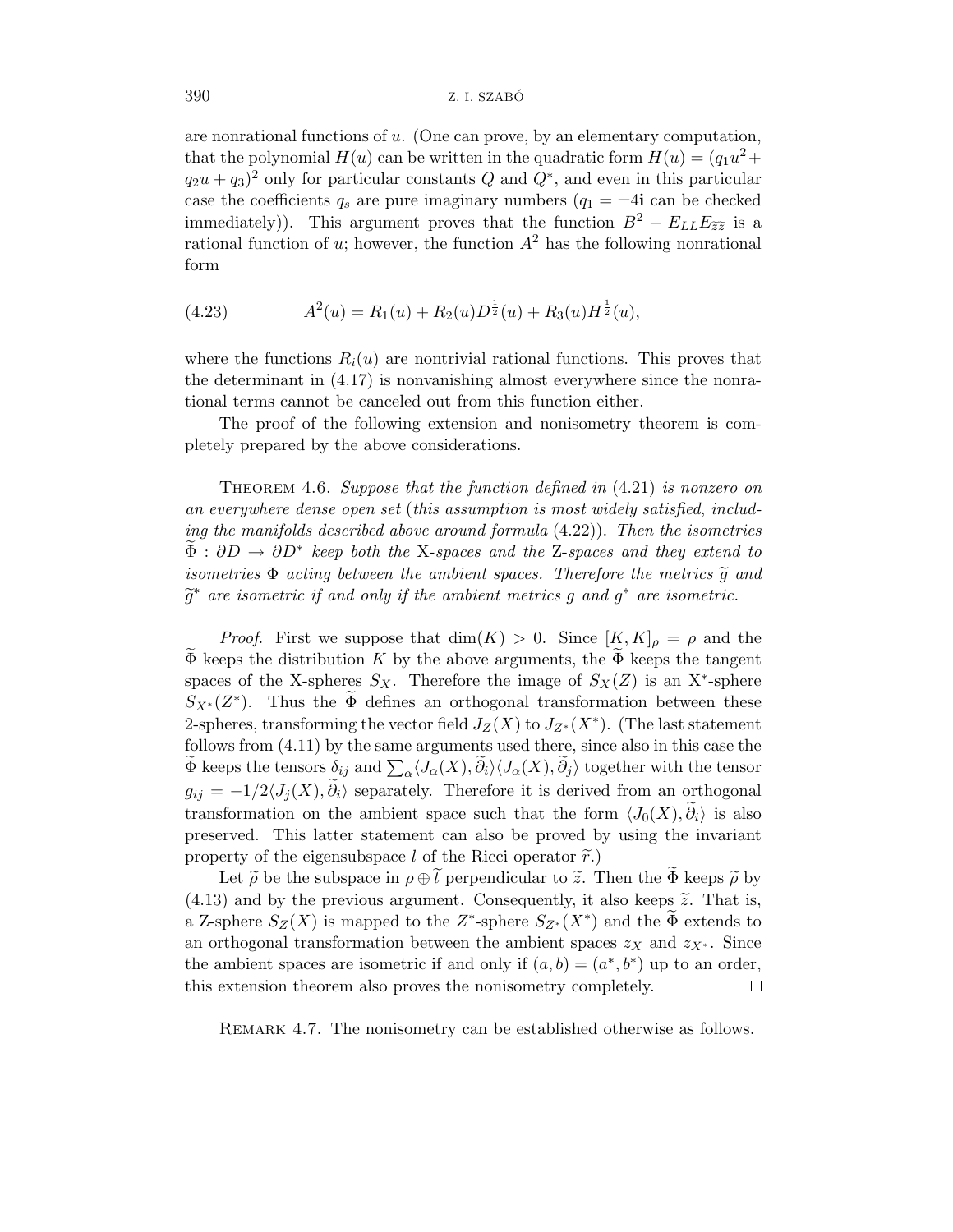(A) For the vector fields *U* and *V* tangent to  $\rho^{(a,b)} \oplus t^2$ , let  $L(U, V)$  be the orthogonal projection of  $[U, V]$  onto  $K^{(a,b)}$ . Then *L* is obviously a tensor field of type (2,1) on *∂D* such that it is invariant with respect to the isometries of the space. It turns out too that the *L* vanishes exactly at the points of the form  $(X^{(a)}, Z)$  or  $(X^{(b)}, Z)$ . That is, the induced metrics on the hypersurface  $\partial D$  of the spaces  $H_3^{(a,b)}$  and  $H_3^{(a^*,b^*)}$  cannot be isometric unless  $(a,b)=(a^*,b^*)$  up to an order.

(B) One can demonstrate the nonisometry also by determining the isometries on the considered hypersurfaces. It turns out that the group of isometries is  ${O}(\mathbf{H}^a) \times O(\mathbf{H}^b)$  SO(3), where  $O(\mathbf{H}^c)$  is the quaternionic orthogonal group acting on  $\mathbf{H}^c$ . This also proves the above local nonisometry on  $\partial D$ . This proof is not independent of the above extension theorem, since the above isometry group is determined by the fact that the isometries on *∂D* are the restrictions of those isometries on the ambient space which fix the origin.

(C) One can establish a general<sup>(!)</sup> nonisometry proof (not just on  $H_3^{(a,b)}$ ) also by [Sz5, Prop. 5.4], where the isotonal property of the corresponding curvature operators is established (cf. also Proposition 1.3 in this paper). The complete proof on sphere-type manifolds needs the extension theorem also in this case.

The nonisometry proofs on the geodesic spheres of  $SH_3^{(a,b)}$ . In order to establish these results on the solvable extension *SN*, first we explicitly compute the equation of a geodesic sphere around the origin  $(0,0,1)$ . This computation can be carried out by using the generalized Cayley transform constructed on the solvable extensions of Heisenberg-type groups [CDKR]. This transform maps the unit ball

(4.24) 
$$
B = \{(X, Z, t) \in \mathbf{n} \oplus \mathbf{a} \mid |X|^2 + |Z|^2 + t^2 = r^2 < 1\}
$$

onto *SN*, by the formula

$$
(4.25) \qquad C(X,Z,t) = ((1-t)^2 + |Z|^2)^{-1} (2(1-t+J_Z)(X), 2Z, 1-r^2).
$$

By pulling back we get the ball-representation of the metric, having the property that the geodesics through the origin are nothing but the rays  $(\tanh(s)/r)(X, Z, t)$  such that they are parametrized by the arc-length *s* starting at the origin. That is, the considered geodesic spheres with radius *s* match the Euclidean spheres with radius tanh(*s*) on the Ball-model. Then, by computing the inverse Cayley map (the reader can consult for more details [CDKR] (pages 14–15)), by a routine computation we get

Lemma 4.8. The equation of a geodesic sphere of radius *s* around the origin  $(0,0,1)$  of  $SN$  is

(4.26) 
$$
|X|^2 = 4((e^s + e^{-s} + 2)t - |Z|^2)^{\frac{1}{2}} - 4(t+1).
$$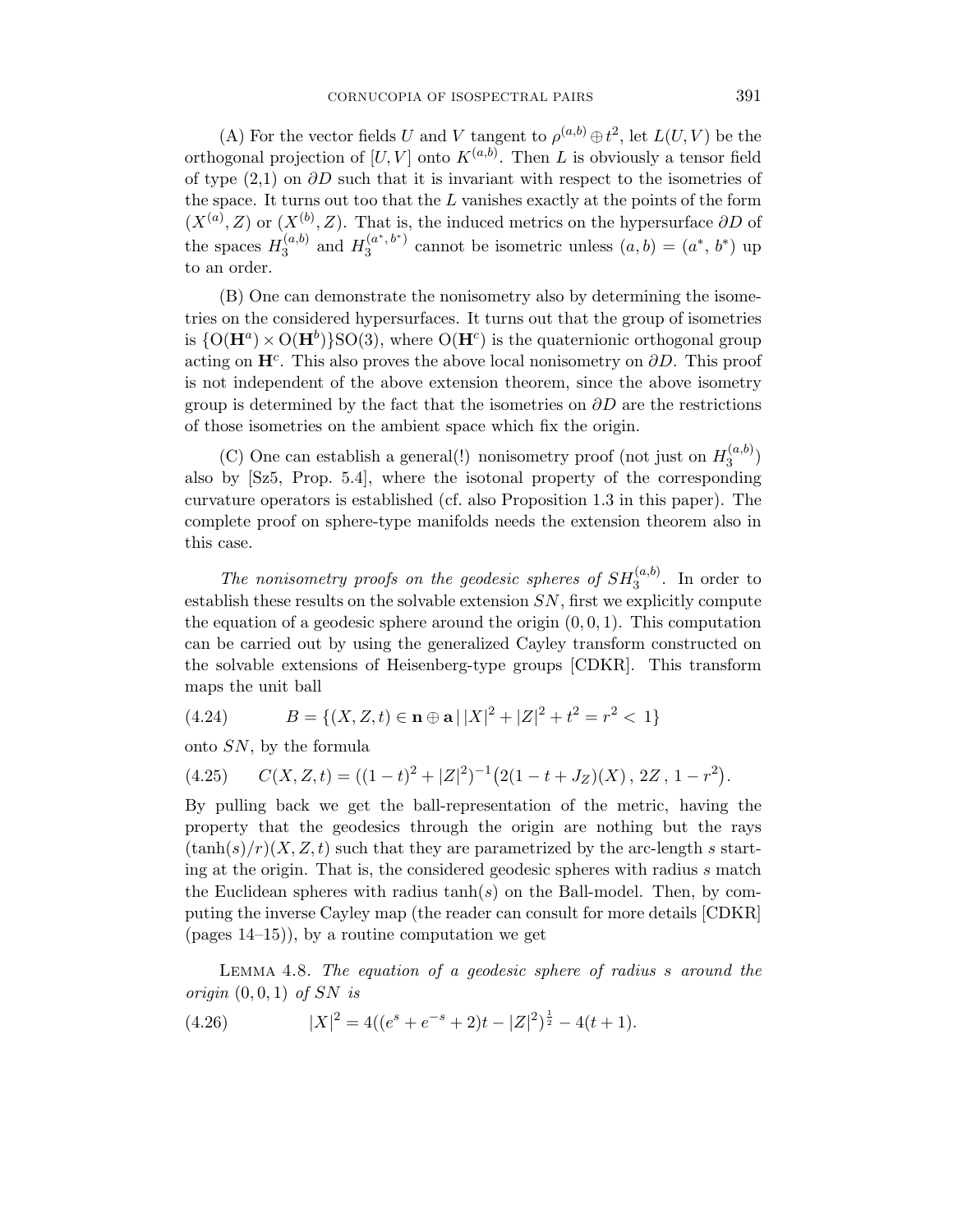392 Z. I. SZABO´

Notice that on groups  $SH_3^{(a,b)}$  with the same  $a + b$ , the geodesic spheres with the same radius  $R$  around the origin are the same level sets, described by the same equation.

In the following step we compute the Ricci curvature  $\tilde{r}_S$  on the geodesic spheres with respect to the basis  $\{K_1, \ldots, K_{k-3}, E_i, E_i, E_k, \mathbf{j}, \mathbf{k}, \mathbf{t}\}\)$ . By (4.16),  $(1.13), (4.1), (4.5), (4.13)$  and by the fact that

$$
R(\boldsymbol{\mu}^S, \widetilde{U}, \widetilde{V}, \boldsymbol{\mu}^S) = R(\boldsymbol{\mu}_X^S + \boldsymbol{\mu}_Z^S, \widetilde{U}, \widetilde{V}, \boldsymbol{\mu}_X^S + \boldsymbol{\mu}_Z^S) + R(\boldsymbol{\mu}_T^S, \widetilde{U}, \widetilde{V}, \boldsymbol{\mu}_T^S) + R(\boldsymbol{\mu}_T^S, \widetilde{U}, \widetilde{V}, \boldsymbol{\mu}_X^S + \boldsymbol{\mu}_Z^S) + R(\boldsymbol{\mu}_X^S + \boldsymbol{\mu}_Z^S, \widetilde{U}, \widetilde{V}, \boldsymbol{\mu}_T^S),
$$

we get

(4.27) 
$$
\widetilde{r}_{S} = \begin{pmatrix} \sigma I_{K} & 0 & 0 & 0 & 0 \\ 0 & (\sigma + S_{ll}) & 0 & 0 & S_{lt} \\ 0 & 0 & (\sigma + S_{LL})I_{L} & t^{\frac{1}{2}}S_{L\widetilde{z}} & 0 \\ 0 & 0 & t^{\frac{1}{2}}S_{\widetilde{z}L} & (\sigma + S_{\widetilde{z}\widetilde{z}})I_{\widetilde{z}} & 0 \\ 0 & S_{tl} & 0 & 0 & \sigma + S_{tt} \end{pmatrix}.
$$

By the very same proof given in the nilpotent case we get that the eigenvalue  $\sigma$  on the eigenspace K is different from the other eigenvalues on an everywhere dense open set and therefore this distribution is invariant by the actions of the isometries.

In fact, the determinant corresponding to (4.21) is nonvanishing also in this case, since the corresponding term  $A<sup>2</sup>$  now has the form

(4.28) 
$$
A^{2}(u,t) = R_{1}(u,t) + R_{2}(u,t)D^{\frac{1}{2}}(u,t) + R_{3}(u,t)H^{\frac{1}{2}}(u,t),
$$

where  $u = ((e^R + e^{-R} + 2)t - \tau)^{\frac{1}{2}}$ , while the other terms are rational functions. A straitforward computation shows also that  $S_{ll}S_{tt} - S_{lt}^2$  is nonvanishing on an everywhere dense open set, which proves the above statement concerning the distinctness of  $\sigma$  from the other eigenvalues.

The extension- and nonisometry-proofs can be similarly established as in the nilpotent case.

As in the nilpotent case, the invariant tensor field  $L(\tilde{U}, \tilde{V})$  defined on the distribution  $\rho \oplus \tilde{z} \oplus t$  can be used to establish the nonisometry. This tensor field vanishes exactly at the X-vectors of the form  $(X^{(a)}, 0)$  or  $(0, X^{(b)})$ , proving the nonisometry of the considered manifolds.

If  $ab \neq 0$ , the group of isometries is the nontransitive group  ${O(\mathbf{H}^a) \times}$  $O(\mathbf{H}^b)$  SO(3) on the geodesic spheres, while the geodesic spheres of the 2-point homogeneous spaces  $SH_3^{(a+b,0)}$  have transitive groups of isometries whose unit component is isomorphic to  $\mathbf{Sp}((a+b+1))\mathbf{Sp}(1)$ . This is the third proof of the nonisometry. This demonstration is not independent of the extension theorem, since the isometry group is determined by the fact that the isometries on the geodesic sphere are restrictions of those isometries on the ambient space which fix the center of the sphere.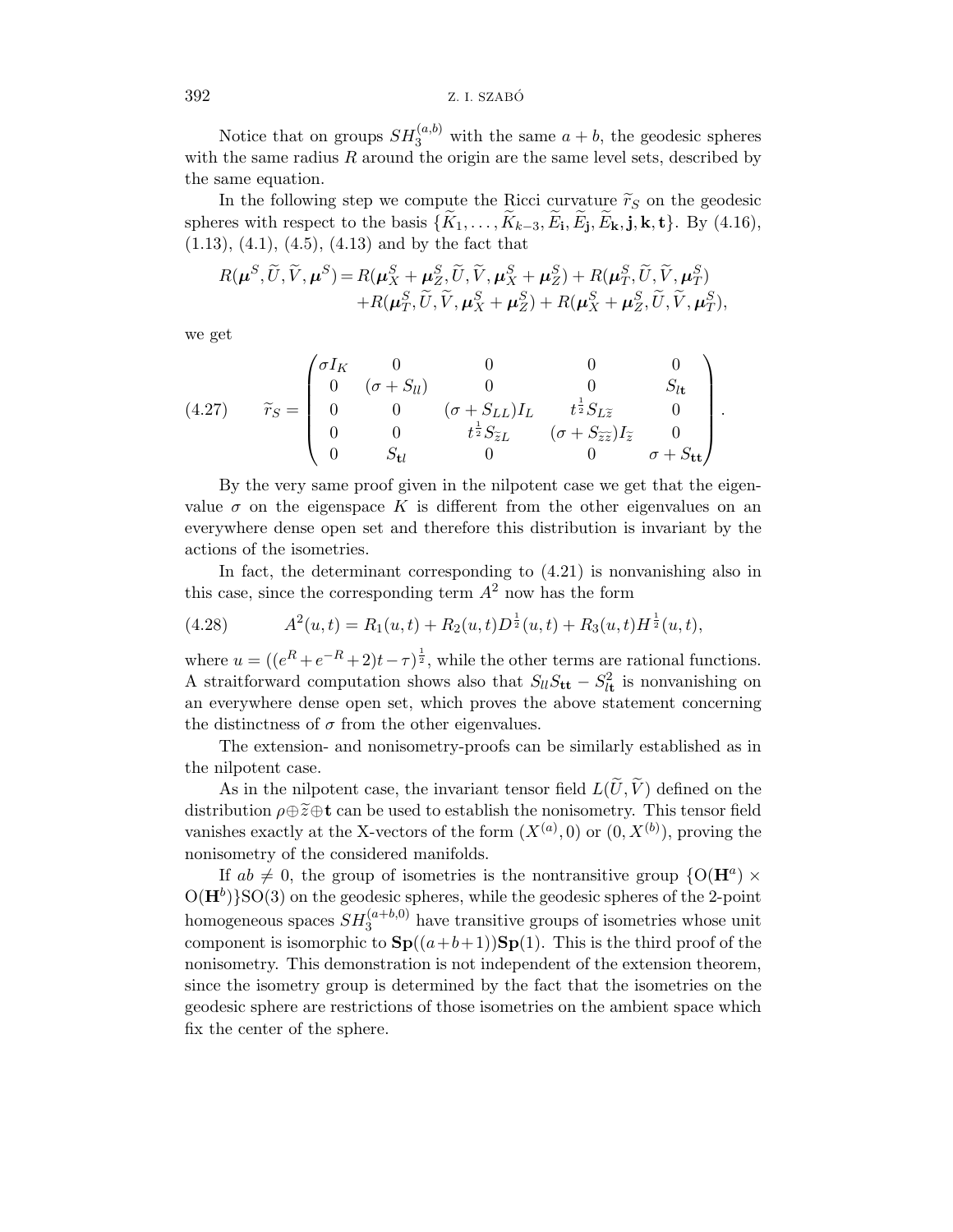A different type of the nonisometry proofs can be established by Propsition 1.3, though also this proof involves the extension theorem.

By summing up, both the isospectrality and the nonisometry theorems, we have

CORNUCOPIA THEOREM 4.9. (A) Let  $J_{\mathbf{z}}$  be an endomorphism space with anticommutator (i.e., an  $ESW_A$ ) such that it either contains a nonAbelian Lie subalgebra or it is one of the irreducible Cliffordian endomorphism spaces  $J_{4k+3}^{(1,0)} \simeq J_{4k+3}^{(0,1)}$ . Consider the family, determined by the constant  $(a + b)$ , of 2step nilpotent metric Lie groups  $(N_f^{(a,b)}, g^{(a,b)})$  (resp. the family  $(SN_J^{(a,b)}, g^{(a,b)})$ ) of solvable extensions) defined by the endomorphism spaces  $J_{\mathbf{z}}^{(a,b)}$  (cf. (2.12)– (2.14)). Such a family is represented on the same manifold  $M = \mathbf{R}^{k(a+b)+l}$  $(resp.$  on  $M = \mathbf{R}^{k(a+b)+l} \times \mathbf{R}_+$  in the solvable case).

While the induced metrics  $\tilde{g}^{(a,b)}$  and  $\tilde{g}^{(b,a)}$  are isometric, the other metrics from the family have local geometries different from  $\tilde{g}^{(a,b)}$ , on any sphere-type<br>hypergeometries  $\partial D \subset M$  defined by the same function  $\varphi(|X|, |Z|) = 0$  (rean) hypersurface  $\partial D \subset M$  defined by the same function  $\varphi(|X|, |Z|) = 0$  (resp.  $\varphi(|X|, |Z|, t) = 0$ ) where the condition grad $(\widetilde{\kappa}_{HD}) \neq 0$  is satisfied almost ev-<br>convenience on the corresponding Heaf hell Vet the matrice  $\widetilde{\kappa}^{(a,b)}$  on a 3D erywhere on the corresponding Hopf-hull. Yet the metrics  $\tilde{g}^{(a,b)}$  on a  $\partial D$ , belonging to a family, are isospectral.

(B) The above statement is established also on the geodesic spheres of the solvable extensions  $SH_3^{(a,b)}$  (the technique applied for proving Theorem (A) breaks down in this case). That is, the geodesic spheres having the same radius and belonging to the same family have different local geometries unless  $(a, b)$  = (*a*∗*, b*∗) up to an order. Yet, the induced metrics are isospectral also in this case.

The geodesic spheres on  $SH_3^{(a+b,0)}$  are homogeneous, while the geodesic spheres on the other manifolds  $SH_3^{(a,b)}$  are locally inhomogeneous. This demonstrates the fact: The group of isometries, even the local homogeneity property, is lost to the nonaudible in the debate of audible versus nonaudible geometry.

The abundance of the isospectrality examples constructed in these papers is due to the abundance of the *ESW*A's, described in Section 2, and to the great variety of the sphere-type manifolds which can be chosen for a fixed family of endomorphism spaces, both on the nilpotent groups and the solvable extensions. Let us mention again that the isospectrality theorem is established for any sphere-type manifold and the nonisometry theorems are established for the particular manifolds defined by equations of the form  $\varphi(|X|, |Z|) = 0$  (resp.  $\varphi(|X|, |Z|, t) = 0$  only because we have not wanted to make the proofs even more complicated than they are in this simplified situation. It is highly likely that the extension and nonisometry proofs can be extended to sphere-type manifolds defined by general functions of the form  $\varphi(|X|, Z)$  (resp.  $\varphi(|X|, Z, t)$ ).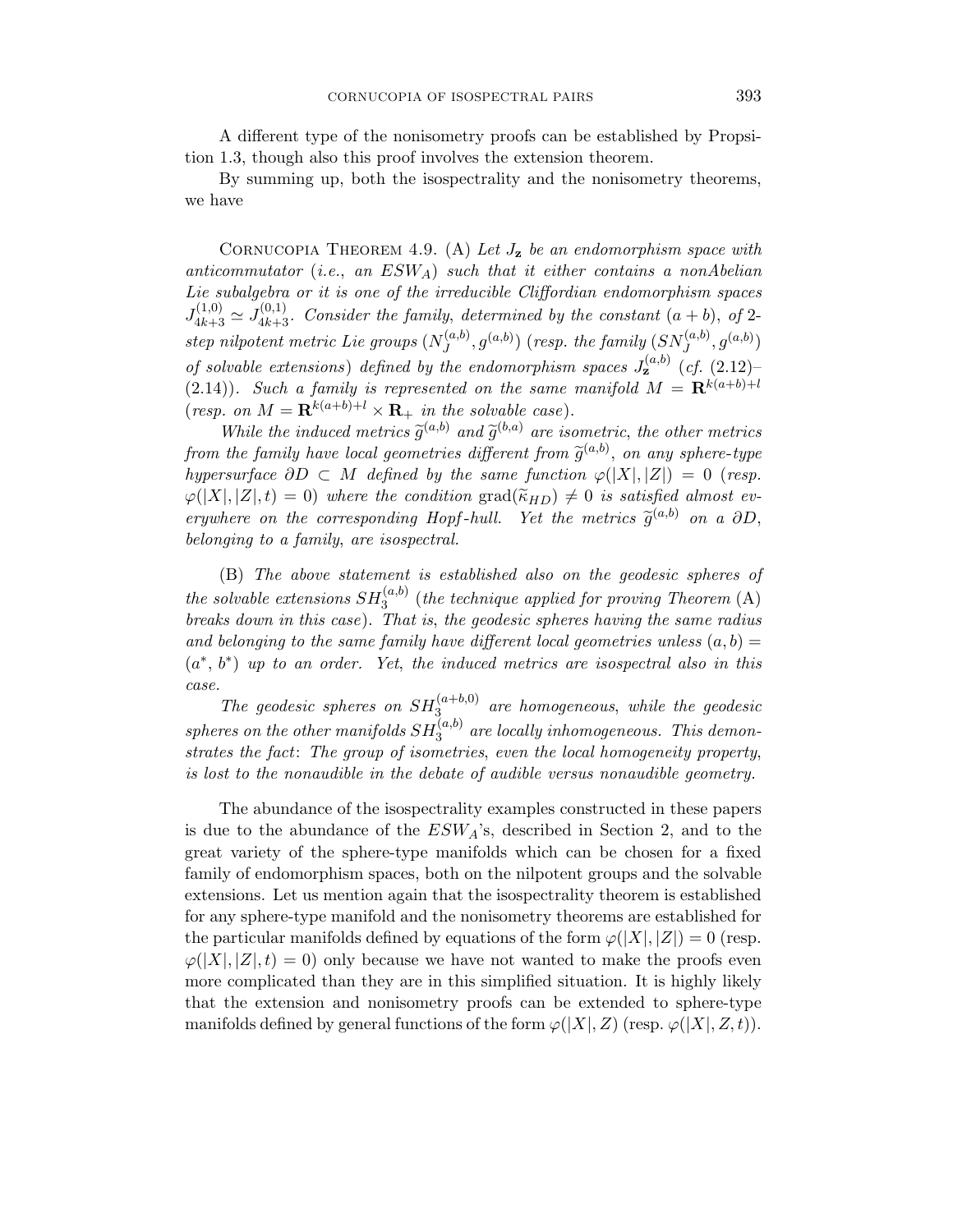ZOLTÀN IMRE SZABÓ

City University of New York, Lehman College, Bronx, NY RÉNYI ALFRÉD INSTITUTE OF MATHEMATICS, BUDAPEST, HUNGARY *E-mail address*: zoltan.szabo@lehman.cuny.edu

#### **REFERENCES**

- [Ba] W. Ballmann, On the construction of isospectral manifolds, preprint, 2000.
- [Be] A. L. Besse, *Manifolds All of Whose Geodesics are Closed*, Springer-Verlag, New York, 1978.
- [Cha] I. Chavel, *Eigenvalues in Riemannian Geometry*, Academic Press, Inc., Orlando, FL, 1984.
- [CDKR] M. Cowling, A. H. Dooley, A. Koranyi, and F. Ricci, *H*-type groups and Iwasawa decompositions, *Adv. in Math.* **87** (1991), 1–41.
- [CS] C. CROKE and V. SHARAFUTDINOV, Spectral rigidity of a compact negatively curved manifold, *Topology* **37** (1998), 1265–1273.
- [D] E. Damek, The geometry of a semidirect extension of a Heisenberg type nilpotent group, *Colloq. Math.* **53** (1987), 255–268.
- [DR] E. Damek and F. Ricci, A class of nonsymmetric harmonic Riemannian spaces, *Bull. Amer. Math. Soc.* **27** (1992), 139–142.
- [E] P. Eberlein, The geometry of 2-step nilpotent groups with a left invariant metric, *Ann. Sci. Ecole Norm. Sup. ´* **27** (1994), 611–660.
- [G1] C. GORDON, Isospectral closed Riemannian manifolds which are not locally isometric, *J. Differential Geom.* **37** (1993), 639–649.
- [G2] ———, Isospectral closed manifolds which are not locally isometric, Part II, *Contemp. Math.***173**, *Geometry of the Spectrum* (Seattle, WA, 1993) (R. Brooks, C. Gordon, P. Perry, eds.), AMS, Providence, RI, 1994, 121–131.
- [G3] ———, Isospectral deformations of metrics on spheres, *Invent. Math.* **145** (2001), 317–331.
- [GGSWW] C. GORDON, R. GORNET, D. SCHUETH, D. L. WEBB, and E. N. WILSON, Isospectral deformations of Riemannian manifolds with different scalar curvature, *Ann. Inst. Fourier*, (*Grenoble*) **48** (1998), 593–607.
- [GSz] C. GORDON and Z. I. Szabó, Isospectral deformations of negatively curved Riemannian manifolds with boundary which are not locally isometric, *Duke Math. J.* **113** (2002), 355–383.
- [GW1] C. GORDON and E. N. WILSON, Isospectral deformations of compact solvmanifolds, *J. Differential Geom.* **19** (1984), 241–256.
- [GW2] C. Gordon and E. N. Wilson, The spectrum of the Laplacian on Riemannian Heisenberg manifolds, *Michigan Math. J.* **33** (1986), 253–271.
- [GW3] ———, Continuous families of isospectral Riemannian metrics which are not locally isometric, *J. Differential Geom.* **47** (1997), 504–529.
- [K] A. Kaplan, Riemannian nilmanifolds attached to Clifford modules, *Geom. Dedicata* **11** (1981), 127–136.
- [L] T. Y. Lam, *The Algebraic Theory of Quadratic Forms*, W. A. Benjamin, Inc., Reading, Mass., 1973.
- [O'N] B. O'Neill, The fundamental equations of a submersion, *Michigan Math. J.* **13** (1966), 459–469.